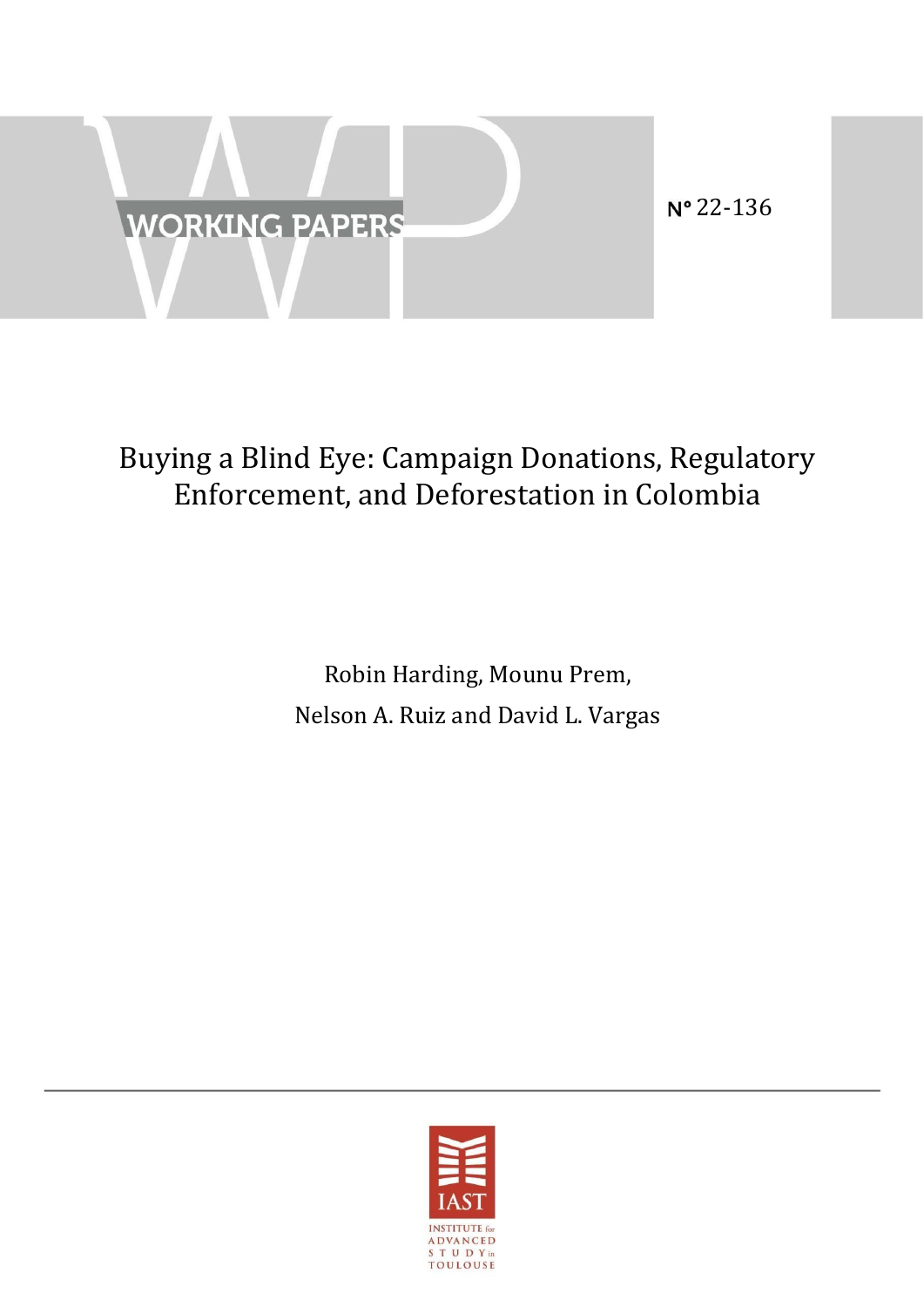# <span id="page-1-0"></span>Buying a Blind Eye: Campaign Donations, Regulatory Enforcement, and Deforestation in Colombia

Robin Harding Mounu Prem Nelson A. Ruiz David L. Vargas <sup>∗</sup>

#### Abstract

While existing work has demonstrated that campaign donations can buy access to benefits such as favorable legislation and preferential contracting, we highlight another use of campaign contributions: buying reductions in regulatory enforcement. Specifically, we argue that in return for campaign contributions, Colombian mayors who rely on donor-funding (compared to those who do not) choose not to enforce sanctions against illegal deforestation activities. Using a regression discontinuity design, we show that deforestation is significantly higher in municipalities that elect donor-funded as opposed to self-funded politicians. Further analysis shows that only part of this effect can be explained by differences in contracting practices by donor-funded mayors. Instead, evidence of heterogeneity in the effects according to the presence of alternative formal and informal enforcement institutions, and analysis of fire clearance, support the interpretation that campaign contributions buy reductions in the enforcement of environmental regulations.

KEYWORDS: Campaign donations, Deforestation, Regulatory enforcement

<sup>∗</sup>We thank Tatiana Mendoza, Camilo Ortega, and Mateo Uribe for helpful comments and suggestions. Harding: University of Oxford, Department of Politics and International Relations, email: robin.harding@politics.ox.ac.uk; Prem: School of Economics, Universidad del Rosario, e-mail: francisco.munoz@urosario.edu.co; Ruiz: University of Oxford, Department of Politics and International Relations, e-mail: nelson.ruiz@politics.ox.ac.uk and School of Economics, Universidad del Rosario; Vargas: Inter-American Development Bank, email: davidvar@iadb.org. Prem acknowledges IAST funding from the French National Research Agency (ANR) under the grant ANR-17-EURE-0010 (Investissements d'Avenir program). Opinions, findings, conclusions, and recommendations expressed here are those of the authors and do not necessarily reflect the views of the Inter-American Development Bank.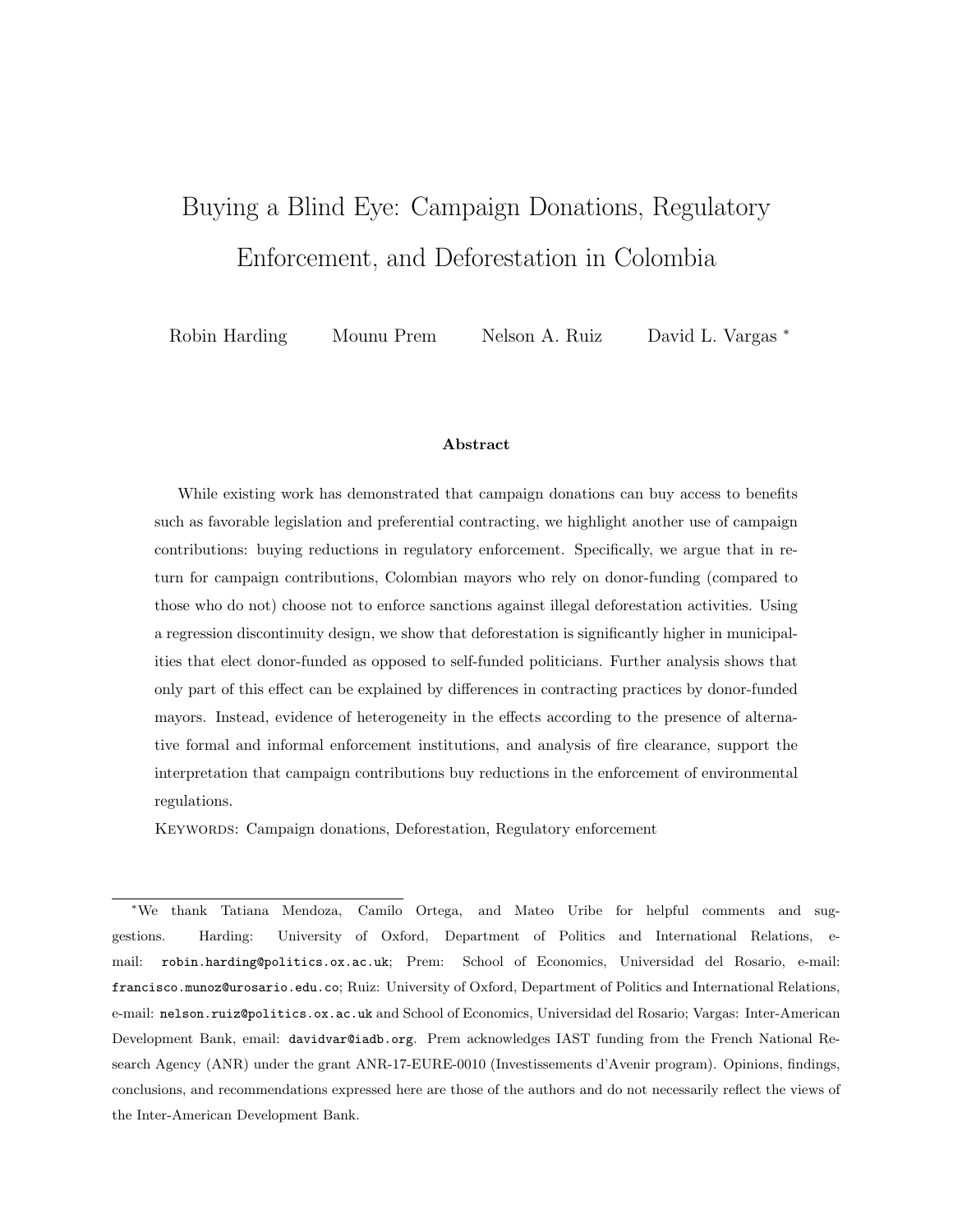### 1 Introduction

Between 2015 and 2018, tens of thousands of hectares of forest were destroyed in the Colombian municipalities of Calamar and Miraflores, with the rate of devastation tripling over the period.<sup>[1](#page-1-0)</sup> Clearance of the forest was connected in part to the development of a 138km road, constructed between the two municipalities without the required environmental permits or licenses. Responsibility to enforce these environmental regulations lay with the mayors of the municipalities. But rather than enforce the laws, the mayors chose to turn a blind eye, allowing the illegal road construction and related deforestation to proceed. While some ordinary citizens may have appreciated the improved transportation links, the primary beneficiaries of this failure to enforce environmental regulations were local elites and cattle ranchers, looking to capitalise on the forest clearance for financial gain. Indeed, over this same period these two municipalities experienced high levels of vegetation fires, a common practice used by farmers to illegally clear lands for cattle ranching and illicit crop cultivation, and one which mayors also have a responsibility to monitor and prevent.[2](#page-1-0) We argue that, given the benefits to be had from forest clearance, campaign donations are used to buy regulatory non-enforcement of this type, as mayors choose not to sanction illegal deforestation in return for campaign contributions.

Previous research has provided evidence that campaign donations can be used to buy benefits such as favourable legislation and preferential access to contracting or public sector jobs [\(Stratmann,](#page-35-0) [2005;](#page-35-0) [Boas, Hidalgo and Richardson,](#page-32-0) [2014;](#page-32-0) [Ruiz,](#page-35-1) [2017;](#page-35-1) [Colonnelli, Prem and Teso,](#page-33-0) [2020\)](#page-33-0). But the case described above highlights another use of campaign contributions: buying regulatory nonenforcement. An important strand of the public choice literature has highlighted the phenomenon of state capture by economic elites, recognizing a variety of means by which a rich elite can gain disproportionate influence within a democracy, including through patronage, vote-buying, and lobbying [\(Acemoglu, Ticchi and Vindigni,](#page-32-1) [2011\)](#page-32-1). Taking the use of campaign donations as another means by which economic elites can achieve state capture, we argue that donors to mayoral election campaigns in Colombia purchase reductions in the enforcement of environmental regulations.

We support this argument with evidence that mayors in Colombia allow violations of envi-

<sup>1</sup>See [https://www.semana.com/nacion/articulo/trochas-ilegales-acaban-con-la-amazonia-colombiana/](https://www.semana.com/nacion/articulo/trochas-ilegales-acaban-con-la-amazonia-colombiana/649428) [649428](https://www.semana.com/nacion/articulo/trochas-ilegales-acaban-con-la-amazonia-colombiana/649428). Last accessed June 2021.

 $^{2}$ See for example <https://es.mongabay.com/2019/07/incendios-norte-amazonia-deforestacion-colombia/>. Last accessed March 2022.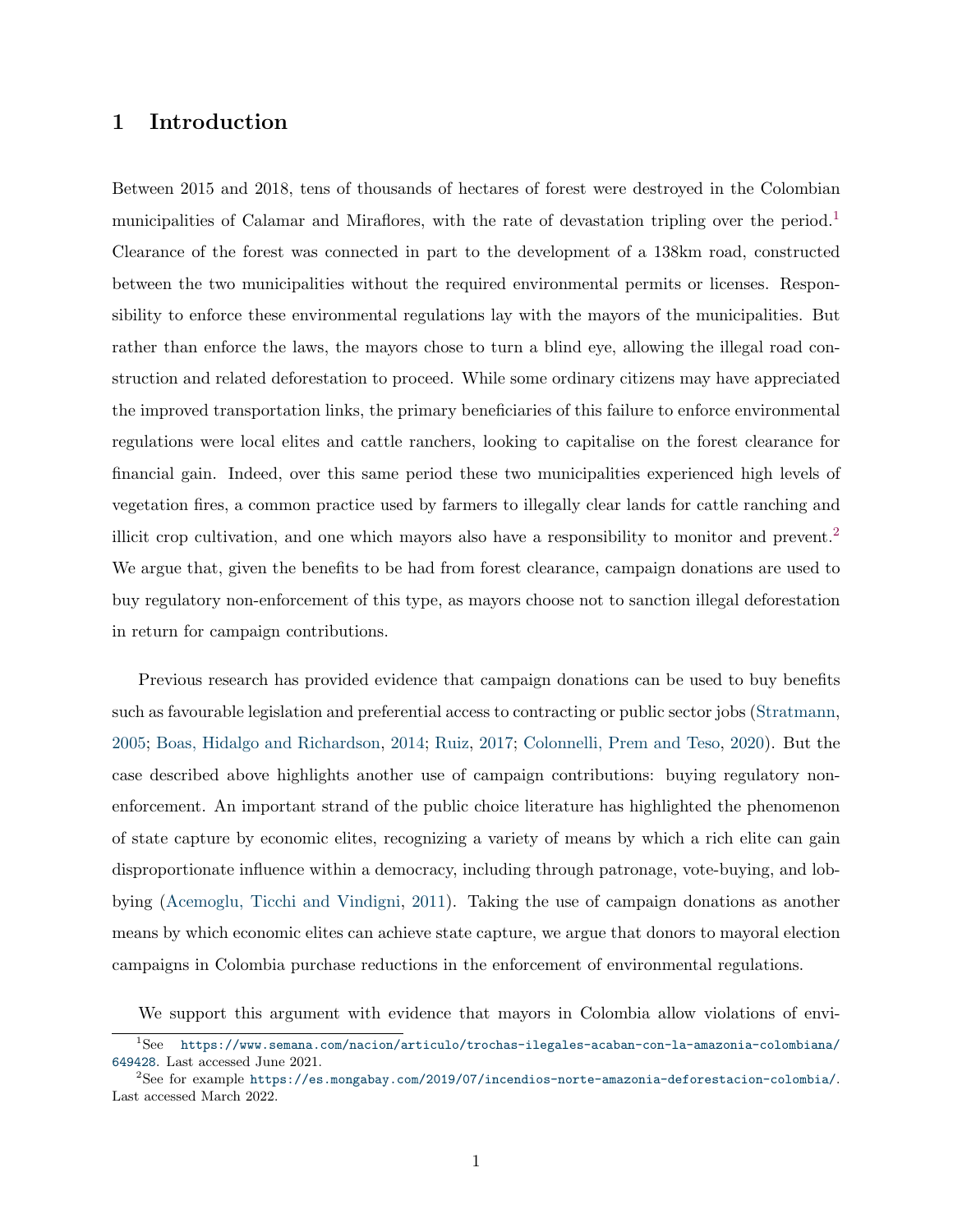ronmental regulations in return for campaign donations. Using a regression discontinuity design (RDD) on close elections between politicians who receive contributions from private donors and politicians that fund their own mayoral campaigns, we estimate that deforestation between 2012 and 2015 almost doubles in municipalities that elected a donor-funded mayor compared to those that elected a self-funded mayor. Given the central role of deforestation as a key driver of climate change, this is an important finding in itself. The quasi-experimental nature of the research design provides identification, overcoming concerns that differences in deforestation result, for example, from variation in pre-existing enforcement capacity or differences in other pre-term municipal characteristics. As such, although we do not observe variation in enforcement by local mayors directly, the research design allows us to infer that differences in deforestation result from donor-funded mayors pursuing a politically-motivated model of enforcement.

Given existing evidence on campaign donations and contracting, a possible alternative channel is that the estimated effect stems from an increase in infrastructure contracting rather than a reduction in regulatory enforcement. Analyzing the effects of victory by a donor-funded politician on contracting outcomes provides some support for this, because the average value of infrastructure contracts is larger under donor-funded mayors. However, temporal trends show that this channel can only explain part of the estimated increase in deforestation. Moreover, although infrastructure contracts that could increase deforestation primarily relate to roads, we see no evidence of an increase in road density following election of a donor-funded mayor. Further analysis supports the interpretation that campaign contributions buy reductions in the enforcement of environmental regulations.

First, we find that the effect of donor-funded mayors on deforestation is mitigated by the presence of alternative sources of environmental law enforcement. Specifically, exploring heterogeneous effects using pre-term municipal characteristics measuring the extent of protected National Parks (which are subject to higher central government monitoring than most forest areas), and the presence of and distance to offices of Colombia's regional environmental management institutions (Autonomous Regional Corporations, or CARs), we find that both dampen the effect of donorfunded mayors. Similarly, the effect is also attenuated by the number of offices of the Procurator General (*Procuraduría*) and the Attorney General (*Fiscalía*), which we take as additional proxies for the extent of state presence within a municipality. These results, therefore, suggest that tighter institutional oversight beyond that provided by mayors reduces the deforestation linked to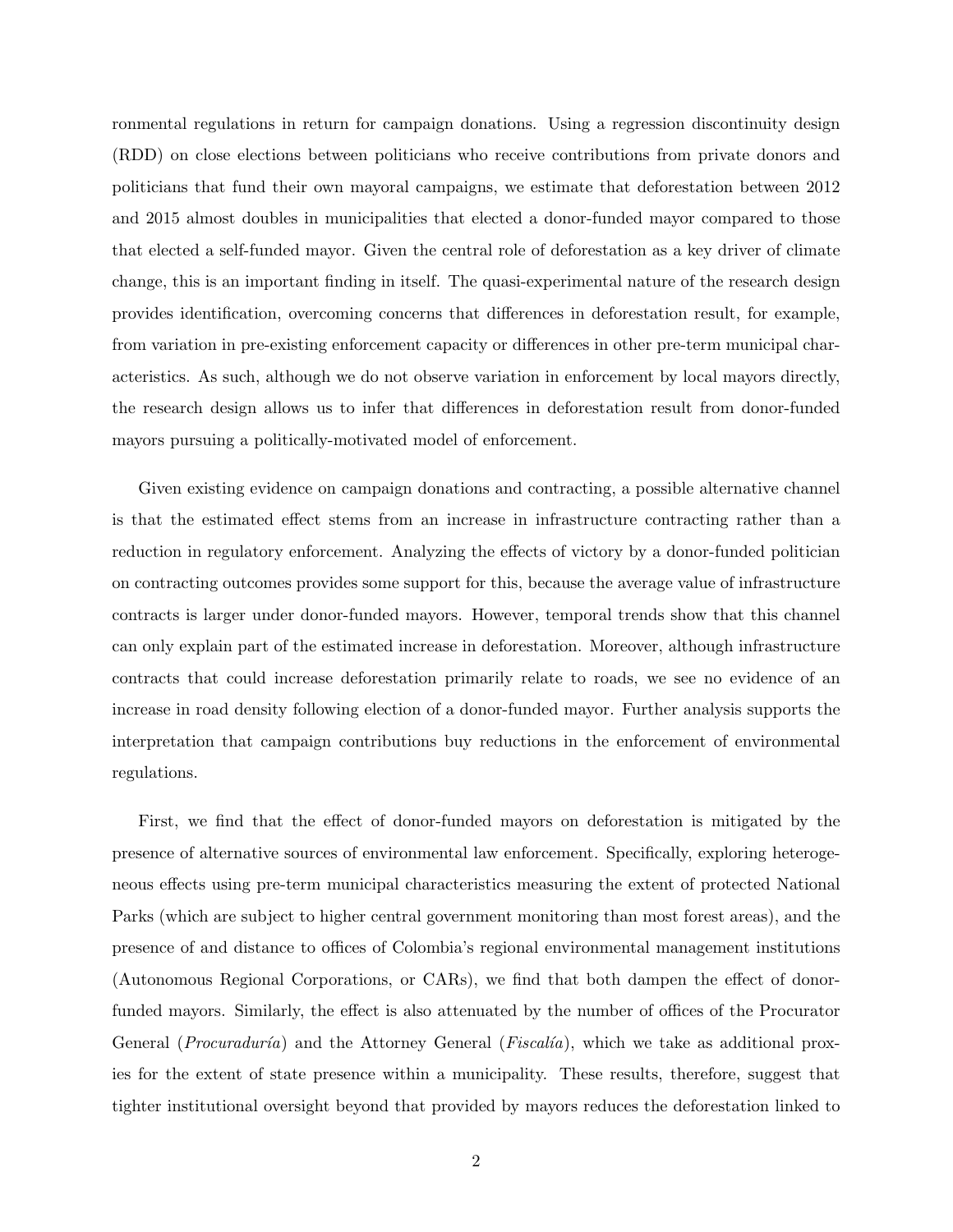the victory of a donor-funded politician.

Second, we find that the activities of illegal armed actors affect the deforestation dynamics linked to the election of a donor-funded politician. While guerrilla groups such as the Revolutionary Armed Forces of Colombia (FARC) have often obstructed and attacked the business of local elites, paramilitary groups arose out of private security forces created by large landowners and cattle ranchers, and frequently act to protect the interests of these local elites. Exploring heterogeneous effects using pre-term measures of attacks by armed groups, we find that while guerrilla attacks substantially lower the deforestation related to the victory of donor-funded politicians, attacks by paramilitary groups have no such impact. Third, unlike large-scale infrastructure projects, deforestation for cattle ranching and cultivation often makes use of aggressive and frequently illegal practices of clearance by burning. Using data from NASA's Fire Information for Resource Management System (FIRMS), we find a 32.9% increase in average fire intensity in donor-funded municipalities.

These results are consistent with donor-funded mayors selling regulatory non-enforcement. As explained in Section [3,](#page-8-0) Colombia's local elites have a long history of land appropriation and illegal expansion of the agricultural frontier. In line with existing arguments about local state capture by wealthy elites in Colombia and elsewhere (Sánchez-Talanquer, [2020;](#page-35-2) [Hollenbach and Silva,](#page-34-0) [2019\)](#page-34-0), our argument suggests that campaign donations create a connection between elites and the ruling mayor. This connection provides elites with a degree of protection when engaging in deforestation activities, as donor-funded mayors turn a blind eye to violations of environmental regulations.

The findings make at least three important contributions. First, they advance the literature on the influence of money in politics. Not only do campaign donations buy favourable legislation and access to preferential contracts, but they also buy the selective non-enforcement of laws. Second, in this way, the results also contribute to the literature on state capture. We provide evidence that campaign donations are used to purchase influence over the local state, which in this instance results in a reduction in regulatory enforcement. Third, the findings make an important contribution to our understanding of the political dynamics of deforestation. In doing so, they have the potential to inform the design of better policies to deal with the urgent challenge of climate change.

Existing work on the impact of corruption on environmental outcomes highlights the role of electoral incentives in ensuring the enforcement of environmental regulations [\(Aklin et al.,](#page-32-2) [2014\)](#page-32-2).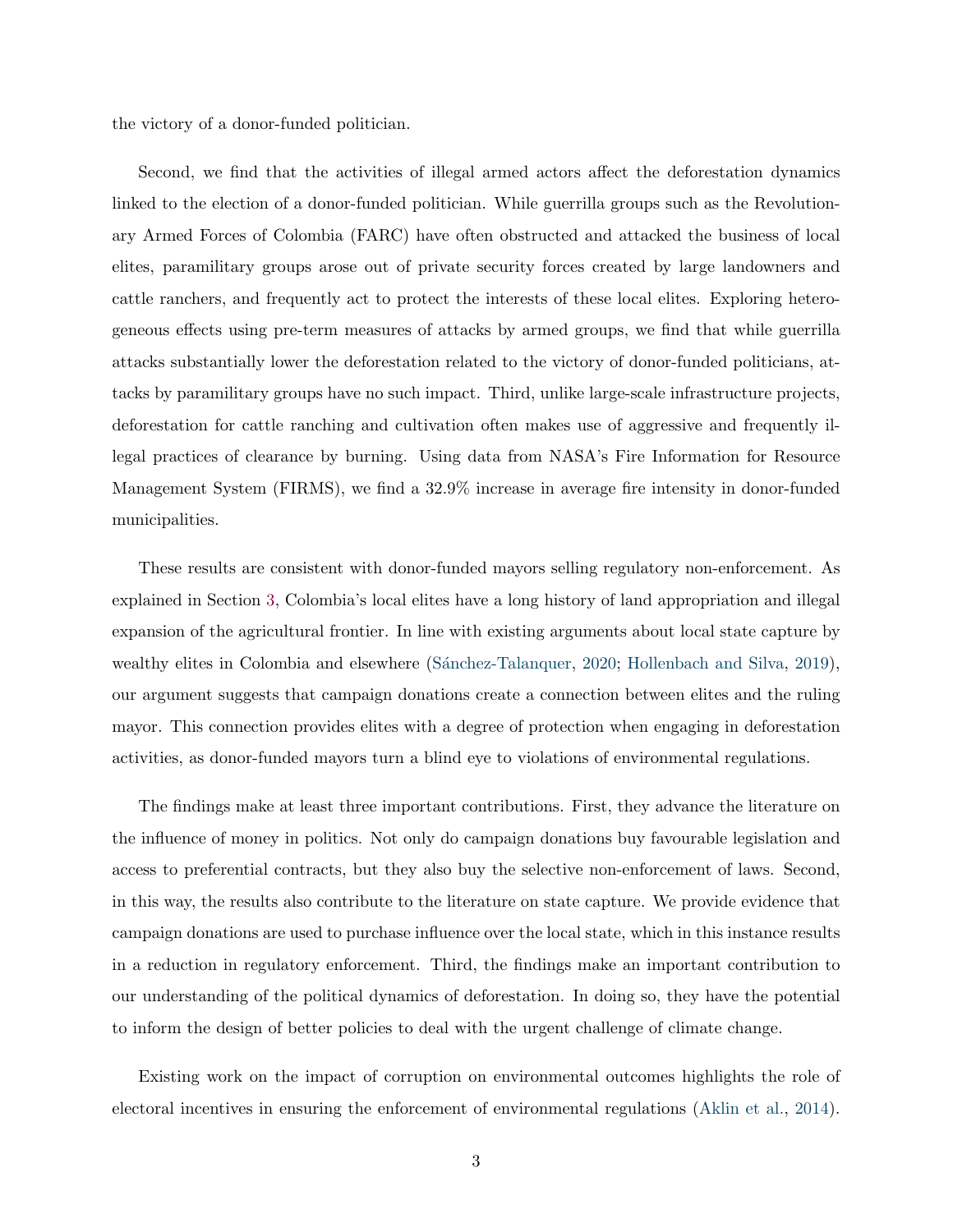This is in line with more general arguments about the ability of electoral accountability to generate effective enforcement and reduce the impact of corruption [\(Hurwicz,](#page-34-1) [2008;](#page-34-1) [Olken and Pande,](#page-35-3) [2012\)](#page-35-3). Yet, as [Hurwicz](#page-34-1) [\(2008\)](#page-34-1) notes, for elections to provide an effective means of "guarding the guardians" requires them to be free. The purchase of reduced regulatory enforcement through campaign donations by local elites subverts this process, highlighting the need to insulate enforcement, and its oversight, from distorted electoral incentives. This emphasises the importance of considering the complex interactions between interest groups, elected officials, and bureaucrats, in order to fully understand the politics of deforestation and natural resource management.

### 2 Deforestation, donations, and state capture

Deforestation. Increasing awareness of the threat posed by climate change has created an urgency in efforts to understand its drivers. One key factor is deforestation, which is closely linked with global warming.[3](#page-1-0) Forests capture up to 45% of terrestrial carbon and remove large amounts of carbon dioxide [\(Bonan,](#page-32-3) [2008\)](#page-32-3). However, despite the importance of these ecosystems, they are being destroyed at alarming rates.[4](#page-1-0) Limiting deforestation is therefore vital in combating climate change, and accurately understanding the causes of deforestation is crucial to these efforts. Existing research has highlighted activities such as cattle ranching, farming, logging, and urbanisation as leading causes of deforestation [\(Curtis et al.,](#page-33-1) [2018\)](#page-33-1). Understanding factors influencing the intensity of these activities can therefore facilitate more suitable policy design to effectively manage deforestation (see, for example, [Prem, Saavedra and Vargas,](#page-35-4) [2020\)](#page-35-4).

One such factor is electoral competition, which has been argued to influence deforestation in contrasting ways. On one hand, the mere existence of democracy may limit deforestation. [Li](#page-34-2) [and Reuveny](#page-34-2) [\(2006\)](#page-34-2) provide evidence that democratic regimes reduce deforestation, along with other forms of environmental degradation. This positive impact of democracy results from various mechanisms, including increased access to information about environmental problems, the greater role of public opinion in policy making, and the aggregation and representation of interest groups. Similarly, [Gulzar, Lal and Pasquale](#page-33-2) [\(2021\)](#page-33-2) find that local government representation in India substantially reduces deforestation. In contrast, [Morjaria](#page-35-5) [\(2012\)](#page-35-5) demonstrates that deforestation

 ${}^{3}$ See <https://www.nationalgeographic.com/environment/article/deforestation>. Last accessed April 2021.

<sup>4</sup>See <https://www.wri.org/insights/numbers-value-tropical-forests-climate-change-equation>. Last accessed April 2021.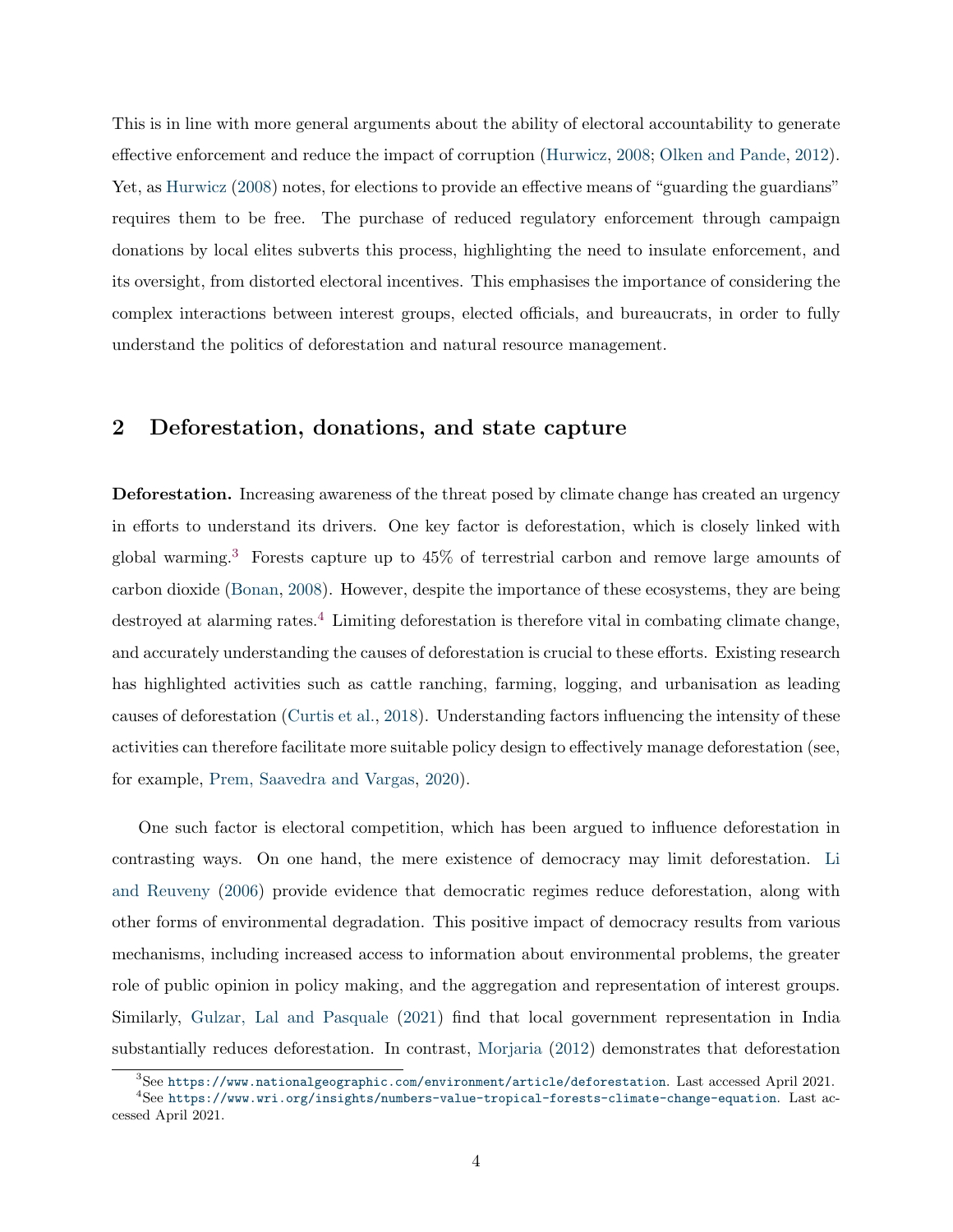increased following the introduction of multi-party elections in Kenya in 1992, as districts loyal to the central government were allowed increased access to forest land. Likewise, [Sanford](#page-35-6) [\(2021\)](#page-35-6) provides cross-national evidence that competitive elections are associated with increased deforestation, arguing that deforestation provides short-term, private benefits to voters that politicians exploit to win (re-)election.

Another factor influencing deforestation is corruption. [Burgess et al.](#page-33-3) [\(2012\)](#page-33-3) argue that the management of logging rules in Indonesia is driven by a process of rent maximisation by local officials. Focusing on Brazil, [Pailler](#page-35-7) [\(2018\)](#page-35-7) also highlights the role of corruption in encouraging deforestation. Connecting corruption back to electoral competition, she argues that corrupt politicians exploit forest resources to fund their re-election campaigns. This is supported with evidence from Brazilian municipalities demonstrating an increase in deforestation in election years, but only in municipalities where corrupt incumbent mayors are running for re-election. Unlike our argument, however, [Pailler](#page-35-7) [\(2018\)](#page-35-7) suggests the link between deforestation and campaign finance is due to activities such as granting licenses for firms to engage in deforestation-related activities, rather than a reduction in enforcement. In contrast, [Balboni et al.](#page-32-4) [\(2021\)](#page-32-4) find evidence of a decrease in forest fires in election years in Indonesia, followed by a steep increase the following year.

Campaign donations. Arguments about re-election incentives connect deforestation firmly to the literature on campaign contributions. It is well-established that campaign donations can buy preferential treatment in the form of favourable legislation or privileged access to contracts or licenses. Although studies have provided mixed evidence concerning the impact of campaign contributions on policy decisions, a meta-analysis by [Stratmann](#page-35-0) [\(2005\)](#page-35-0) supports the claim that contributions do affect legislative voting behaviour. This is consistent with theoretical models which hypothesise that politicians will grant policy favours in exchange for campaign donations.<sup>[5](#page-1-0)</sup>

Moreover, recent evidence has demonstrated clear effects of campaign donations on preferential access to government contracts. Using an RDD to analyse data from Brazil, [Boas, Hidalgo and](#page-32-0) [Richardson](#page-32-0) [\(2014\)](#page-32-0) find that firms specialising in public-works projects receive a substantial boost in contracts when they donate to a ruling party candidate who wins the election. Similarly, [Ruiz](#page-35-1) [\(2017\)](#page-35-1) shows that electing a donor-funded politician more than doubles the probability of donors receiving contracts in Colombia. Linking donations and deforestation more closely, [Bulte, Damania](#page-32-5)

<sup>5</sup>For examples see: [Snyder](#page-35-8) [\(1990\)](#page-35-8); [Austen-Smith and Wright](#page-32-5) [\(1994\)](#page-32-6).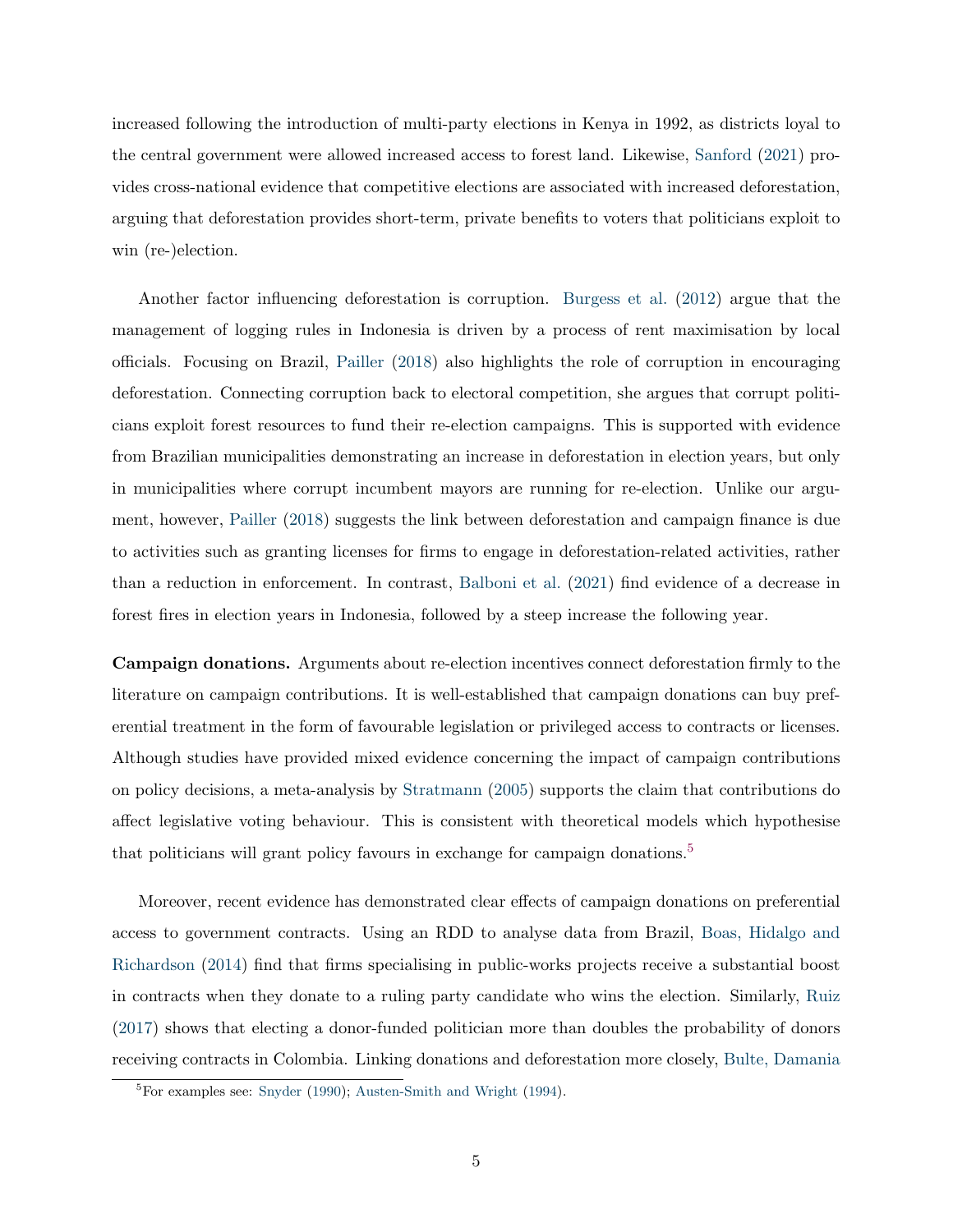[and Lopez](#page-32-5) [\(2007\)](#page-32-5) found that wealthy Latin-American farmers bribe politicians with contributions to obtain rural subsidies that are associated with low land productivity and excessive deforestation.

State capture. Tying this literature together, we argue that campaign donations can influence deforestation through an alternative channel: by purchasing reductions in the enforcement of environmental regulations. In this way, campaign donations serve to achieve a form of local state capture, whereby a rich elite exert excessive influence over the local state. Existing literature has highlighted a variety of means by which economic elites gain disproportionate influence within a democracy, including through patronage, vote-buying, and lobbying. For example, [Acemoglu, Tic](#page-32-1)[chi and Vindigni](#page-32-1) [\(2011\)](#page-32-1) present a model in which the rich generate an inefficient state structure by co-opting bureaucrats through patronage. This allows the rich to capture democratic politics, thereby reducing the amount of redistribution under democracy.

Other studies offer clear examples of state capture in practice. [Hollenbach and Silva](#page-34-0) [\(2019\)](#page-34-0) provide evidence from Brazil that wealthy elites corrupt local officials and undermine state fiscal capacity to lower their own tax liabilities. Similarly, Sánchez-Talanquer [\(2020\)](#page-35-2) argues that local elites in Colombia used their influence over mayors to keep land undervalued, thereby limiting their tax burdens. Both cases highlight the use of economic power by wealthy elites to exert disproportionate influence over the local state, to their own benefit. We make a similar argument, that local elites in Colombia use their economic influence to achieve local state capture. By our account, however, this influence is asserted through campaign donations, in return for which donor-funded mayors reduce the enforcement of environmental regulations.<sup>[6](#page-1-0)</sup>

As we discuss in Section [3,](#page-8-0) local elites in Colombia have strong economic interests in activities such as cattle ranching and cultivation that represent a significant threat to forests. The pursuance of these interests is limited by environmental regulations designed to restrict deforestation, which municipal authorities have a responsibility to enforce. Mayors therefore have the power, as the heads of municipal authorities, to reduce the extent of regulatory enforcement, to benefit local elites. We argue that they do so in return for campaign donations that fund their election to office.

 $6$ This argument resonates with the literature on forbearance, or the selective non-enforcement of laws for political ends. A major contribution of recent work on forbearance has been to demonstrate its political use as a form of redistribution to win votes from the poor [\(Holland,](#page-34-3) [2017\)](#page-34-3). Within that work, there is also an acknowledgement that forbearance can take more regressive forms, benefiting individuals at the upper end of the income distribution [\(Holland,](#page-34-4) [2016\)](#page-34-4). As such, our findings may be taken as evidence of this type of 'forbearance as corruption'.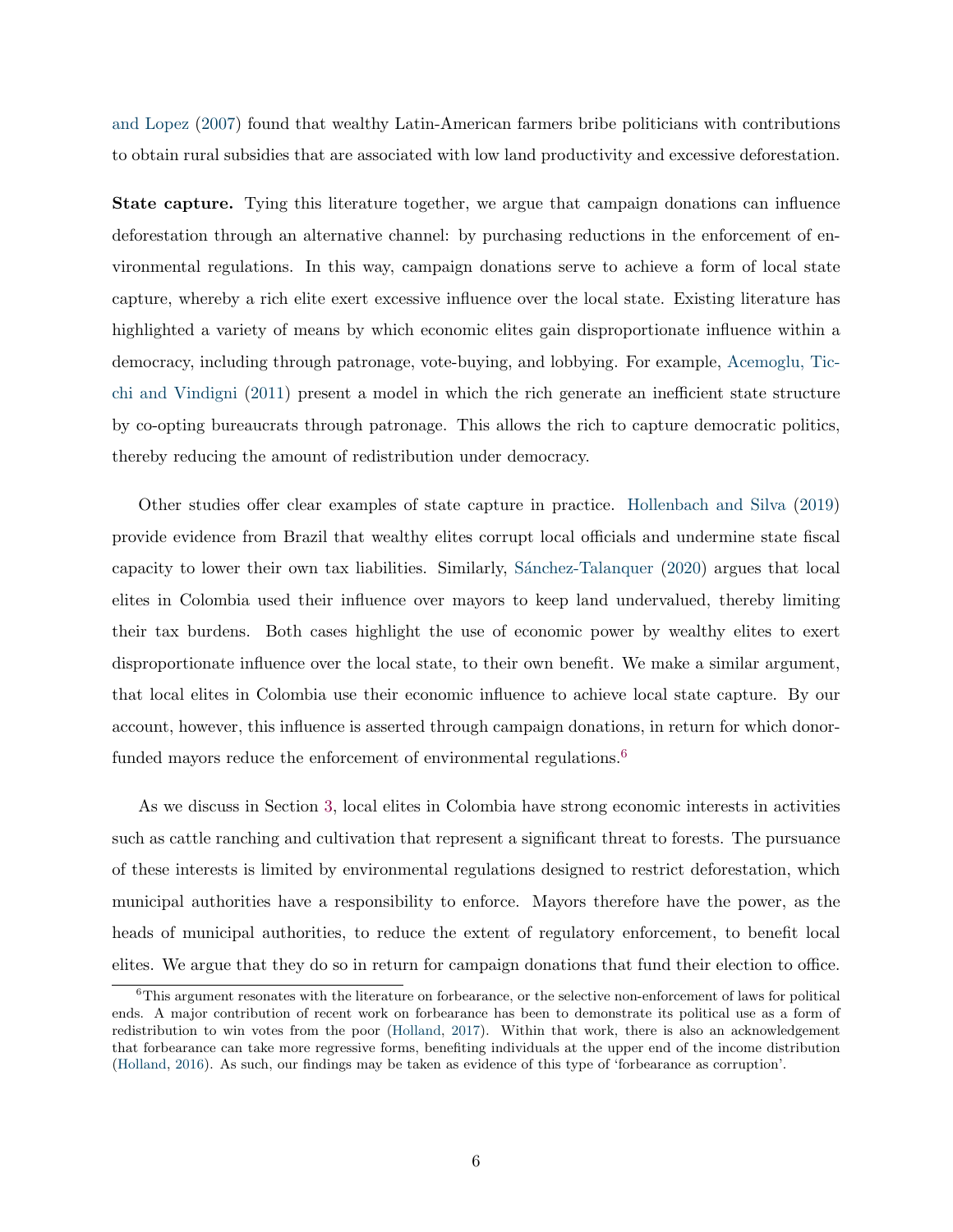### <span id="page-8-0"></span>3 Context

Deforestation in Colombia. Natural forest covers between half to two-thirds of Colombia's surface area, an amount that includes about  $10\%$  of the Amazon rainforest.<sup>[7](#page-1-0)</sup> Part of this forest, equivalent to 17% of the country, is designated as a protected area under the care of the National Parks administration, and is subject to more stringent regulation and monitoring overseen directly by the national government.<sup>[8](#page-1-0)</sup> Yet as elsewhere in the world, deforestation is an increasing problem. From 2001 to 2020, Colombia lost more than 4.6 million hectares of tree cover, equivalent to a 5.7% decrease in the total forest area [\(Global Forest Watch,](#page-33-4) [2019\)](#page-33-4).

As in much of Latin America, the most notorious driver of deforestation is cattle ranching [\(FAO,](#page-33-5) [2006\)](#page-33-5). Colombia has a long history of cattle production, being the fourth largest cattle breeder in the region and the seventh worldwide, and over 200 thousand hectares of forest are lost each year to pasturing.<sup>[9](#page-1-0)</sup> The impact of cattle ranching on deforestation has been accompanied by the deleterious effects of other activities such as mining, illegal logging and crop production, infrastructure development, and the growth of agro-businesses.

Deforestation in Colombia has also been affected by the country's shifting political environment. Following the December 2014 ceasefire, and the FARC's subsequent disarmament in 2016, deforestation rose in areas previously under FARC control [\(Prem, Saavedra and Vargas,](#page-35-4) [2020\)](#page-35-4). That this effect was greater in areas with lower state presence and more land-intensive economic activities highlights the impact of regulatory enforcement and activities such as cattle ranching on deforestation.

Economic interests of local elites. Land-intensive activities of this type are key to the economic interests of Colombian local elites. Since colonial times, Colombian landlords have steadily increased their land ownership and consolidated their power through it [\(Fernandez,](#page-33-6) [2012;](#page-33-6) [LeGrand,](#page-34-5) [1988\)](#page-34-5), resulting in substantial land inequality. This inequality has been exacerbated by violent periods such as 'La Violencia' in the late-1940s, which led to massive forced displacement and land expropriation (Guzmán, Fals Borda and Umaña, [2010;](#page-34-6) [Fernandez,](#page-33-6) [2012\)](#page-33-6). Moreover, institutional efforts to alter the distribution of land have been instrumentalised by elites to appropriate large land extensions

<sup>7</sup>[Global Forest Watch](#page-33-4) [\(2019\)](#page-33-4), [IDEAM webpage](#page-1-0) (last accessed March 2022).

<sup>8</sup>See [https://news.mongabay.com/2021/03/colombias-national-parks-at-a-crossroads-as-new-director](https://news.mongabay.com/2021/03/colombias-national-parks-at-a-crossroads-as-new-director-installed/) [-installed/](https://news.mongabay.com/2021/03/colombias-national-parks-at-a-crossroads-as-new-director-installed/). Last accessed June 2021.

 ${}^{9}$ For details on the cattle industry in Colombia, see [UNODC](#page-35-9) [\(2016\)](#page-35-9).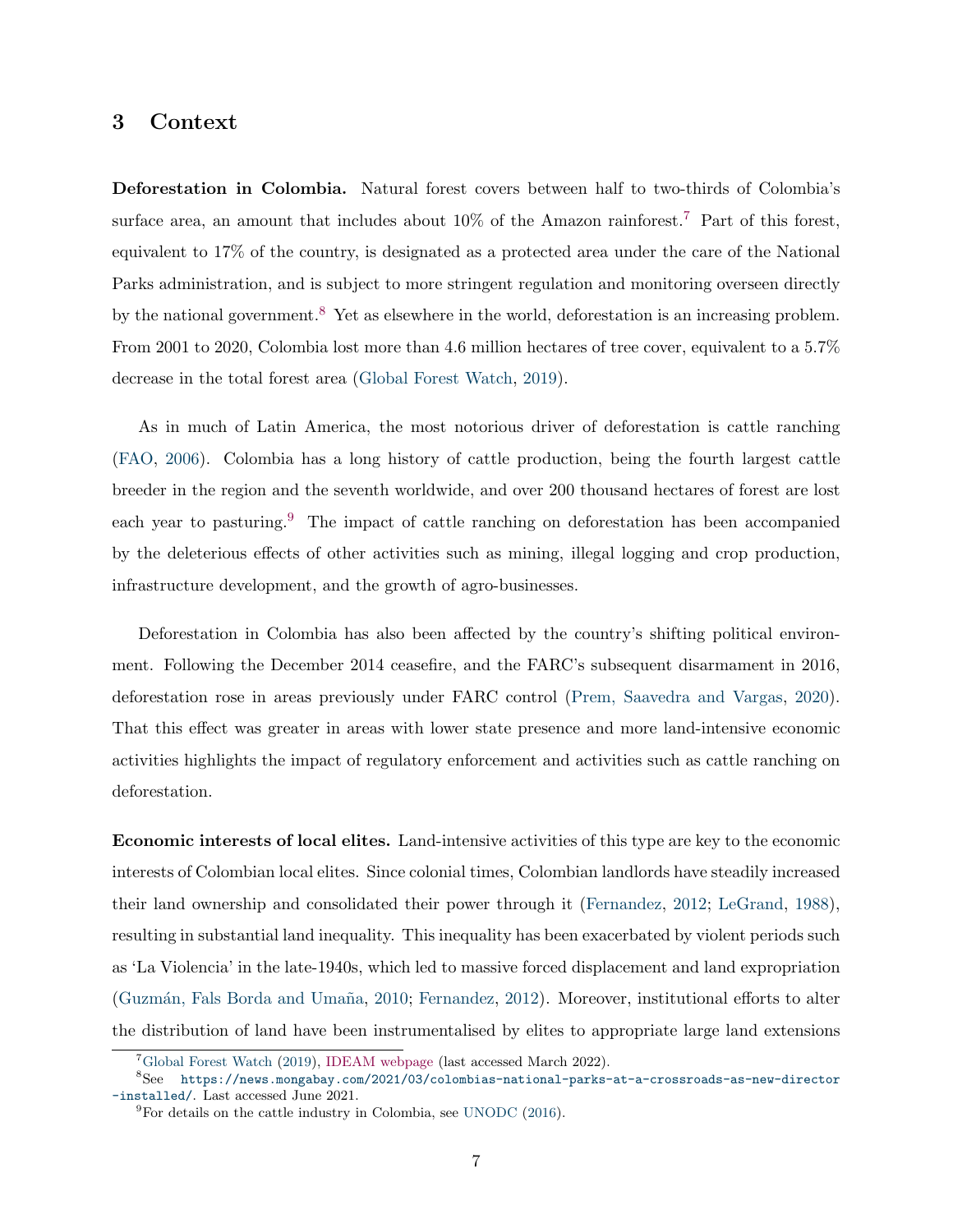#### (Ibañez and Muñoz-Mora, [2010\)](#page-34-7).

Land inequality is a factor underpinning the presence of illegal armed actors in Colombia. The foundation of guerrilla groups such as the FARC was justified in part to protect impoverished rural people, and as such these groups presented themselves as enemies of the local elites. In response, the rise of guerrilla groups led to the creation of private security forces used by wealthy landowners and cattle ranchers. These forces represented the precursors to far-right paramilitary groups, which frequently act to protect and promote the interests of local elites.[10](#page-1-0) Central to these interests are activities involving intensive land exploitation, such as ranching and cultivation, which are key drivers of deforestation.

Environmental regulatory institutions. Colombia's National Environmental System (Sistema Nacional Ambiental, SINA) governs the implementation of a set of general environmental principles.[11](#page-1-0) Under SINA, the Ministry of Environment leads and coordinates environmental management, but the key institutional actors responsible for implementing environmental policy are the CARs. As independent corporate entities endowed with fiscal and administrative autonomy, CARs have broad responsibility for managing natural resources and promoting sustainable development within their territories. This remit includes granting required environmental concessions, permits, or licences, overseeing activities involving natural resources, collecting fees and tariffs for the use of renewable resources, and imposing sanctions when environmental protection norms are violated.

Despite the CARs' jurisdiction over the nation's natural resources, their ability to maintain oversight and enforce regulations is often insufficient (Montes Cortés, [2018\)](#page-34-8). Hence, other institutional actors also play a significant role in environmental protection. The national government, through the Ministry of Environment, the Department of Planning, and the army, contribute to protecting Colombia's natural habitat. Moreover, local governments at both the department and municipality levels are legally required to support CARs and implement national environmental policy within their territories.

Under the Constitution, mayors represent the foremost policing authorities within their municipalities, and are responsible for supervising the National Police assigned to the area under their

 $^{10}\text{See }\text{https://es.insignificant.crg/investigaciones/eltes-crimen-organizado-colombia-introduction/.}$ Last accessed April 2021.<br> $\frac{11}{2}$ See https:

[https://www.minambiente.gov.co/ordenamiento-ambiental-territorial-y-sistema-nacional](https://www.minambiente.gov.co/ordenamiento-ambiental-territorial-y-sistema-nacional-ambiental-sina/) [-ambiental-sina/](https://www.minambiente.gov.co/ordenamiento-ambiental-territorial-y-sistema-nacional-ambiental-sina/). Last accessed February 2022. For information on environmental regulatory institutions in Colombia see [Blackman, Morgenstern and Topping](#page-32-7) [\(2006\)](#page-32-7).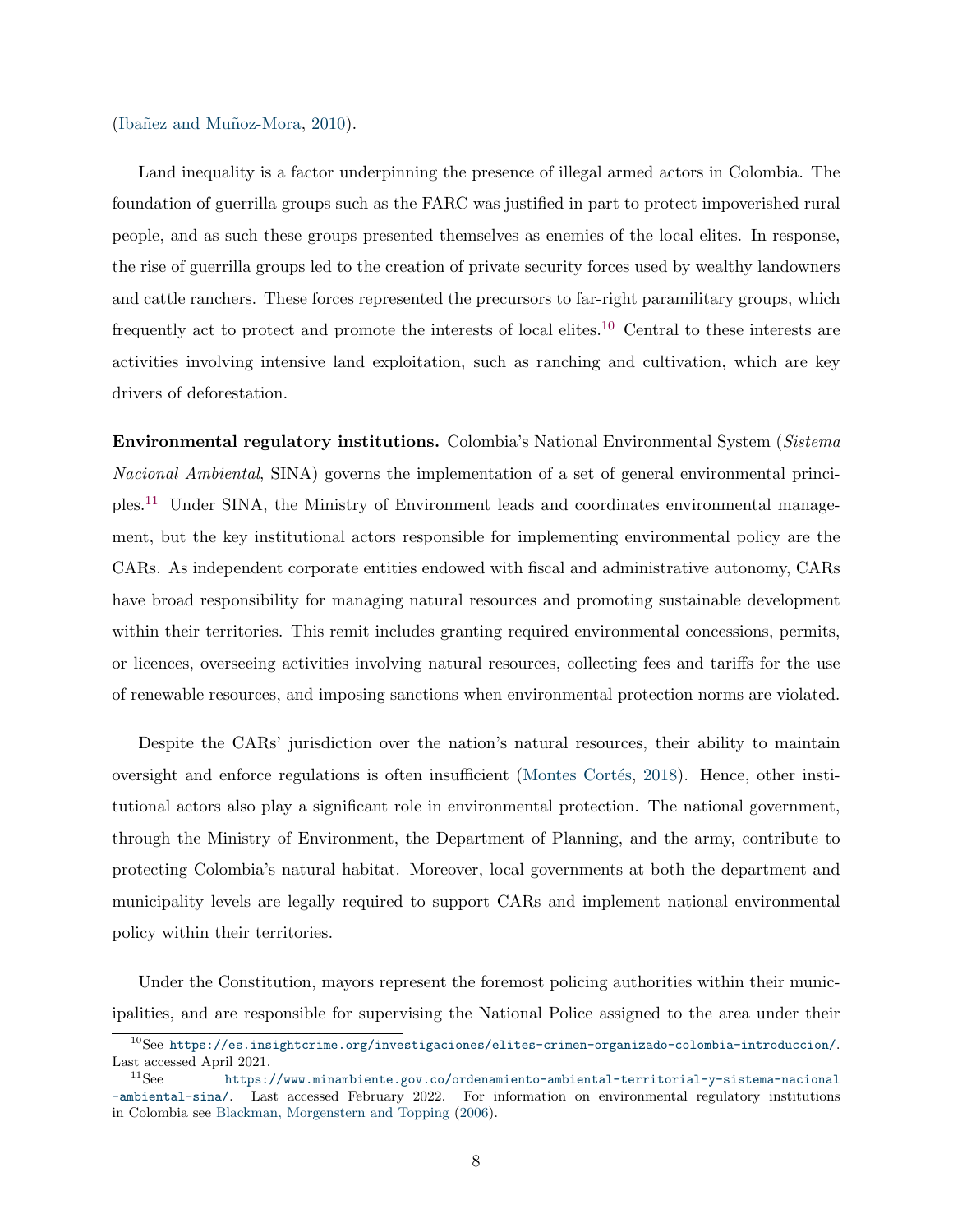jurisdiction. This includes the specialized Environmental and Natural Resource Police unit created to assist territorial authorities with the enforcement of environmental laws.[12](#page-1-0) Furthermore, municipal governments have various legal mechanisms to enforce environmental laws, including the imposition of sanctions, suspension of environmental licenses, permits, or concessions, and power to close or demolish businesses and seize products or equipment. Therefore, mayors have significant responsibilities for enforcing environmental regulations, and have substantial powers to meet these responsibilities.

Colombian Local Elections. Since 1986, mayors in Colombia have been directly elected via a first-past-the-post system for a single four-year term.<sup>[13](#page-1-0)</sup> The mayor's term coincides exactly with the calendar year. For the period we study, the mayoral term starts January 1, 2012 and ends December 31, 2015. Colombian mayoral election campaigns are expensive. For the 2015 municipal elections, the total spent on mayoral campaigns was more than 238 billion pesos (about 82 million US dollars), equivalent to 71% of the nation's entire science and technology budget [\(MOE,](#page-34-9) [2018\)](#page-34-9). Despite this cost, public resources available for local election campaigns are scarce, and campaigns are primarily financed by personal resources and private donations [\(Casas-Zamora](#page-33-7) [and Falguera,](#page-33-7) [2016\)](#page-33-7). Furthermore, campaigns are frequently highly competitive, and there is a strong correlation between campaign spending and the probability of victory [\(Gulzar, Robinson](#page-34-10) [and Ruiz,](#page-34-10) [2020\)](#page-34-10). Consequently, candidates have powerful incentives to secure private contributions. Such campaign contributions can be very valuable to donors, with the election of a donor-funded politician increasing the probability that donors receive municipal contracts [\(Ruiz,](#page-35-1) [2017\)](#page-35-1).

As discussed in [Ruiz](#page-35-1) [\(2017\)](#page-35-1), mayors in Colombia have discretion over around 20% of spending within their municipalities, with resources from property tax revenues funding services including education, healthcare, water, and sanitation. Some of the activities undertaken under the purview of these contracts, especially where they involve infrastructure provision such as road construction, are likely to result in deforestation and other forms of environmental degradation.<sup>[14](#page-1-0)</sup> We explore this empirically in Section [6.](#page-17-0) But given the strong economic interest that local elites have in land-intensive activities such as forest clearance and cattle ranching, and the crucial role that

 $12$ Mayors also have a duty to procure sufficient resources for fire services within their municipalities, in part to stop forest fires from expanding and mitigate illegal deforestation. See [https://www.procuraduria.gov.co/portal/](https://www.procuraduria.gov.co/portal/Procuradora-apropiacion-recursos-servicio-bomberos.news) [Procuradora-apropiacion-recursos-servicio-bomberos.news](https://www.procuraduria.gov.co/portal/Procuradora-apropiacion-recursos-servicio-bomberos.news). Last accessed June 2021.

<sup>&</sup>lt;sup>13</sup>Mayors cannot serve consecutive terms, but can be reelected to non-consecutive terms.

<sup>&</sup>lt;sup>14</sup>Examples of such contracts in the data that we employ include works to the road connecting the municipality of Regidor with the township of San Cayetano, and the improvement of rural roads in San Jose del Guaviare.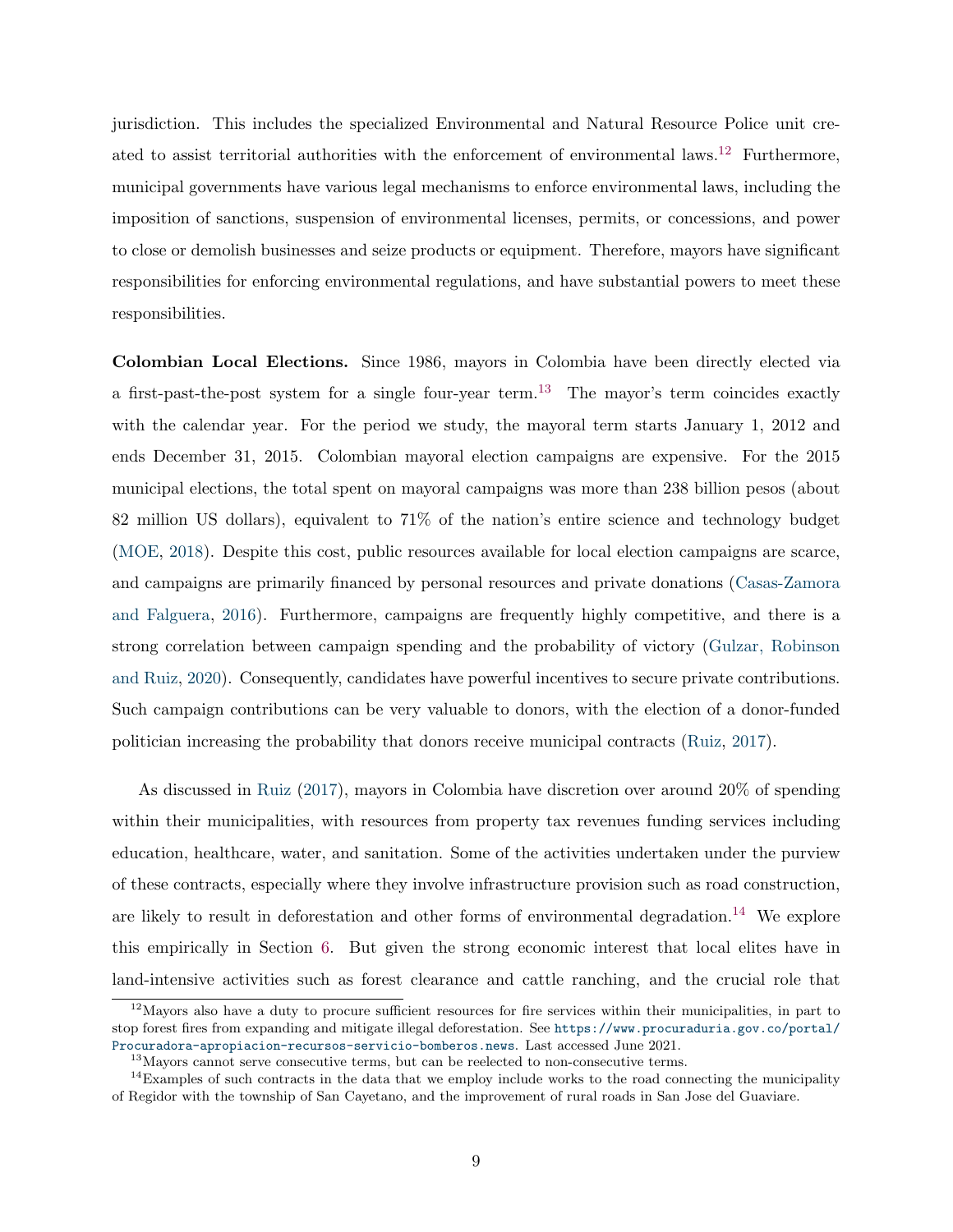mayors play in the enforcement of environmental regulations limiting such activities, our central argument is that campaign donations also purchase reductions in regulatory enforcement. In return for campaign contributions, mayors turn a blind eye to the illegal exploitation of land, thereby facilitating deforestation.

### 4 Data

Combining data from various sources we build a municipality-candidate level dataset to study the effect of a donor-funded politician victory on deforestation. We focus on the 2011 elections and the subsequent 2012-2015 mayoral term.

Election results and campaign donations. Electoral information comes originally from Pachón and Sánchez [\(2014\)](#page-35-10), who gathered mayoral election results for all municipalities reported by the Registraduría Nacional del Estado Civil, the Colombian electoral authority. Campaign contributions data was collected from the National Electoral Commission by [Ruiz](#page-35-1) [\(2017\)](#page-35-1), who shows it to be highly reliable with low incentives to misreport. Political parties were obliged to electronically report sources and amounts of campaign expenditure, and then provide physical evidence corroborating this. Moreover, in 2011 the Electoral Commission had the power to penalize candidates with fines, which generated an 89% compliance rate [\(Ruiz,](#page-35-1) [2017\)](#page-35-1). The commission subsequently lost this sanctioning power, limiting reporting compliance for the 2015 electoral period, and therefore we focus our analysis on the 2011 elections.<sup>[15](#page-1-0)</sup>

We code candidates as donor-funded if they receive any private donations. Results in the appendix show the findings are robust to various alternative definitions setting thresholds on the share of private funding and the number of private donors and donations (Appendix Table [A1\)](#page-42-0). Of the 1,080 municipalities that elected mayors in 2011, our sample is first restricted to the 996 municipalities where the top two candidates reported their campaign financing. Of these, we focus on the 408 races decided between a candidate who received private donations and one who did not, implementing an RDD around the margin of victory of the candidates. These races are arguably representative; they are spread throughout the country, and across a variety of characteristics the municipalities in the sample are not statistically different to those that are excluded (Appendix

 $15$ No data on campaign donations is available for elections prior to 2011 because the reporting system was introduced in 2009.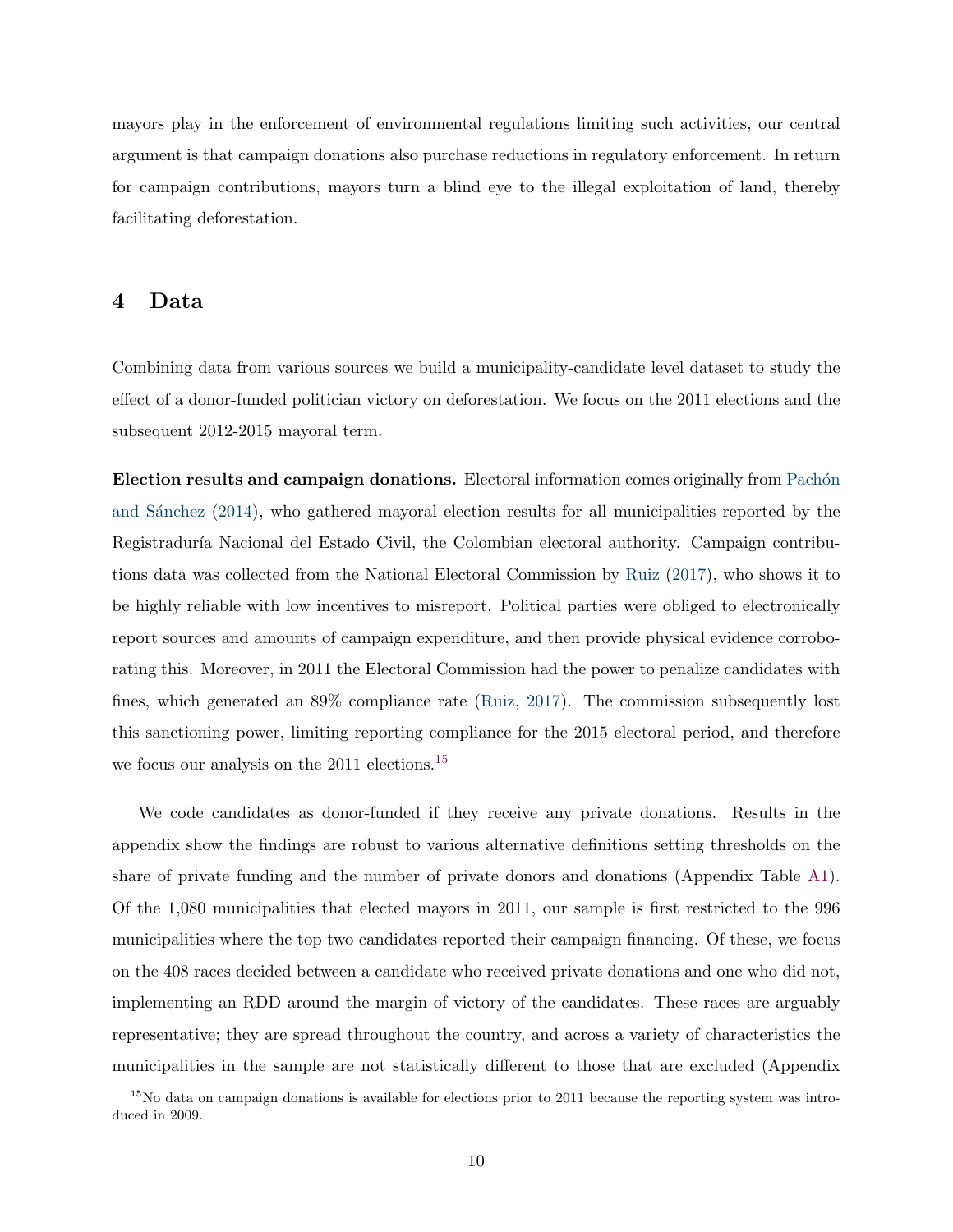Table [A2\)](#page-43-0).

Deforestation. Our measurement of deforestation comes from the Global Forest Change dataset collected by [Hansen et al.](#page-34-11) [\(2013\)](#page-34-11), who analyse Landsat satellite images to identify changes in forest cover between 2000-2020. These data, comprising pixels of 30 meters by 30 meters (approximately), have been widely used to measure deforestation [\(Prem, Saavedra and Vargas,](#page-35-4) [2020;](#page-35-4) [Zhu et al.,](#page-35-11) [2016\)](#page-35-11).

Tree cover is defined as vegetation taller than 5 meters and is coded as a percentage per output grid cell. We adopt a definition that considers any pixel with tree cover superior to 50% of its surface as forest. Hence, deforestation is a pixel change from the status of forest to non-forest. This data is aggregated to the municipal level. Using the baseline coverage levels and the yearly tree-cover loss and gain for each municipality, we recover the yearly coverage in each municipality, allowing us to calculate our deforestation measure.<sup>[16](#page-1-0)</sup> Our primary deforestation variable is defined as the negative of the change in forest area in the municipality during the mayor's term relative to the municipality tree cover in the year before the new mayor's mandate, as follows:

(Relative) Deforestation in term = 
$$
\frac{-\Delta Coverage_{\text{government term}}}{Coverage_{\text{electron year}}}.
$$
 (1)

We calculate the deforestation measure for the 2011 election (2012-2015 government term) and the previous election, the 2007 election  $(2008-2011)$  $(2008-2011)$  $(2008-2011)$  government term).<sup>[17](#page-1-0)</sup> Figure 1 shows that deforestation was a broad phenomenon across the country during the study period. Moreover, deforestation was rapidly consuming the country's tree cover. As shown in Table [1,](#page-13-1) the 1,080 municipalities that elected a mayor in 2011 lost on average almost 1.2% of their tree-cover during the subsequent mayoral term (2012-2015).

Additional data. Since illegal deforestation is often undertaken using aggressive fire clearance, we use FIRMS data to track fires during the study period.<sup>[18](#page-1-0)</sup> We use detailed contracting data from the SECOP system, which collects information on all government contracts, to investigate whether the estimated effect of donor-funded candidate victory results from an increase in deforestation-related

<sup>&</sup>lt;sup>16</sup>The yearly coverage is obtained as  $coverage_t = coverage_{2000} + \sum_{i=2001}^{t} (gain_i - loss_i)$ .

<sup>&</sup>lt;sup>17</sup>The main results are robust to an alternative deforestation measure calculated relative to the year 2000. These results are available upon request.

<sup>&</sup>lt;sup>18</sup>We acknowledge the use of data and/or imagery from NASA's Fire Information for Resource Management System (FIRMS) (<https://earthdata.nasa.gov/firms>).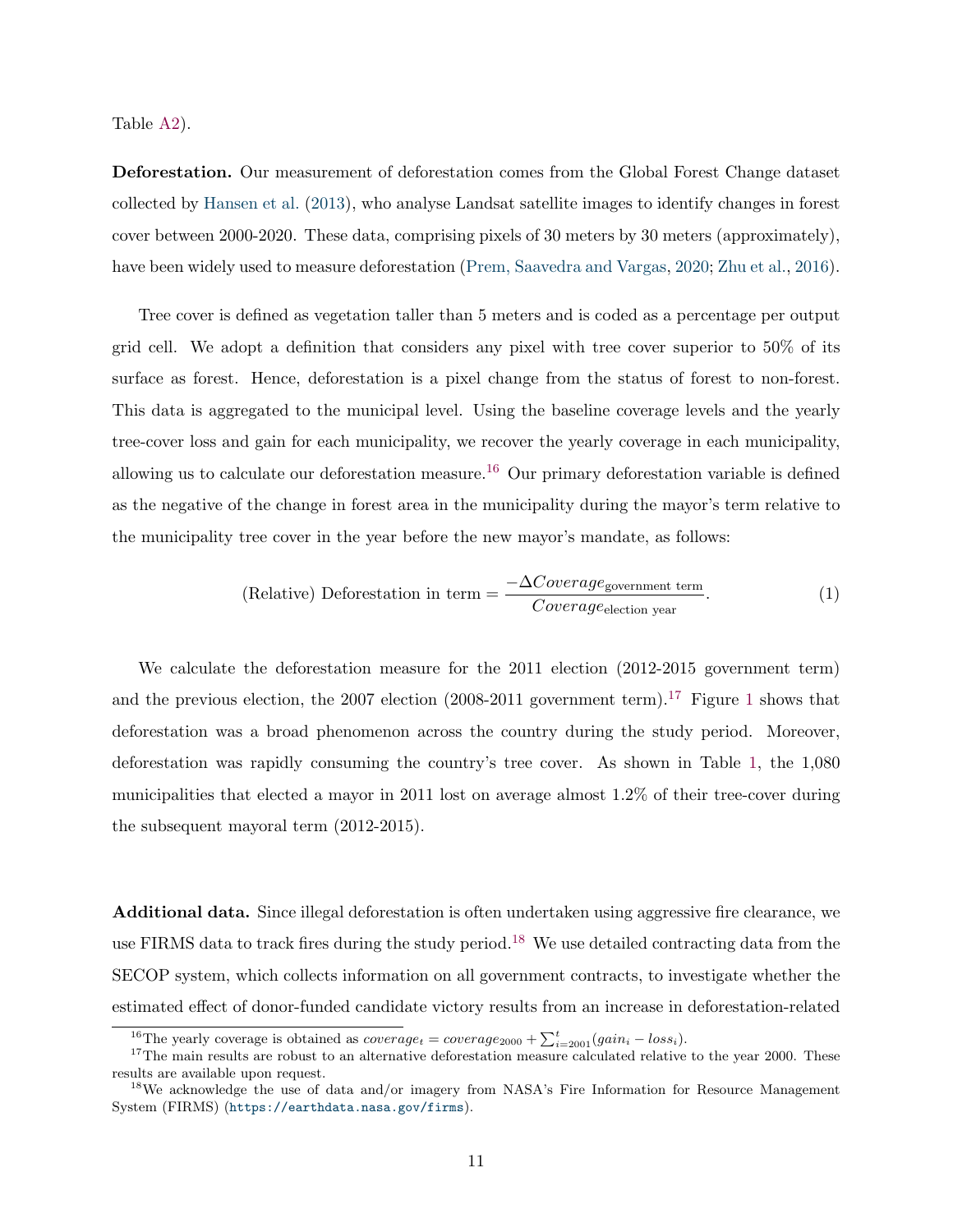<span id="page-13-0"></span>



<span id="page-13-1"></span>Note: This figure shows the geographical distribution of deforestation and the vote share of privately funded candidates for the 2011 election period. The shades of blue correspond to the quartiles of deforestation during the full term. The bubble size correspond to the quartiles of the margin of victory privately funded candidates.

|  |  | Table 1: Summary statistics |  |
|--|--|-----------------------------|--|
|--|--|-----------------------------|--|

|                                                                | $\left(1\right)$ | $\left( 2\right)$ | $\left( 3\right)$     | $\left( 4\right)$    | $\left( 5\right)$ | $^{(6)}$         |
|----------------------------------------------------------------|------------------|-------------------|-----------------------|----------------------|-------------------|------------------|
|                                                                | <b>Obs</b>       | Mean              | Standard<br>Deviation | Minimum              | Median            | Maximum          |
| A. Elections                                                   |                  |                   |                       |                      |                   |                  |
| Private income % total<br>Margin of victory donor-funded       | 2160<br>408      | 0.19<br>0.022     | 0.27<br>0.101         | $\Omega$<br>$-0.354$ | $\Omega$<br>0.019 | 1<br>0.383       |
| B. Deforestation                                               |                  |                   |                       |                      |                   |                  |
| Deforestation ratio 2008-2011<br>Deforestation ratio 2012-2015 | 1080<br>1080     | 2.141<br>1.182    | 2.023<br>1.572        | $\Omega$<br>$\Omega$ | 1.526<br>0.576    | 14.565<br>16.625 |

Note: This table presents summary statistics for the main variables of interest used in the analysis. An observation is a municipality except for the Private income % total that uses as unit of observation the candidate (top two candidates per each municipality).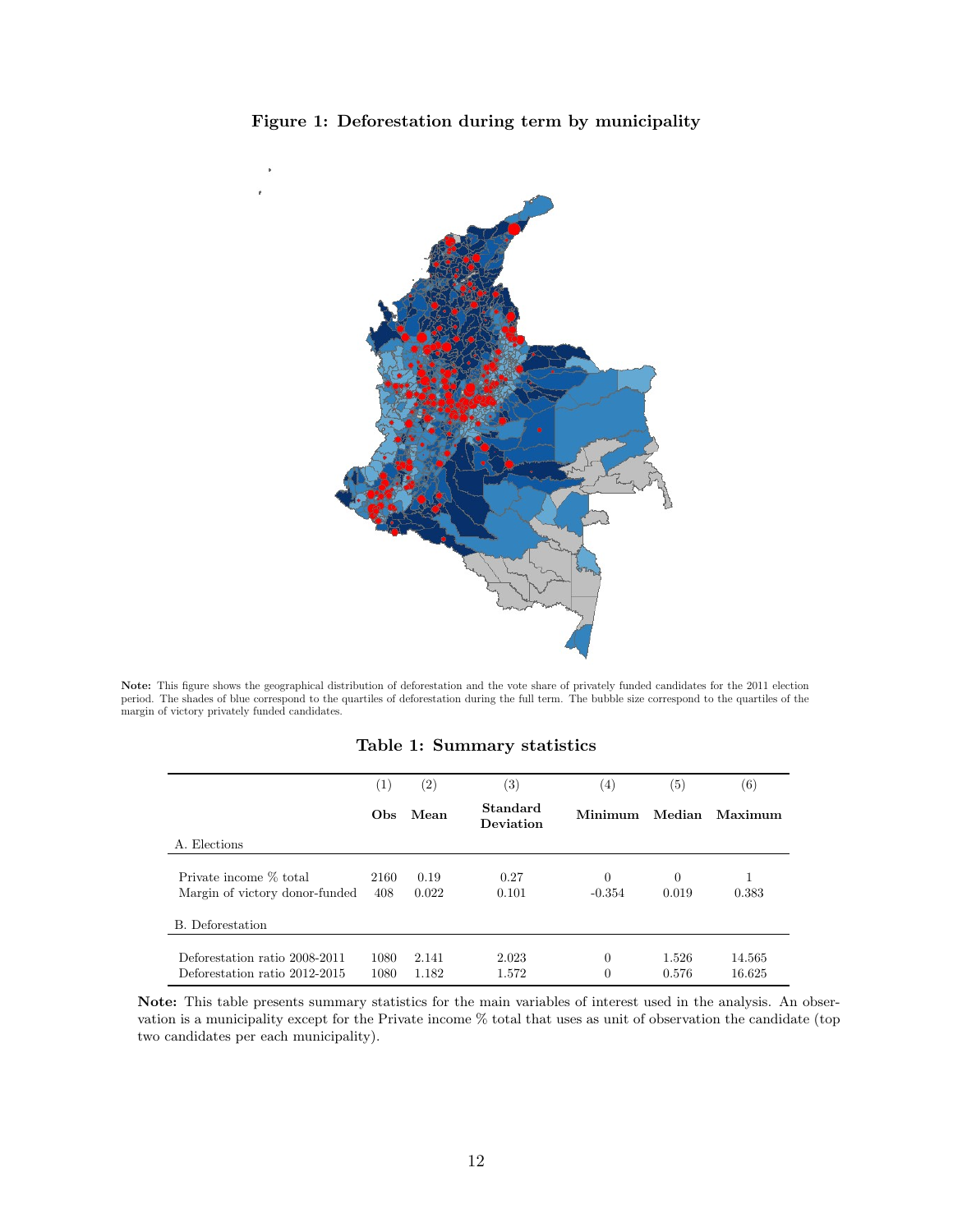contracting. To evaluate whether the main effects are mediated by the presence of illegal armed groups we use the violent events data collected by [Restrepo, Spagat and Vargas](#page-35-12) [\(2004\)](#page-35-12) and updated by Universidad del Rosario.<sup>[19](#page-1-0)</sup> Finally, we use a set of municipal-level covariates taken primarily from data collected by Universidad de Los Andes and their Center For Economic Development Studies.

### 5 Empirical Strategy

If campaign donations purchase reductions in the enforcement of environmental regulations designed to limit deforestation, we should expect to see more deforestation in municipalities electing donorfunded mayors. However, the victory of a donor-funded candidate is plausibly correlated with a broad range of municipal characteristics, including enforcement capacity. Moreover, deforestation itself may be determined by municipality characteristics. For example, more rural municipalities might have more cattle ranching that may increase deforestation. Due to these identification problems, a straightforward comparison of deforestation across municipalities electing donor-funded as opposed to self-funded mayors may be confounded by local municipality characteristics.

To overcome these problems, we employ a quasi-experimental Regression Discontinuity Design (RDD). Using the margin of victory as the running variable, we take advantage of the discontinuous change at the threshold between victory of a donor-funded as opposed to a non-donor-funded mayor. This defines the treatment rule:

<span id="page-14-0"></span>
$$
L_i = \begin{cases} L_i = 1 & \text{if } x_i > 0 \\ L_i = 0 & \text{if } x_i < 0 \end{cases}
$$
 (2)

where  $x_i$  reflects margin of victory for the donor-funded politician, and  $L_i$  represents treatment status, as a dummy variable taking the value of one if a donor-funded politician won the election.

Following this, our main analysis estimates a regression of the form:

$$
y_i = \alpha + \beta_1 L_i + \beta_2 f(x_i) + \beta_3 L_i \times f(x_i) + \varepsilon_i
$$
\n(3)

 $19$ For details see [Prem et al.](#page-35-13)  $(2022)$ .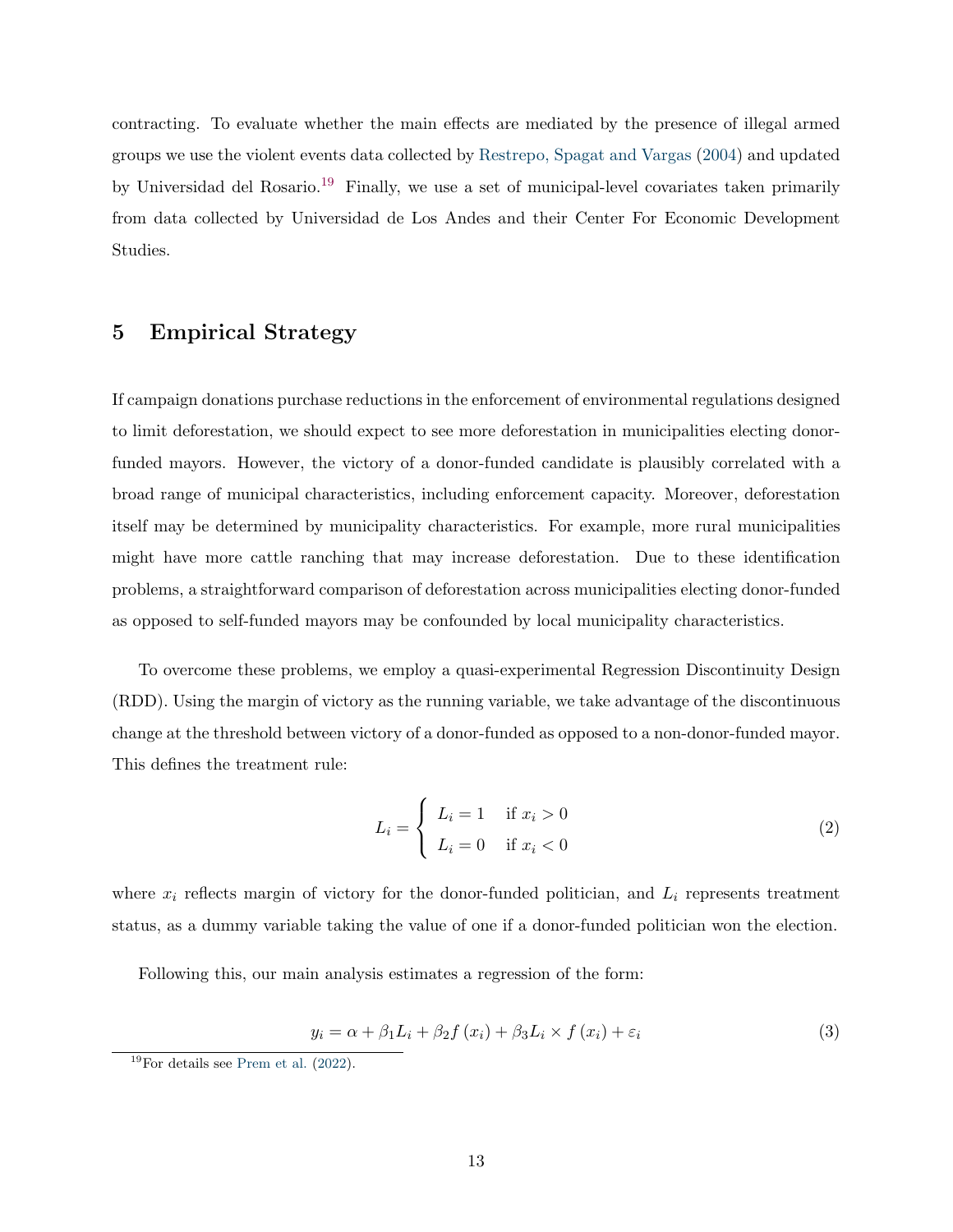Here  $y_i$  is the outcome, measured as the change in deforestation during the elected mayor's term in office.  $\beta_1$  is our estimate of the effect of electing a donor-funded mayor.  $f(x_i)$  is a polynomial in the donor-funded politician margin of victory. Finally,  $\varepsilon_i$  corresponds to the idiosyncratic error term.

Correctly estimating  $\beta_1$  requires two key assumptions: (1) there should be no manipulation of election results around the cut-off, and (2) covariates potentially correlated with the treatment and outcome variables must vary smoothly around the cut-off. On the first, results from the [Cattaneo,](#page-33-8) [Jansson and Ma](#page-33-8) [\(2018\)](#page-33-8) manipulation test based on density discontinuity presented in Figure [2](#page-15-0) show no statistically significant evidence of systematic manipulation.<sup>[20](#page-1-0)</sup> On the second, Table [2](#page-16-0) shows there is no discontinuity of covariates at the cut-off, suggesting that municipalities are similar except in the treatment status.

<span id="page-15-0"></span>



Note: This figure presents the density test suggested by [Cattaneo, Jansson and Ma](#page-33-8) [\(2018\)](#page-33-8) using a quadratic polynomial and triangular kernel weights. The p-value for the bias corrected density test is 0.76. The p-values using a polynomial of degree one and three are 0.25 and 0.59, respectively.

 $^{20}$ Similar results are found using the [McCrary](#page-34-12) [\(2008\)](#page-34-12) test for sorting around the threshold with a p-value of 0.29.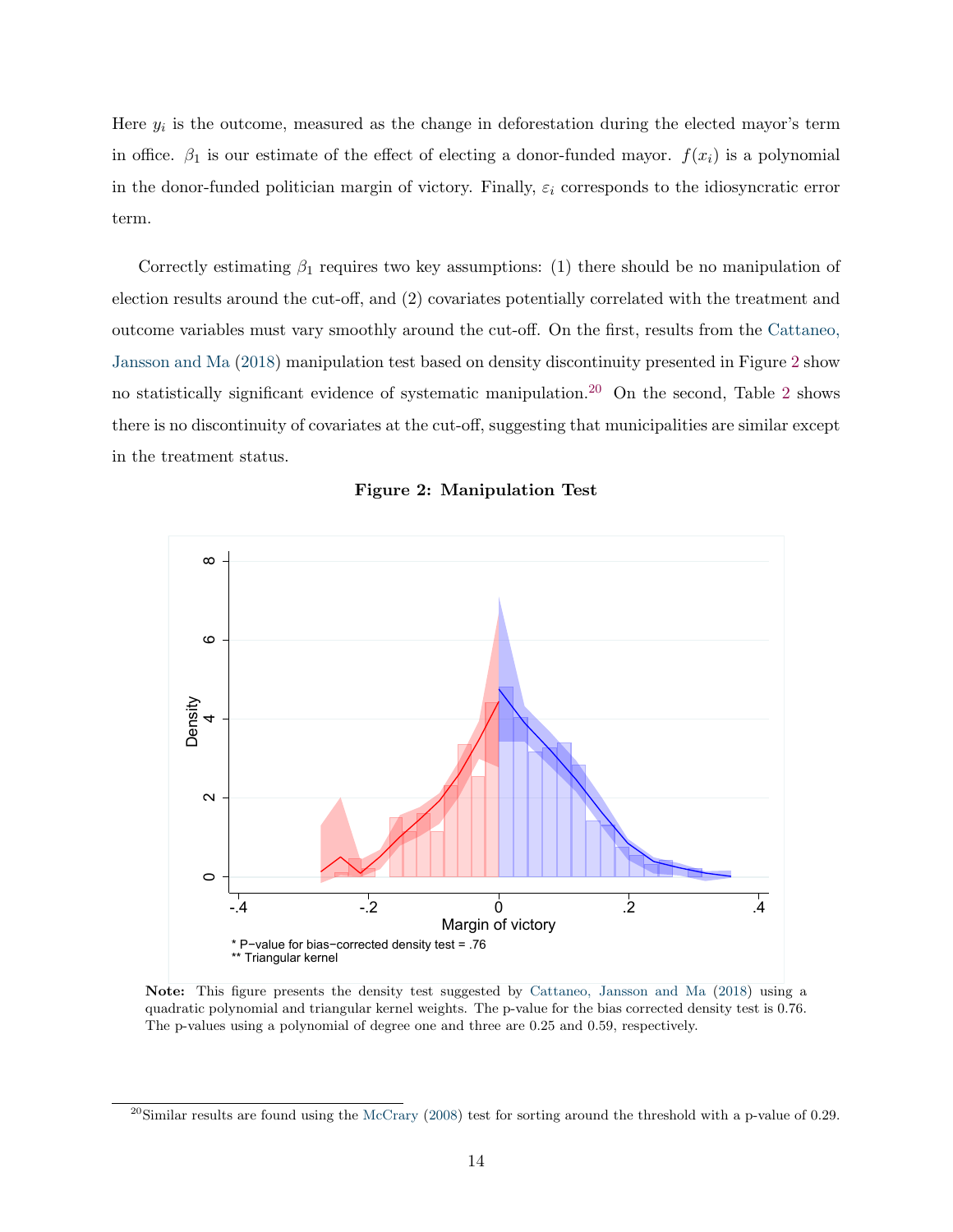#### Table 2: Smooth covariates

<span id="page-16-0"></span>

|                                                            | (1)<br>Mean | (2)<br>Std. Dev. | (3)<br>Donor fund. won | (4)<br>Std. Error. | (5)<br>Obs | (6)<br>P-value | (7)<br>Pval Canay |
|------------------------------------------------------------|-------------|------------------|------------------------|--------------------|------------|----------------|-------------------|
| Panel A: Individual covariates                             |             |                  |                        |                    |            |                |                   |
| Women                                                      | 0.116       | 0.320            | 0.119                  | 0.202              | 132        | 0.121          | 0.789             |
|                                                            | 45.245      | 9.709            | $-3.551$               | 5.398              | 126        | 0.573          | 0.061             |
| Age<br>Black                                               | 0.044       | 0.205            | $-0.023$               | 0.195              | 126        | 0.865          | 0.490             |
|                                                            | 0.107       | 0.309            | 0.050                  | 0.230              | 126        | 0.570          | 0.423             |
| Indigenous Background                                      | 0.024       | 0.154            | 0.018                  | 0.165              | 132        | 0.801          | 0.664             |
| Left-wing party<br>Right-wing party                        | 0.239       | 0.427            | 0.181                  | 0.147              | 132        | 0.474          | 0.816             |
|                                                            | 0.005       |                  | 0.013                  | 0.009              | 132        | 0.268          | 1.000             |
| Illegal Registration of ID.<br>Has political experience    | 0.361       | 0.071<br>0.480   | 0.156                  | 0.181              | 132        | 0.336          | 0.871             |
|                                                            |             |                  |                        |                    |            |                |                   |
| Panel B. Policy Outcomes                                   |             |                  |                        |                    |            |                |                   |
| Total Income Y(COP M)                                      | 47102.906   | 361239.511       | 12723.550              | 8666.063           | 132        | 0.704          | 0.467             |
| Land Taxes $(\%Y)$                                         | 3.889       | 4.695            | 0.346                  | 2.083              | 132        | 0.938          | 0.303             |
| Industry $(\%Y)$                                           | 3.377       | 5.967            | 1.378                  | 1.755              | 132        | 0.823          | 0.252             |
| Funct. expen. $(\%Y)$                                      | 13.284      | 5.045            | $-1.439$               | 4.719              | 132        | 0.535          | 0.758             |
| Investment $(\%Y)$                                         | 86.716      | 5.045            | 1.439                  | 4.719              | 132        | 0.535          | 0.757             |
| Deficit $(\%Y)$                                            | 11.346      | 9.573            | 1.049                  | 6.648              | 132        | 0.613          | 0.963             |
| Panel C. Other municipality socio-economic characteristics |             |                  |                        |                    |            |                |                   |
| Altitude (meter)                                           | 1158.170    | 1161.175         | $-227.936$             | 571.983            | 132        | 0.885          | 0.164             |
| Area in Square km                                          | 876.992     | 2982.007         | $-91.459$              | 578.174            | 132        | 0.323          | 0.713             |
| Forest coverage (10 000 hectares)                          | 5.343       | 21.979           | $-0.441$               | 5.031              | 132        | 0.307          | 0.492             |
| Proportion of forest coverage                              | 0.507       | 0.278            | $-0.096$               | 0.173              | 132        | 0.326          | 0.337             |
| Agricultural land (10 000 hectares)                        | 3.803       | 11.146           | $-0.017$               | 3.132              | 132        | 0.921          | 0.769             |
| Agricultural production (1000 ton)                         | 41.181      | 173.422          | 12.826                 | 20.576             | 132        | 0.836          | 0.473             |
| Distance to department capital                             | 78.701      | 56.010           | 13.930                 | 25.906             | 132        | 0.855          | 0.112             |
| Distance to Bogota                                         | 319.459     | 189.400          | $-84.390$              | 183.531            | 132        | 0.286          | 0.609             |
| Pop. density                                               | 148.146     | 675.196          | 15.406                 | 45.587             | 132        | 0.764          | 0.283             |
| Road density                                               | 0.829       | 0.451            | 0.256                  | 0.250              | 132        | 0.356          | 0.252             |
| Nighttime lights                                           | 1.509       | 1.158            | 0.183                  | 0.642              | 132        | 0.968          | 0.800             |
| Literacy rate                                              | 83.903      | 8.484            | $-0.536$               | 5.141              | 132        | 0.818          | 0.138             |
| Rurality index $(0-1)$                                     | 0.564       | 0.239            | $-0.107$               | 0.133              | 132        | 0.322          | 0.225             |
| Unsatisfied basic needs                                    | 44.622      | 20.279           | 9.368                  | 9.454              | 132        | 0.197          | 0.187             |
| National Parks Area (10 000 sq. hectares)                  | 0.920       | 7.605            | 0.961                  | 1.207              | 132        | 0.819          | 0.615             |
| CAR office                                                 | 0.140       | 0.347            | $-0.030$               | 0.205              | 132        | 0.545          | 1.000             |
| Distance to CAR office                                     | 0.030       | 0.033            | $-0.004$               | 0.015              | 132        | 0.363          | 0.935             |
| Procurator general offices                                 | 0.604       | 6.388            | 0.044                  | 0.091              | 132        | 0.636          | 1.000             |
| Attorney general offices                                   | 4.042       | 38.057           | 0.810                  | 0.683              | 132        | 0.629          | 0.570             |
| Paramilitary attacks                                       | 1.279       | 9.780            | 0.151                  | 1.882              | 132        | 0.724          | 0.173             |
| Guerilla attacks                                           | 0.608       | 2.091            | 0.424                  | 1.215              | 132        | 0.995          | 0.205             |
|                                                            |             |                  |                        |                    |            |                |                   |
| Panel D. Other potential explanations                      |             |                  |                        |                    |            |                |                   |
| Deforestation during previous term                         | 2.141       | 2.019            | 0.685                  | 0.641              | 132        | 0.334          | 0.365             |
| Disposable Income (mw)                                     | 29004.315   | 393732.953       | 1078.397               | 5317.036           | 126        | 0.719          | 0.305             |
| Municipal category                                         | 5.708       | 0.995            | 0.095                  | 0.241              | 132        | 0.264          | 1.000             |
| Mayor wages                                                | 6.692       | 2.543            | $-0.190$               | 0.481              | 132        | 0.264          | 1.000             |
| Council size                                               | 10.957      | 2.907            | 1.775                  | 1.292              | 132        | 0.217          | 0.081             |
| Total population                                           | 41707.711   | 257110.752       | 8672.028               | 9205.110           | 132        | 0.926          | 0.214             |
| Income from royalties                                      | 0.070       | 0.150            | 0.022                  | 0.159              | 130        | 0.487          | 0.747             |

Note: The first two columns present the basic statistics (mean and standard deviation) of each covariate. Column (3) reports the RDD's point estimate of the effect of a donor-funded candidate victory on each covariate (as dependant variable), the MSE optimal bandwidth for the main model is used throughout. Bias corrected robust standard errors (column 4). The number of effective observations is detailed in column 5. Column 6 reports the estimated p-value, while column 7 reports the [Canay and Kamat](#page-33-9) [\(2018\)](#page-33-9) permutation test for the null hypothesis of continuity of the distribution around the cutoff.

We follow [Cattaneo, Idrobo and Titiunik](#page-33-10) [\(2020\)](#page-33-10) and estimate the RDD specified in equation [\(3\)](#page-14-0) non-parametrically using polynomials of order one and two, and weight observations accord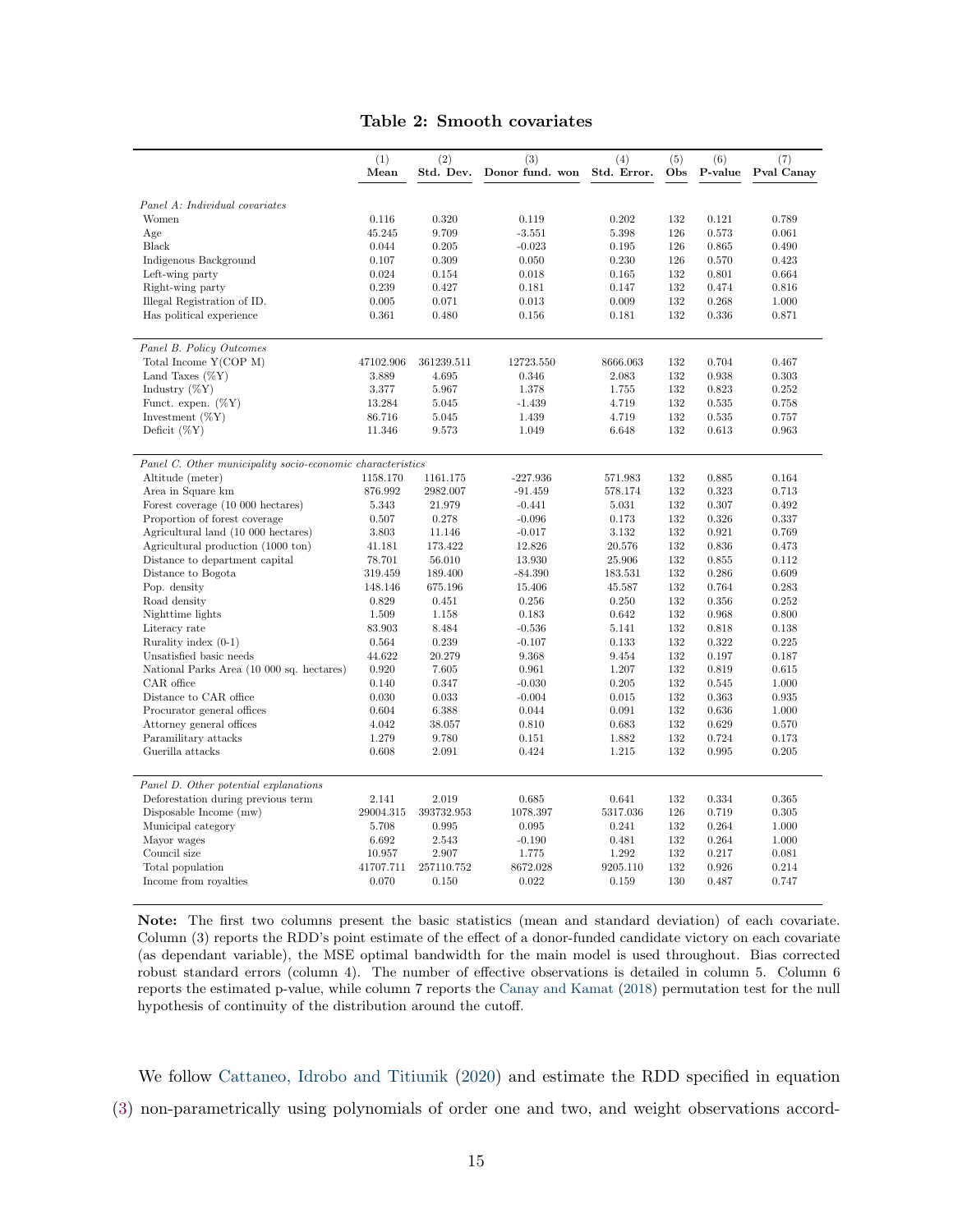ing to their distance to the cutoff using triangular kernel weights.<sup>[21](#page-1-0)</sup> Additionally, we employ an optimal data-driven bandwidth selection procedure that minimises the asymptotic mean square error (MSE). Since MSE bandwidths produce non-robust confidence intervals, we estimate robust standard errors and confidence intervals but report conventional point estimates within the MSE optimal bandwidth [\(Cattaneo, Idrobo and Titiunik,](#page-33-10) [2020\)](#page-33-10).

In further exercises, we perform parametric estimations, including additional interactions, to capture possible heterogeneous effects. In these, we estimate the RDD parametrically within the MSE optimal bandwidth sample, using OLS regression weighted by a triangular kernel, and controlling for a linear polynomial.

### <span id="page-17-0"></span>6 Results

#### 6.1 Main effects

Figure [3](#page-18-0) presents our main estimate of the effect of electing a donor-funded mayor on deforestation. The left and right panels show estimates using linear and quadratic polynomial approximations, respectively. We find a clear discontinuous jump in deforestation around the threshold determining victory of a donor-funded mayor. Moreover, the jump is statistically significant for both the linear and quadratic approaches. This result implies that the amount of deforestation in a municipality during a donor-funded mayor's term in office is significantly higher than that during the term of a self-funded mayor.

Table [3](#page-19-0) presents the main result in greater detail. Our coefficient of interest represents the effect on deforestation of electing a donor-funded compared to a self-funded mayor. The estimates in Columns 2 and 4 also include the measure of deforestation for the previous term, 2008-2011. Prior deforestation varies smoothly around the cutoff, as shown in the lower panels of Figure [3,](#page-18-0) but we employ this measure as a robustness check and improve the precision of the estimates [\(Lee and](#page-34-13) [Lemieux,](#page-34-13) [2010\)](#page-34-13). The estimates are positive and significant across all specifications, showing robustness to linear or quadratic polynomials, and the inclusion of the previous deforestation measure. Moreover, the effect of electing a donor-funded politician is substantial, representing an increase in

<sup>21</sup>Appendix Table [A3](#page-44-0) presents results using a cubic polynomial.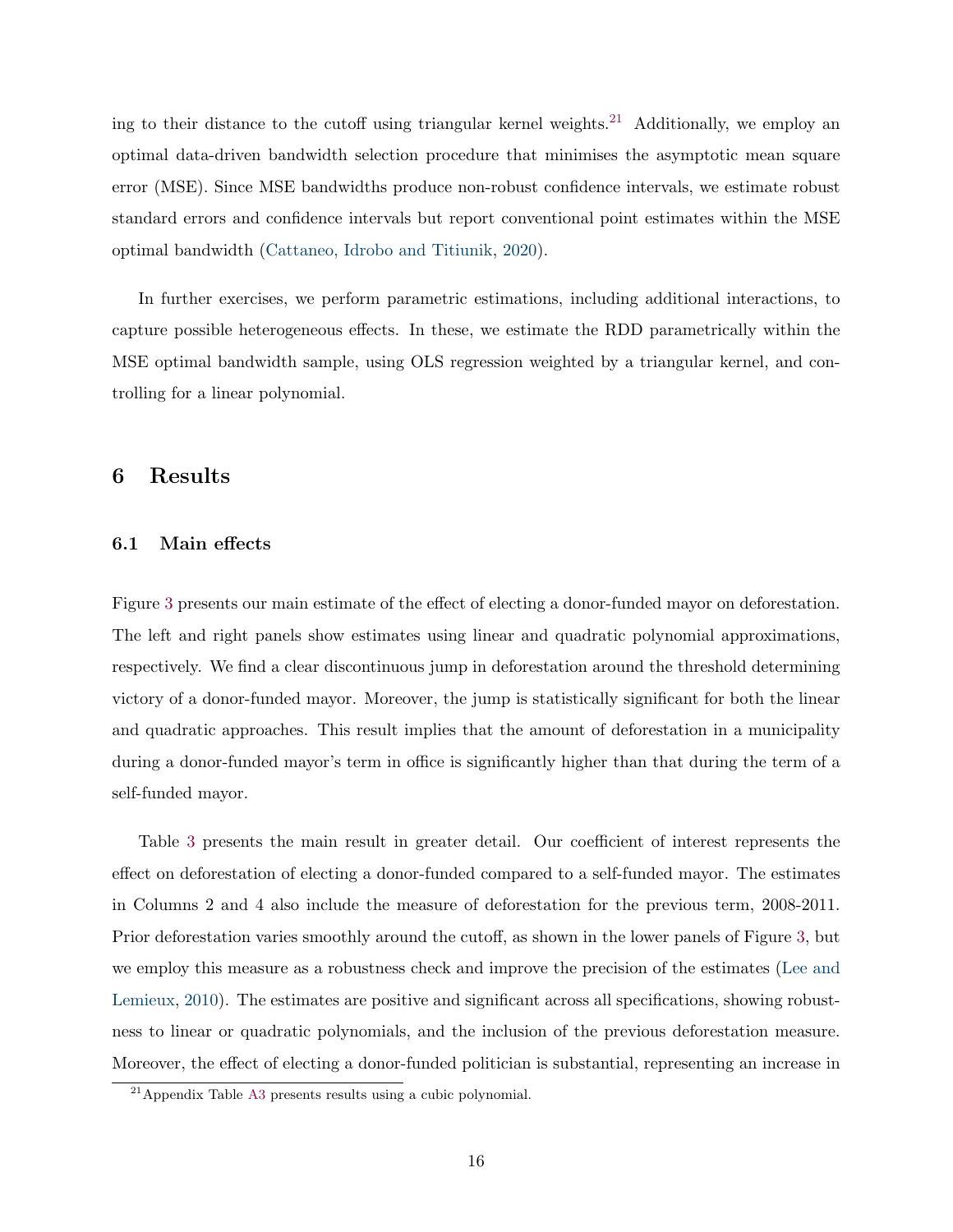<span id="page-18-0"></span>

Figure 3: Effect of electing a donor funded politician on deforestation

Note: This figure presents a graphical approximation of the regression discontinuity design. We present deforestation during the full incumbency term in the first row, while deforestation during the previous incumbency term is shown in the second row. The observations are shown within MSE optimal bandwidth. From left to right; the first figure uses a linear polynomial approximation, meanwhile, the second uses a quadratic approximation.

Difference between funded and non-donor funded vote share

-.05 0 .05

een funded and non-donor funded vote share

-.1 -.05 0 .05 .1

deforestation of 92.9% of the self-funded average for the linear specification. The effect size remains reasonably stable across specifications, ranging between 53% and 109% of the self-funded average.

In Figure [4,](#page-19-1) we explore the resilience of the results to variation in bandwidth size. Following best practice, we report results for a range of bandwidths around the MSE optimal bandwidth, from half to double the size. Overall the results are encouraging, with the effect remaining robust to a considerable range of bandwidths. It is not surprising that the results do not hold for very small bandwidths, for which the estimates are unlikely to have sufficient power. However, the effect remains reassuringly robust up to bandwidths of 0.08, where races are far less competitive and municipalities less comparable.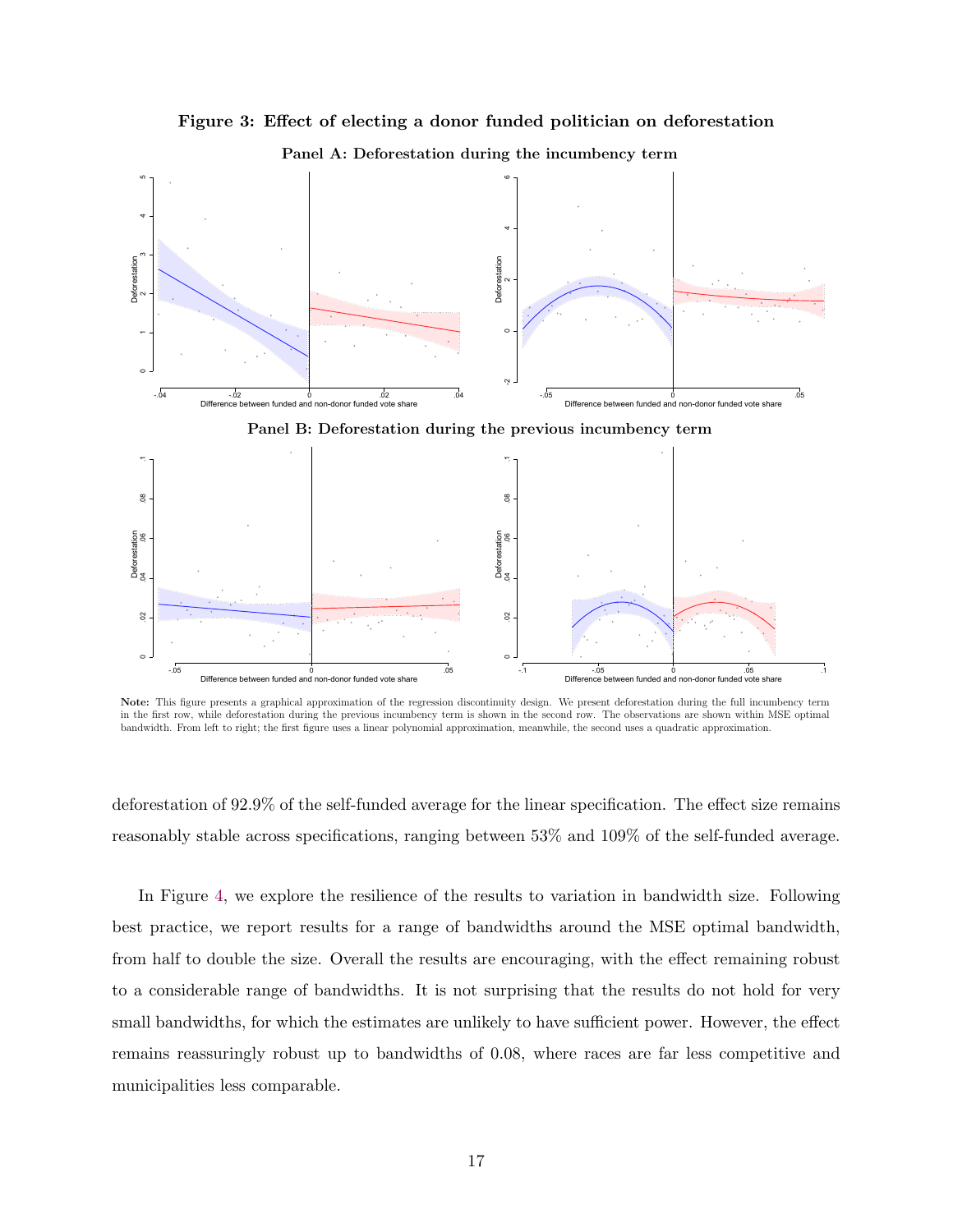<span id="page-19-0"></span>

|                                          |                                       | $^{\prime}2,$                        | $\left(3\right)$                     | $\left(4\right)$                     |
|------------------------------------------|---------------------------------------|--------------------------------------|--------------------------------------|--------------------------------------|
| Donor Funded<br>Robust p-value<br>CI 95% | $1.099***$<br>0.008<br>[0.339, 2.220] | $0.627**$<br>0.019<br>[0.127, 1.442] | $1.290**$<br>0.026<br>[0.158, 2.471] | $0.972**$<br>0.021<br>[0.158, 1.940] |
| Previous deforestation                   |                                       |                                      |                                      |                                      |
| Observations                             | 408                                   | 408                                  | 408                                  | 408                                  |
| Bandwidth obs.                           | 132                                   | 174                                  | 191                                  | 198                                  |
| Mean                                     | 1.183                                 | 1.183                                | 1.183                                | 1.183                                |
| Effect size $(\%)$                       | 92.90                                 | 53.00                                | 109.05                               | 82.16                                |
| <b>Bandwidth</b>                         | 0.041                                 | 0.053                                | 0.060                                | 0.064                                |
| (Local) polynomial order                 |                                       |                                      | 2                                    | $\overline{2}$                       |

Table 3: Donor funded politician and deforestation during term in office

Note: Columns 1 and 2 present the local linear estimates of average treatment effects at cut-off estimated with triangular kernel weights and optimal MSE bandwidth. Columns 3 and 4 presents the quadratic estimates of average treatment effects at cut-off estimated with triangular kernel weights and optimal MSE bandwidth. 95% robust confidence intervals and robust p-values are computed following [Calonico, Cattaneo and Titiunik](#page-33-11) [\(2014\)](#page-33-11). Bandwidth obs. denotes number of observations in the optimal MSE bandwidth. The Effect Size (%) is computed as the point estimate over the mean x 100. Columns (2) and (4) include as covariate the measure of deforestation in the previous term (2008-2011). \*\*\* p<0.01, \*\* p<0.05, \* p<0.1.

<span id="page-19-1"></span>



Note: Estimates of average treatment effects at the cut-off, using triangular kernel weights. Optimal MSE bandwidths displayed in the dotted line. Following [Cattaneo, Idrobo and Titiunik](#page-33-10) [\(2020\)](#page-33-10), we display estimates between half and double the optimal bandwidth. Robust 90% confidence intervals estimated following [Calonico,](#page-33-11) [Cattaneo and Titiunik](#page-33-11) [\(2014\)](#page-33-11).

Overall, these main effects provide compelling evidence that deforestation in Colombia increases in municipalities that elect donor-funded mayors.<sup>[22](#page-1-0)</sup> This in itself is an important finding. Defor-

 $^{22}$ Results hold with OLS regressions using all 996 municipalities that elected mayors in 2011 (Appendix Table [A4\)](#page-45-0).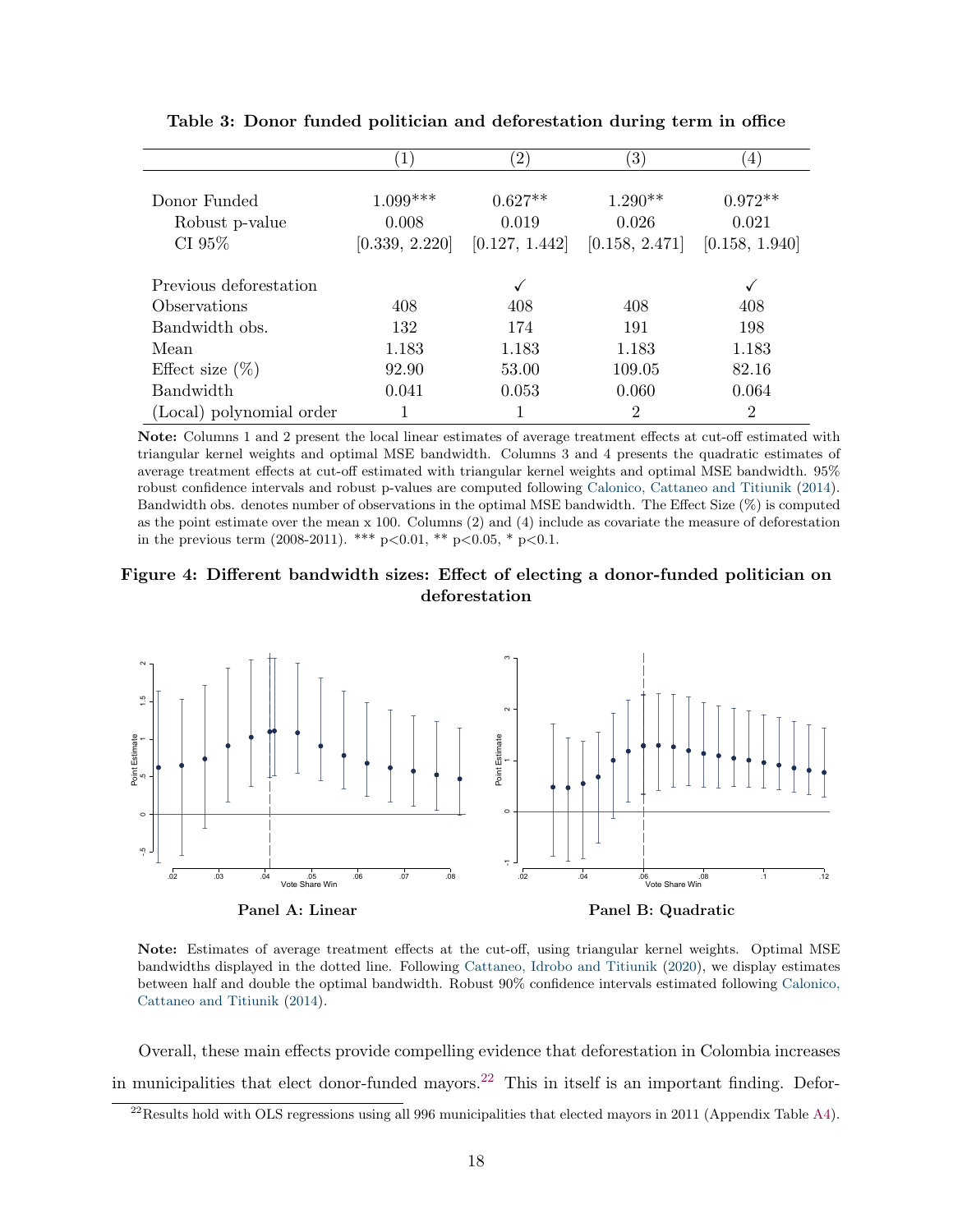estation is a key driver of climate change, and efforts to limit it are key to long-term environmental sustainability. Consequently, evidence highlighting political determinants of deforestation are crucial to the formulation of effective environmental protection policies.

#### 6.2 Mechanisms

We argue that there are two primary channels through which the election of a donor-funded mayor could result in greater deforestation: contracting and regulatory non-enforcement. These channels are not mutually exclusive. Indeed, as highlighted by the example of the Calamar-Miraflores road discussed in the introduction, they may operate hand-in-hand, with contracts for infrastructure projects being accompanied by the selective non-enforcement of environmental regulations pertaining to the ensuing construction work. Nevertheless, we explore the extent to which each is driving the estimated effects.

#### 6.2.1 Contracting

To examine the contracting channel we explore its implied temporal sequence, whereby any impact of electing a donor-funded mayor on contracting precedes the subsequent deforestation. First, in Table [4](#page-21-0) we break down the main result by each year of the mayoral term. The positive effect is significant in all but the third year, and intensifies during the final year of the term.<sup>[23](#page-1-0)</sup> Although the estimated coefficient is substantially larger for the final year, in comparison to the average for self-funded mayors the difference is less stark. For year one, deforestation in municipalities with a donor-funded mayor is about 92.4% higher vis-a-vis municipalities that elected self-funded mayors, while for the last year it is  $107.7\%$  higher.<sup>[24](#page-1-0)</sup> It seems implausible that deforestation in year one, at least, derives from the contracting channel, since insufficient time would have passed for contacts to have been awarded and environmentally harmful work to have commenced. We explore this further by estimating the effect of electing donor-funded mayors on contracting outcomes.

Since infrastructure construction is a major state-related source of deforestation, we test whether

<sup>&</sup>lt;sup>23</sup>Estimating a non-parametric differences-in-differences model we also see a large and significant increase in deforestation for the last year of the term (Appendix Figure [A1\)](#page-38-0).

 $^{24}$ Similar results hold with a quadratic polynomial, although the relative effect size is more consistent across years one to three and then greater in year four (Appendix Table [A5\)](#page-46-0).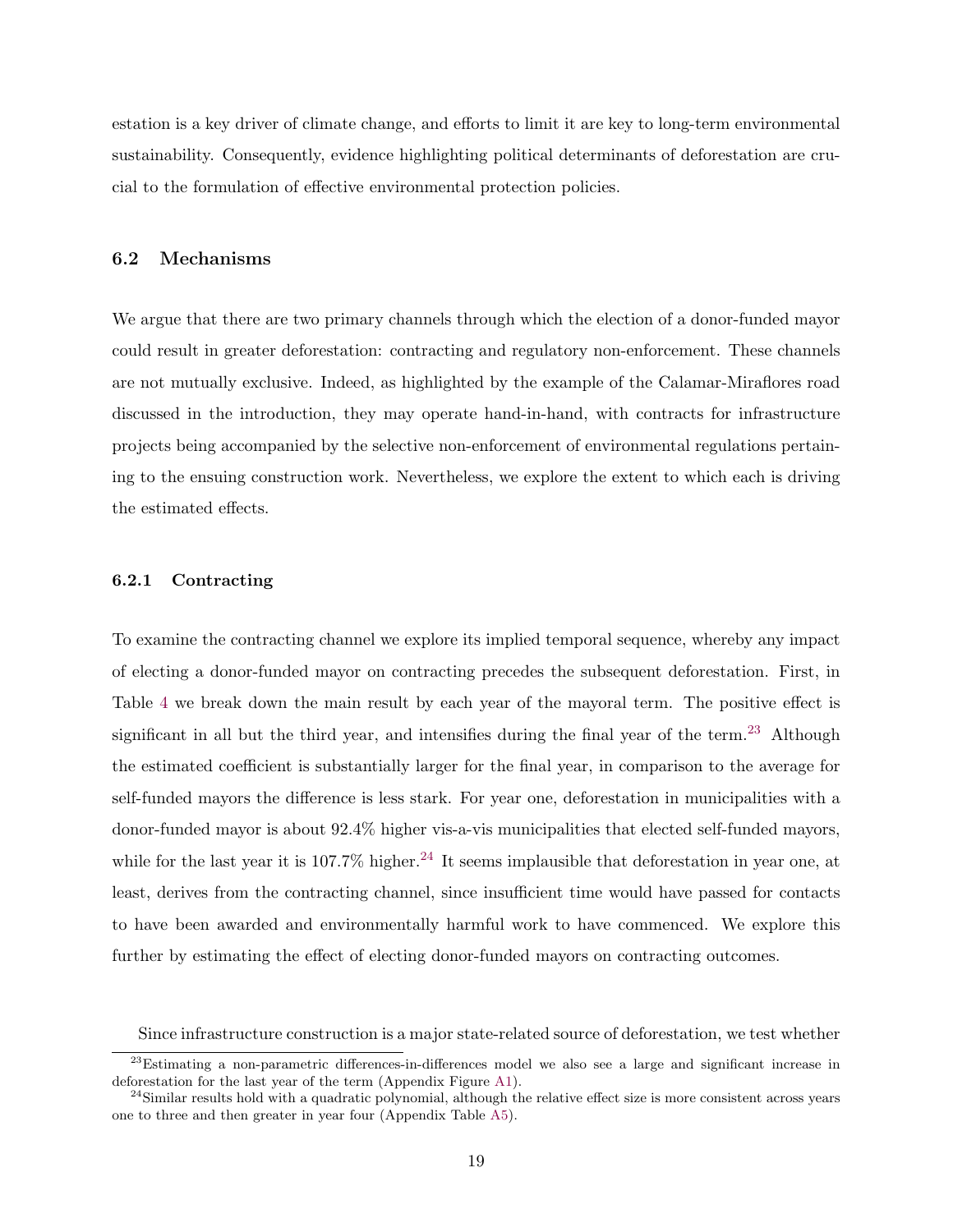|                          | $\left( 1\right)$ | $\left( 2\right)$ | $\left( 3\right)$  | $\left(4\right)$ |
|--------------------------|-------------------|-------------------|--------------------|------------------|
|                          |                   |                   | Year of government |                  |
|                          | $\overline{2}$    |                   | 3                  | 4                |
| Donor Funded             | $0.195***$        | $0.220**$         | 0.117              | $0.490***$       |
| Robust p-value           | 0.003             | 0.029             | 0.224              | 0.006            |
| CI 95%                   | [0.077, 0.376]    | [0.027, 0.504]    | $[-0.095, 0.404]$  | [0.164, 0.959]   |
| Observations             | 408               | 408               | 408                | 408              |
| Bandwidth obs.           | 132               | 139               | 187                | 130              |
| Mean                     | 0.211             | 0.306             | 0.211              | 0.455            |
| Effect size $(\%)$       | 92.42             | 71.90             | 55.45              | 107.69           |
| <b>Bandwidth</b>         | 0.041             | 0.043             | 0.059              | 0.040            |
| (Local) polynomial order |                   |                   | 1                  |                  |

<span id="page-21-0"></span>Table 4: Donor funded politician and deforestation by year of government

Note: Local linear estimates of average treatment effects at cut-off estimated with triangular kernel weights and optimal MSE bandwidth. 95% robust confidence intervals and robust p-values are computed following [Calonico,](#page-33-11) [Cattaneo and Titiunik](#page-33-11) [\(2014\)](#page-33-11). Bandwidth obs. denotes number of observations in the optimal MSE bandwidth. Each column shows the deforestation rate, defined as lost coverage,  $/coverage_e$  election vear, for a given year of government. The Effect size  $(\%)$  is computed as the point estimate over the mean x 100. \*\*\* p<0.01, \*\* p<0.05,  $*$  p $< 0.1$ .

there is a differential increase in the number and average value of infrastructure contracts. As Table [5](#page-22-0) shows, we find no evidence that donor-funded mayors commission more infrastructure projects, but their election is related to an increase in the average value of infrastructure contracts, with the estimated effect corresponding to an increase of  $109\%$  over municipalities electing self-funded mayors.<sup>[25](#page-1-0)</sup> It is worth noting that contracts awarded to campaign donors have been found to involve significant over-costs [\(Ruiz,](#page-35-1) [2017\)](#page-35-1), which suggests that the estimated increased average value of infrastructure contracts may not actually result in larger projects that could induce greater deforestation, but instead may simply increase the cost of similar projects to those undertaken in municipalities run by self-funded mayors. This possibility is reinforced by the fact that we see no significant increase in road density following election of donor-funded mayors, despite roads being a major component of infrastructure contracts, and the type of infrastructure project most likely to result in deforestation. We also look at contracts for mining and environmental work, both of which may be related to deforestation, but find no significant differences in their number or average value between municipalities electing self-funded and donor-funded mayors.

 $^{25}$ Results are equivalent with a quadratic polynomial (Appendix Table [A6\)](#page-47-0).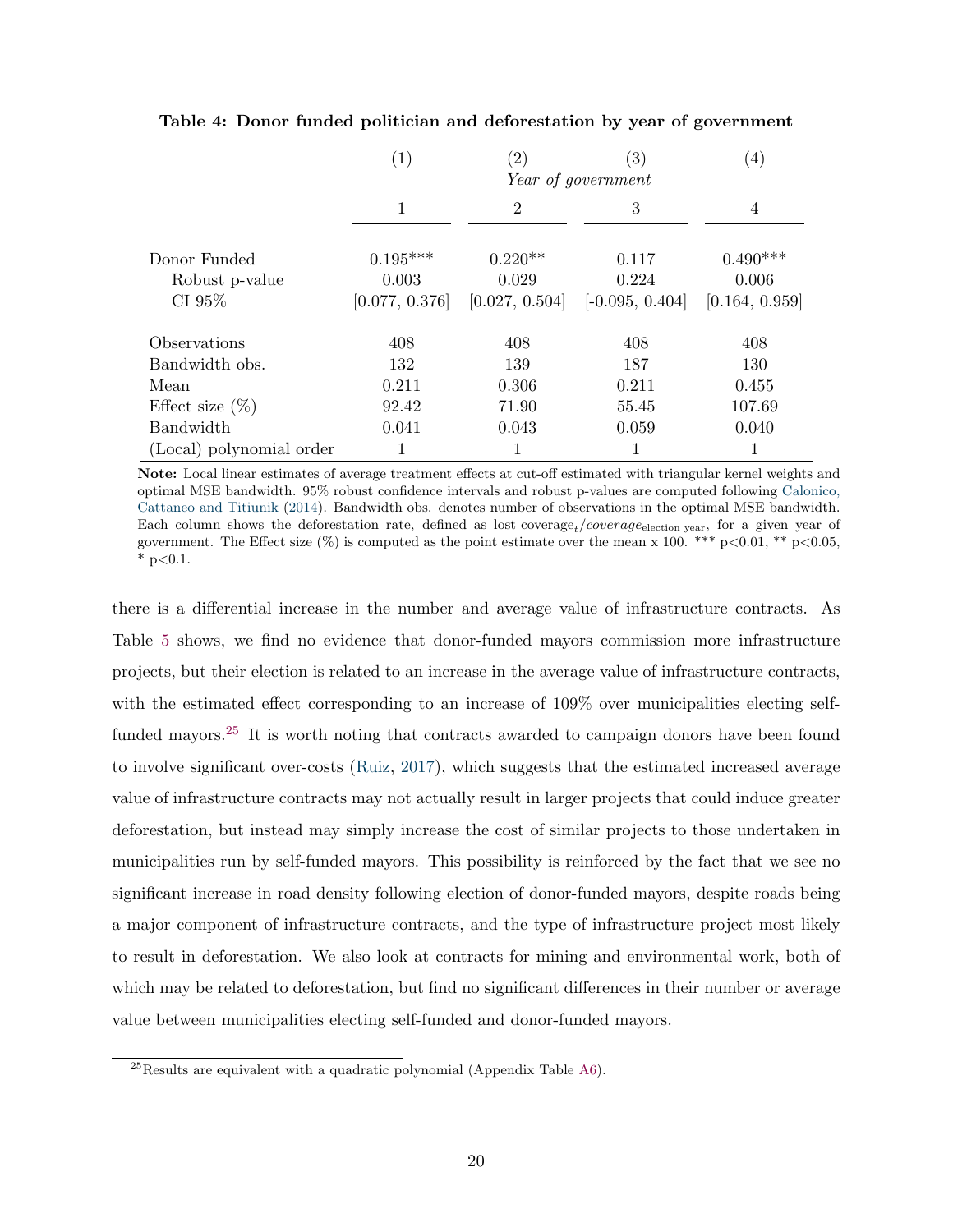<span id="page-22-0"></span>

|                          | $\left(1\right)$     | (2)            | (3)                  | $\left( 4\right)$   | (5)               | (6)               | (7)               |
|--------------------------|----------------------|----------------|----------------------|---------------------|-------------------|-------------------|-------------------|
|                          |                      | Infrastructure |                      | Environmental       |                   |                   | Mining            |
|                          | Number               | Log Avg. value | Road<br>construction | Number              | Log Avg. value    | Number            | Log Avg. value    |
| Donor Funded             | $-30.151$            | $1.091**$      | $-0.015$             | $-4.904$            | 0.486             | 0.209             | $-0.307$          |
| Robust p-value           | 0.357                | 0.017          | 0.346                | 0.742               | 0.150             | 0.637             | 0.672             |
| CI 95%                   | $[-127.980, 46.163]$ | [0.219, 2.258] | $[-0.060, 0.021]$    | $[-55.157, 39.293]$ | $[-0.197, 1.294]$ | $[-0.774, 1.265]$ | $[-1.785, 1.150]$ |
| Observations             | 401                  | 400            | 401                  | 401                 | 366               | 401               | 145               |
| Bandwidth obs.           | 226                  | 165            | 211                  | 211                 | 174               | 216               | 96                |
| Mean                     | 140.896              | 4.818          | 0.015                | 18.197              | 3.795             | 0.976             | 3.618             |
| Effect Mean $(\%)$       | $-21.40$             | 109            | $-100$               | $-26.95$            | 48.6              | 21.41             | $-30.7$           |
| Bandwidth                | 0.077                | 0.049          | 0.071                | 0.073               | 0.062             | 0.074             | 0.112             |
| (Local) polynomial order |                      |                |                      |                     |                   |                   |                   |

Table 5: Donor funded politician and contracts

Note: Local linear estimates of average treatment effects at cut-off estimated with triangular kernel weights and optimal MSE bandwidth. 95% robust confidence intervals and robust p-values are computed following [Calonico,](#page-33-11) [Cattaneo and Titiunik](#page-33-11) [\(2014\)](#page-33-11). Bandwidth obs. denotes number of observations in the optimal MSE bandwidth. The average value of contracts was transformed using inverse hyperbolic sine. The contracts are catalogued in each category by analysing their reported object. For columns 1, 3, 4, and 6, the effect size  $(\%)$  is computed as the point estimate over the mean x 100, while for the rest of the columns is the point estimate x 100. \*\*\*  $p<0.01$ , \*\*  $p<0.05$ , \*  $p<0.1$ .

Given the implied temporal sequence, we analyse the impact of electing a donor-funded politician on the value of infrastructure contracts by year of the mayoral term. Results in Appendix Table [A7](#page-48-0) show that the estimated coefficient is only significant in year three. Given the larger magnitude of the estimated effect on deforestation in year four, this finding is consistent with the claim that donor-funded mayors contribute to deforestation in part by awarding larger contracts for infrastructure projects. Therefore the contracting channel may explain part of the estimated effect of donor-funded mayors on deforestation that occurs in the final year of the mayoral term.<sup>[26](#page-1-0)</sup>

In a final test of the contracting mechanism, we explore the extent to which infrastructure contracts relate to activities that can plausibly influence deforestation. Coding all infrastructure contracts, we find that only 27% were for activities that might affect deforestation, of which the vast majority were for road construction.<sup>[27](#page-1-0)</sup> These findings therefore suggest that the contracting channel alone cannot account for the overall effect of electing a donor-funded mayor on deforestation.

 $^{26}$ Mediation analysis using sequential g-estimation [\(Acharya, Blackwell and Sen,](#page-32-8) [2016\)](#page-32-8) finds almost no impact of infrastructure contracting as a potential mediator, suggesting that preferential contracting alone cannot explain the effect of electing a donor-funded mayor on deforestation (Appendix Figures [A2](#page-39-0) and [A3\)](#page-40-0).

<sup>&</sup>lt;sup>27</sup>Many contracts were related to projects such as the construction of schools, hospitals, and sports centres, all in the pre-existing urban areas of municipalities. Table [A8](#page-49-0) presents estimates of the effect of electing a donor-funded mayor on infrastructure contracts separately for contacts that were and were not related to deforestation. Effects are slightly larger for contracts related to deforestation.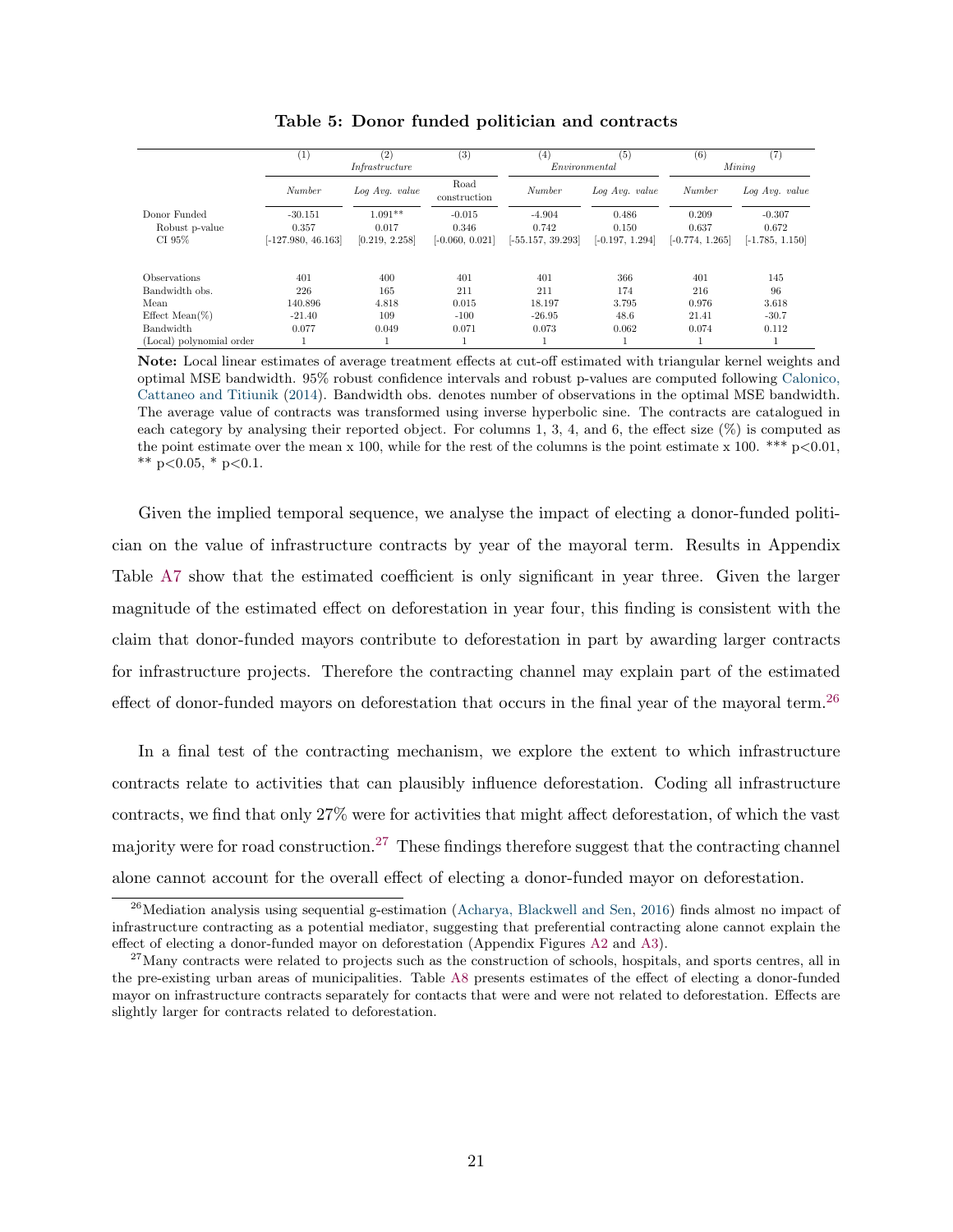#### 6.2.2 Regulatory non-enforcement

We argue that these effects also result from donor-funded mayors rewarding donors with selective non-enforcement of environmental regulations. It is difficult to directly observe selective regulatory non-enforcement. One benefit of the RDD we employ is that, given the balance on pre-term municipal characteristics, we can be confident the observed differences in deforestation do not result from variation in previous enforcement capacity. However, the problem remaining is that we observe the outcome, deforestation, rather than directly observing compliance with or enforcement of environmental regulations. Our approach is therefore to explore a series of further implications of this mechanism. First, that selective non-enforcement of environmental regulations by mayors should be offset by alternative formal enforcement institutions. Second, that selective non-enforcement should be offset by informal enforcement actors. And third, that illegal deforestation is more likely to be accompanied by fires.

Alternative formal enforcement institutions. If donor-funded mayors turn a blind eye to their donors' illegal deforestation activities, the effect of electing donor-funded mayors on deforestation should be mitigated by the presence of alternative sources of environmental law enforcement. Where other enforcement institutions are present, selective non-enforcement by mayors should determine deforestation levels to a lesser extent. We investigate whether the effect of electing a donor-funded mayor is conditional on either of two alternative enforcement institutions: the CARs and the National Parks administration. We also test whether the main effect is attenuated by the number of offices of the Procurator General (*Procuraduría*) and of the Attorney General (*Fiscalía*), which we take as additional proxies for the extent of state presence within the municipality. Importantly, all measures capturing the presence of these alternative formal enforcement institutions vary smoothly at the cutoff (see Table [2\)](#page-16-0).

As detailed in Section [3,](#page-8-0) part of Colombia's natural forest is designated protected area under the care of the National Parks administration, and is subject to more stringent regulation and monitoring overseen directly by the national government.<sup>[28](#page-1-0)</sup> This means that in areas designated as National Parks, responsibility for enforcement of environmental regulations falls less heavily on local municipal officials. Table [6](#page-24-0) column 1 presents results from an analysis interacting donorfunded politician victory with a measure of area in square kilometres designated as National Parks

 $^{28}$ Bonilla-Mejía and Higuera-Mendieta [\(2019\)](#page-32-9) show that protected area designation reduces deforestation.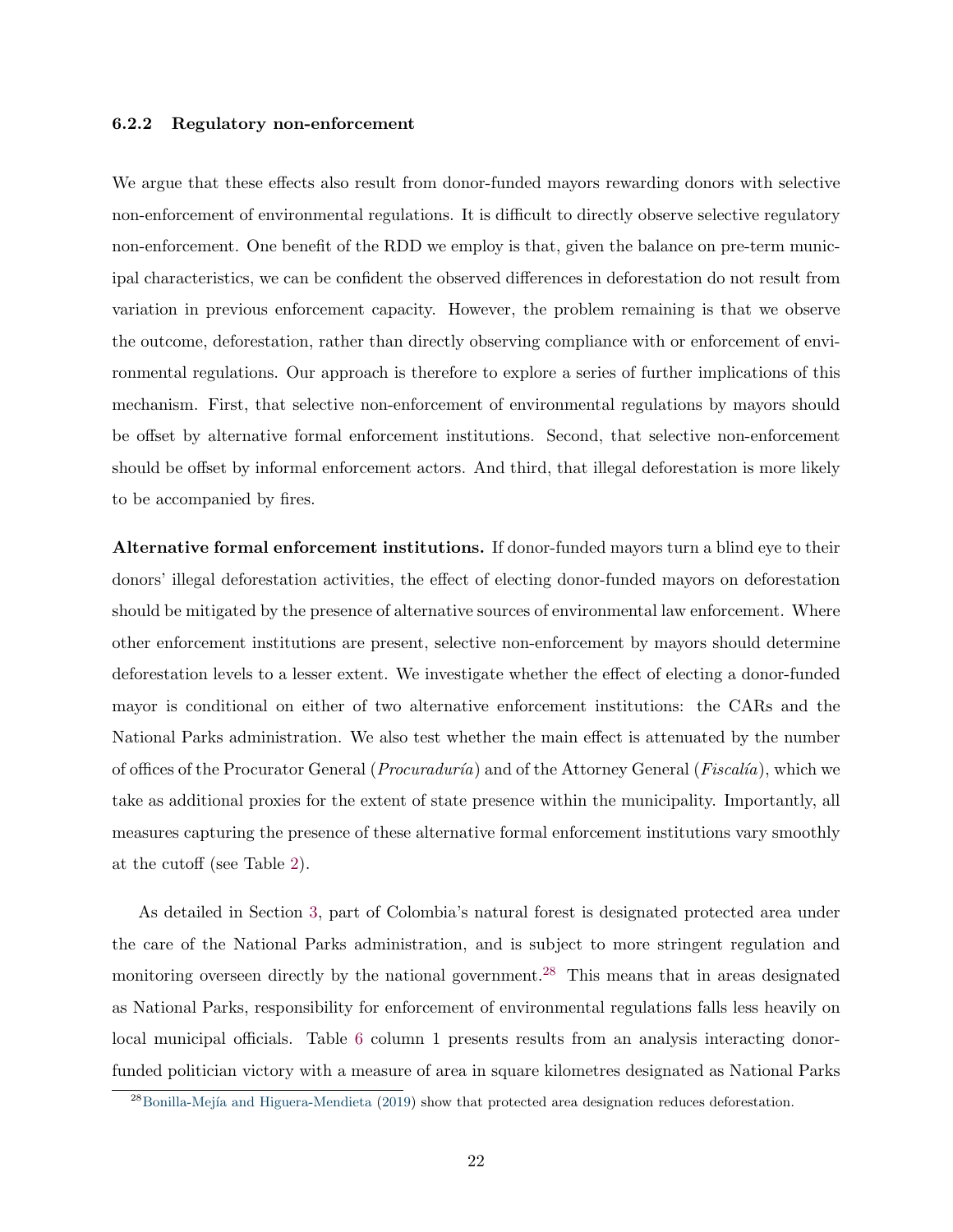<span id="page-24-0"></span>in the municipality. Consistent with our interpretation, the estimated coefficient on the interaction term is negative and significant, indicating that an increase in National Parks area reduces the additional deforestation linked to electing a donor-funded mayor.

|    |                          | (1)        | (2)          | (3)         | (4)         | (5)                    |
|----|--------------------------|------------|--------------|-------------|-------------|------------------------|
|    |                          |            |              | Measure Z   |             |                        |
|    |                          | National   | <b>CAR</b>   | Distance to | Procurator  | Attorney               |
|    |                          | Parks Area | office       | CAR.        | offices     | offices                |
|    |                          |            |              |             |             |                        |
| A  | Donor funded             | $1.117**$  | $1.195**$    | $-0.149$    | $1.024**$   | $1.325^{\ast\ast\ast}$ |
|    |                          | (0.439)    | (0.466)      | (0.518)     | (0.427)     | (0.496)                |
|    | Z                        | $0.210**$  | 0.487        | 0.0003      | $1.195***$  | $0.215**$              |
|    |                          | (0.105)    | (0.592)      | (0.0079)    | (0.175)     | (0.0992)               |
| B. | $Z \times$ Donor funded  | $-0.279*$  | $-1.610*$    | $0.0371**$  | $-2.434***$ | $-0.450**$             |
|    |                          | (0.144)    | (0.966)      | (0.0153)    | (0.245)     | (0.162)                |
|    | Observations             | 408        | 408          | 408         | 408         | 408                    |
|    | Bandwidth obs.           | 132        | 132          | 132         | 132         | 132                    |
|    | R-squared                | 0.051      | 0.062        | 0.209       | 0.053       | 0.067                  |
|    | Bandwidth                | 0.041      | 0.041        | 0.041       | 0.041       | 0.041                  |
|    | (Local) polynomial order | 1          | $\mathbf{1}$ | 1           | 1           | 1                      |
|    | $A + B$                  | 0.838      | $-0.416$     | $-0.111$    | $-1.410$    | 0.875                  |
|    | Effect size $(\%)$       | 93.09      | $-35.04$     | $-15.12$    | $-72.136$   | 102.267                |
|    | <i>Ho</i> : $A + B = 0$  |            |              |             |             |                        |
|    | F-statistic              | 4.39       | 0.24         | 0.05        | 34.5        | 4.7                    |
|    | P-value                  | 0.04       | 0.62         | 0.83        | 0.05        | 0.30                   |

Table 6: Heterogeneous Effects: State Presence

Note: OLS regression weighted by a triangular kernel within the MSE optimal bandwidth sample and controlling for a linear polynomial. Bandwidth obs. denotes number of observations in the optimal MSE bandwidth. The dependent variable is deforestation during the full term. National Parks area is defined as the total area with national parks in the municipality, CAR office is a dummy that takes the value one if there was at least on CAR office in the municipality, Distance to CAR is the distance to the closest CAR, Procurator offices is the number of offices of the Procurator General (*Procuraduría*), and Attorney offices is the number of offices of the Attorney General (Fiscalía). The Effect size (%) is computed as  $100x(A+B)/(constant+\beta z)$ . \*\*\* p<0.01, \*\* p<0.05, \*  $p<0.1$ .

Section [3](#page-8-0) also detailed the CARs significant role in monitoring and enforcing environmental regulations across Colombia. While CARs delegate much of this responsibility to territorial governments, their own offices still play an important role in enforcement. Therefore, we study how the presence of and distance to CAR offices mediate the effects of victory by donor-funded mayors on deforestation. Columns 2 and 3 in Table [6](#page-24-0) show estimates where the indicator of donor-funded politician victory is interacted with a dummy for the presence of a CAR office in the municipality, and with the distance to the closest CAR office from the centroid of the municipality, respectively. Once again, the results support the regulatory non-enforcement channel. The presence of CAR offices significantly diminishes the effect of a donor-funded victory on deforestation. Meanwhile,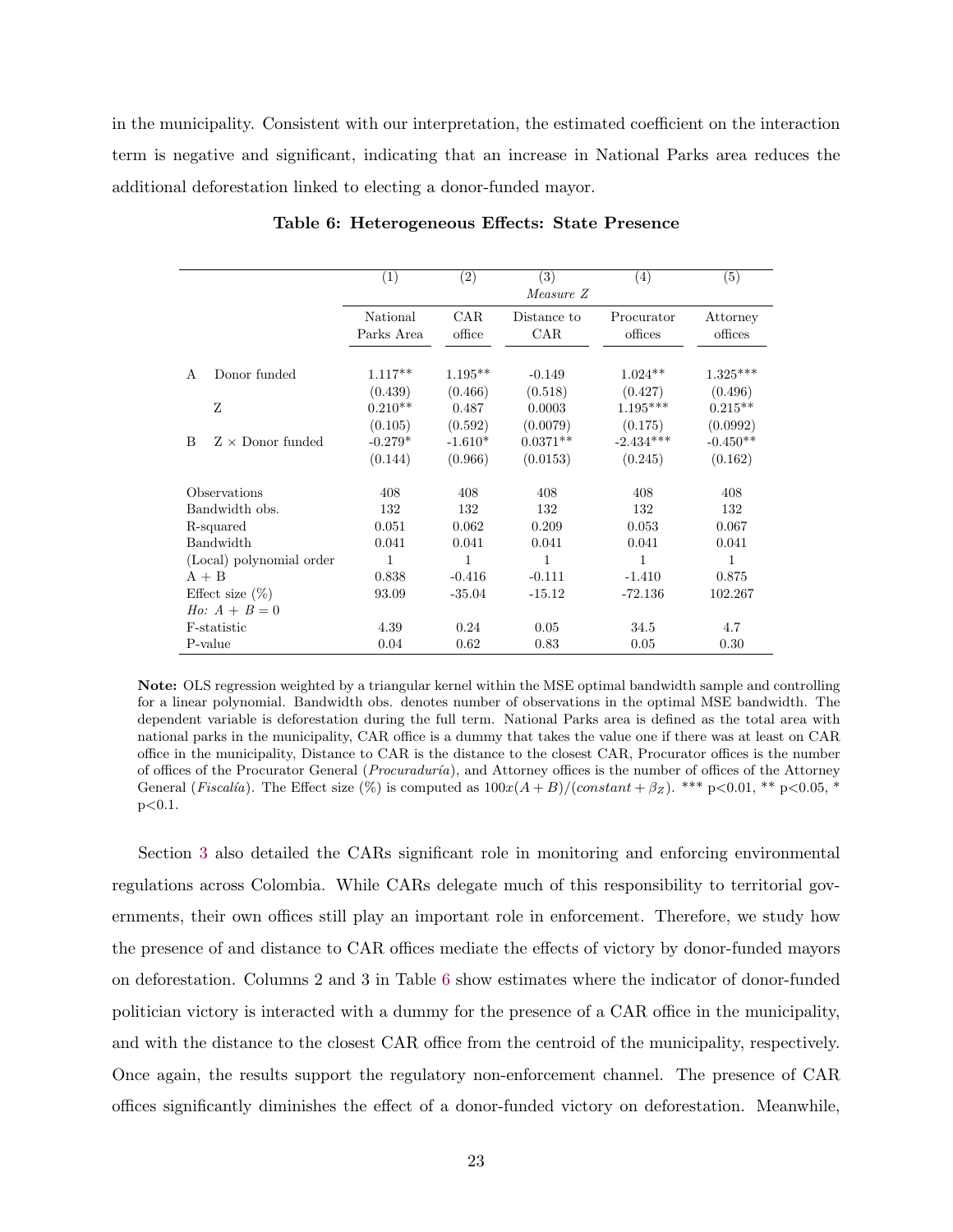the greater the distance to the CAR offices, the greater the increase in deforestation when a donorfunded politician is elected.

We also explore whether there is heterogeneity in the main effects according to the number of offices of the Procurator General (*Procuraduría*) and of the Attorney General (*Fiscalía*). As shown in Table [6,](#page-24-0) the coefficients on the interaction terms between both these additional measures and victory by a donor-funded politician are negative and significant. These findings, therefore, add further weight to the idea that the presence of alternative formal enforcement institutions mitigates the impact of selective regulatory non-enforcement by donor-funded mayors.

Informal enforcement institutions. Landowners and cattle ranchers benefit from selective regulatory enforcement by exploiting land with greater intensity. The activities of these local elites have long been affected by the dynamics of internal conflict in Colombia. As such, we posit that an additional source of alternative regulatory enforcement comes from informal institutions, in particular illegal armed groups.

As discussed in Section [3,](#page-8-0) the lasting presence of illegal armed actors in Colombia is closely connected to conflict over land, with the actions of guerrilla groups such as the FARC often justified by a desire to push back against inequality exacerbated by land expropriation by local elites. Partly in response, far-right paramilitary groups have frequently acted to protect and promote the economic interests of these elites. Given this history, we consider these armed groups as representing informal institutions for the enforcement of environmental protection. Specifically, because guerrilla groups have often obstructed and attacked the business of elites, we expect their presence to limit illegal deforestation by local elites, thereby offsetting selective non-enforcement of environmental regulations by donor-funded mayors. The presence of paramilitary groups, on the other hand, should have no such effect.

Taking pre-term attacks by these two types of armed groups as proxies for their presence in a municipality, we study how this affects our main result. As with formal institutions, the measures capturing presence of these informal enforcement institutions also vary smoothly at the cutoff (see Table [2\)](#page-16-0). Table [7](#page-26-0) presents estimated effects of the impact of a donor-funded politician on deforestation, conditional on number of attacks by each type of group in the municipality.<sup>[29](#page-1-0)</sup> The results are consistent with the historical alignment of armed groups with local elites. While

 $^{29}$ Results hold with a quadratic polynomial (Appendix Table [A9\)](#page-50-0).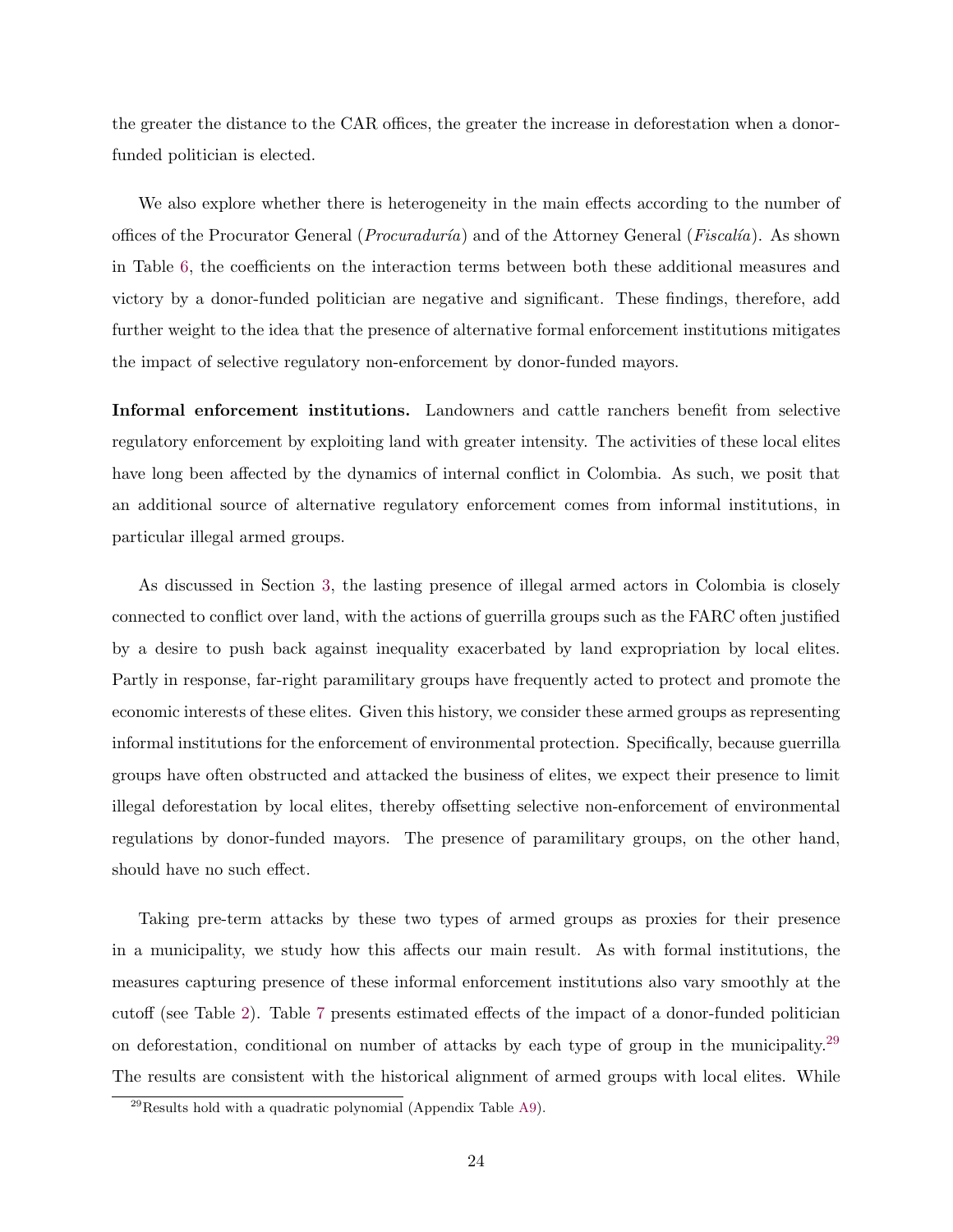<span id="page-26-0"></span>attacks by guerrilla groups mitigate the increase in deforestation linked to a donor-funded victory, paramilitary attacks have no such impact. Taking attacks by guerrilla groups as a proxy for the presence of informal institutions providing checks on illegal deforestation by local elites, therefore, these findings provide further evidence in support of the regulatory non-enforcement mechanism.<sup>[30](#page-1-0)</sup>

|                              | (1)               | (2)        |
|------------------------------|-------------------|------------|
|                              | Attacks measure Z |            |
|                              | Paramilitary      | Guerrilla  |
|                              |                   |            |
| Donor funded<br>A            | $0.704*$          | $1.133***$ |
|                              | (0.422)           | (0.427)    |
| Ζ                            | 0.116             | $0.574***$ |
|                              | (0.139)           | (0.187)    |
| $Z \times$ Donor funded<br>B | 0.123             | $-0.623**$ |
|                              | (0.153)           | (0.241)    |
| Observations                 | 408               | 408        |
| Bandwidth obs.               | 132               | 132        |
| R-squared                    | 0.116             | 0.131      |
| <b>Bandwidth</b>             | 0.041             | 0.041      |
| (Local) polynomial order     | 1                 | 1          |
| $A + B$                      | 0.827             | 0.510      |
| Effect size $(\%)$           | 90.17             | 42.86      |
| <i>Ho:</i> $A + B = 0$       |                   |            |
| F-statistic                  | 4.60              | 1.37       |
| P-value                      | 0.03              | 0.24       |

Table 7: Heterogeneous Effects: Armed Conflict

Note: OLS regression weighted by a triangular kernel within the MSE optimal bandwidth sample and controlling for a quadratic polynomial. Bandwidth obs. denotes number of observations in the optimal MSE bandwidth. The dependent variable is deforestation during the full term. Paramilitary (Guerrilla) attacks is the number of paramilitary (guerrilla) attacks during the previous term (2008-2011). The Effect size (%) is computed as  $100x(A + B)/(constant + \beta_Z)$ . \*\*\* p<0.01, \*\* p<0.05, \* p<0.1.

Fires. In Colombia and elsewhere, fire clearance of forest areas for cattle ranching and cultivation is widespread, and this environmentally harmful practice is regulated by the law. $31$  Moreover, intensive fire clearance practices are much more likely to be employed for illegal land grabbing linked to cattle ranching and cultivation than for government-contracted infrastructure projects.

<sup>&</sup>lt;sup>30</sup>These results could also reflect underlying elite preferences for infrastructure projects across areas with paramilitaries/guerrillas, although evidence of a differential increase in deforestation in FARC-controlled areas following the ceasefire suggest otherwise [\(Prem, Saavedra and Vargas,](#page-35-4) [2020\)](#page-35-4).

 $31$ See for example, [https://news.mongabay.com/2019/09/as-the-amazon-burns-colombias-forests-decimated](https://news.mongabay.com/2019/09/as-the-amazon-burns-colombias-forests-decimated-for-cattle-and-coca/) [-for-cattle-and-coca/](https://news.mongabay.com/2019/09/as-the-amazon-burns-colombias-forests-decimated-for-cattle-and-coca/) and <https://theecologist.org/2020/aug/17/deforestation-colombia>. Last accessed June 2021.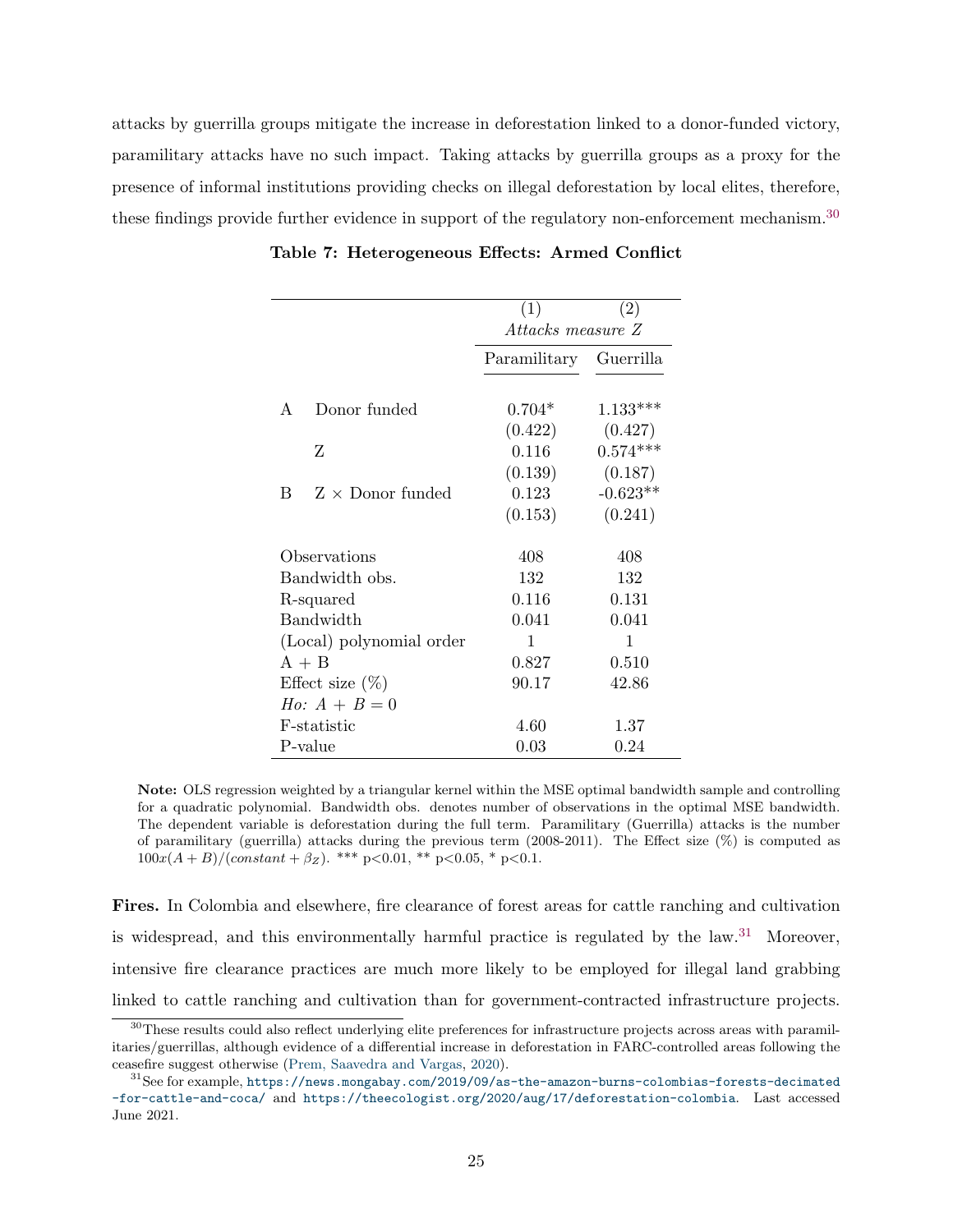Therefore, we check for an increase in the intensity of forest fires in municipalities governed by donor-funded mayors. A differential increase in fire intensity would strongly indicate unregulated land exploitation through fire clearance. Following the same RDD approach described above, we test for a discontinuous jump in fire intensity, measured as average fire brightness, when a donorfunded mayor is elected. Table [8](#page-27-0) presents results consistent with our interpretation; we find an increase in average fire intensity of 32.9% when a donor-funded mayor is elected. Results are robust to selecting linear or quadratic polynomials (Table [A10\)](#page-51-0) and hold across a range of bandwidths (Figure  $A4$ ).<sup>[32](#page-1-0)</sup>

<span id="page-27-0"></span>

| Donor Funded             | 80.976*             |                  |
|--------------------------|---------------------|------------------|
|                          |                     | $75.464**$       |
| Robust p-value           | 0.059               | 0.041            |
| CI 95%                   | $[-3.381, 181.446]$ | [3.189, 156.092] |
| Previous fire intensity  |                     |                  |
|                          |                     |                  |
| Observations             | 408                 | 408              |
| Bandwidth obs.           | 195                 | 198              |
| Mean                     | 246.141             | 246.141          |
| Effect size $(\%)$       | 32.90               | 30.66            |
| <b>Bandwidth</b>         | 0.061               | 0.063            |
| (Local) polynomial order |                     |                  |

Table 8: Donor funded politician and fire intensity

Note: Local linear estimates of average treatment effects at cut-off estimated with triangular kernel weights and optimal MSE bandwidth. 95% robust confidence intervals and robust p-values are computed following [Calonico,](#page-33-11) [Cattaneo and Titiunik](#page-33-11) [\(2014\)](#page-33-11). Bandwidth obs. denotes number of observations in the optimal MSE bandwidth. Column (2) includes as covariate the measure of fire intensity from the previous term (2009-2011), being 2009 the first year with data availability. Fire intensity is measured as the average brightness of fires in a municipality. The Effect size  $(\%)$  is computed as the point estimate over the mean x 100. \*\*\* p<0.01, \*\* p<0.05, \* p<0.1.

Disaggregating the estimates of fire intensity shows this effect is concentrated in the final year (Appendix Table [A11\)](#page-52-0). This behaviour may be consistent with an increase in illegal deforestation towards the end of the term as perpetrators seek to maximise extraction before their preferred mayor leaves office, due to the potential increased risk of punishment under a future mayor. Indeed, this fits with additional evidence that municipalities electing donor-funded mayors see a significant increase in the chamber of commerce registration of agro-cattle firms, which are known for the use of fire clearance practices, and that this effect is concentrated in the final year of the mayoral term

 $32$ Mediation analysis suggests around 20% of the estimated effect of donor-funded mayors on deforestation operates through fire clearance (Appendix Figure [A2\)](#page-39-0).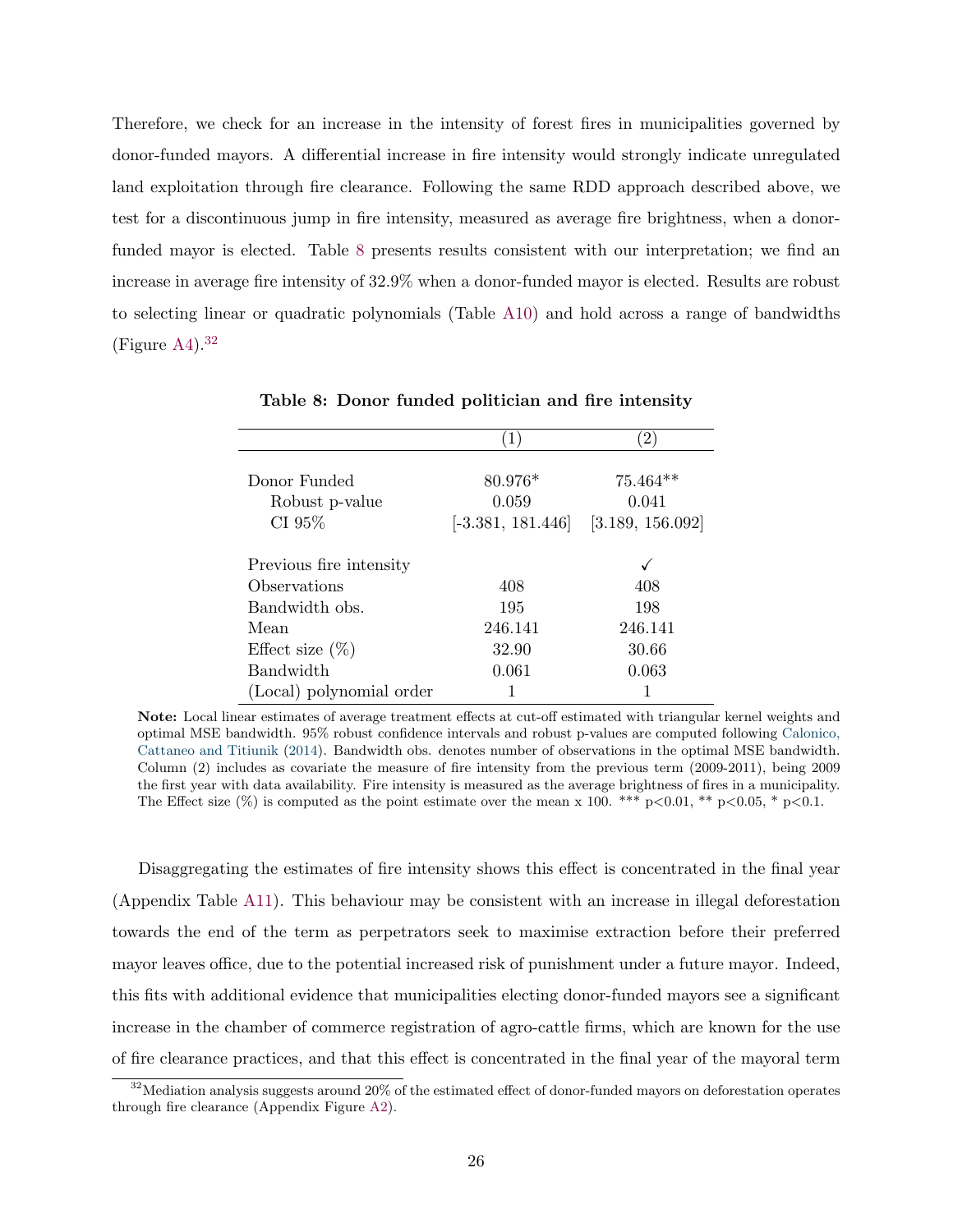(Tables [A12](#page-53-0) and [A13\)](#page-54-0).<sup>[33](#page-1-0)</sup> Moreover, it suggests that the increase in deforestation in the final year of the mayoral term (shown in Table [4\)](#page-21-0) is not solely due to an increase in the average value of infrastructure contracts.[34](#page-1-0)

#### 6.3 Alternative explanations

This section addresses two alternative mechanisms that could plausibly explain increased deforestation following the election of donor-funded mayors: variation in agricultural pressure, and candidate characteristics.[35](#page-1-0)

#### 6.3.1 Agricultural pressure

Deforestation could reflect the level of pressure from local agricultural interests to access potential agricultural land. By this mechanism, donations are used to buy access to land, rather than buy reductions in regulatory enforcement. This is unlikely because powers to grant land access via environmental concessions or licenses rests with CARs, not with mayors themselves. The environmental role of municipal governments lies primarily in the local enforcement of regulations through policing and sanctioning regulatory violations. Nevertheless, we explore the potential impact of agricultural pressure empirically, in several ways.

First, in Table [2,](#page-16-0) we show there is no discontinuity at the cutoff for a variety of measures capturing pre-term levels of agricultural pressure, including hectares of forest coverage and agricultural land, and levels of agricultural production. Second, our main results and the heterogeneous effects based on National Parks area and CAR presence are all robust to the inclusion of controls for the aforementioned agricultural pressure measures (Appendix Tables [A14](#page-55-0) and [A15\)](#page-56-0). Third, the results also hold when we weight observations using pre-term forest coverage or municipality area, thus giving the same weight to each square kilometer (Appendix Table [A16\)](#page-57-0). Finally, we find no evidence of differential effects of electing a donor-funded mayor on deforestation according to pre-term

<sup>33</sup>For reports on the use of fire clearance by agro-businesses, see: [https://www.eltiempo.com/vida/medio](https://www.eltiempo.com/vida/medio-ambiente/opinion-480690) [-ambiente/opinion-480690](https://www.eltiempo.com/vida/medio-ambiente/opinion-480690), and [https://es.mongabay.com/2019/07/incendios-norte-amazonia-deforestacion](https://es.mongabay.com/2019/07/incendios-norte-amazonia-deforestacion-colombia/) [-colombia/](https://es.mongabay.com/2019/07/incendios-norte-amazonia-deforestacion-colombia/). Last accessed June 2021.

<sup>&</sup>lt;sup>34</sup>This temporal pattern is also consistent with fire clearance being used in the final year to make way for infrastructure projects contracted in year three.

<sup>35</sup>We are grateful to anonymous reviewers for suggesting these.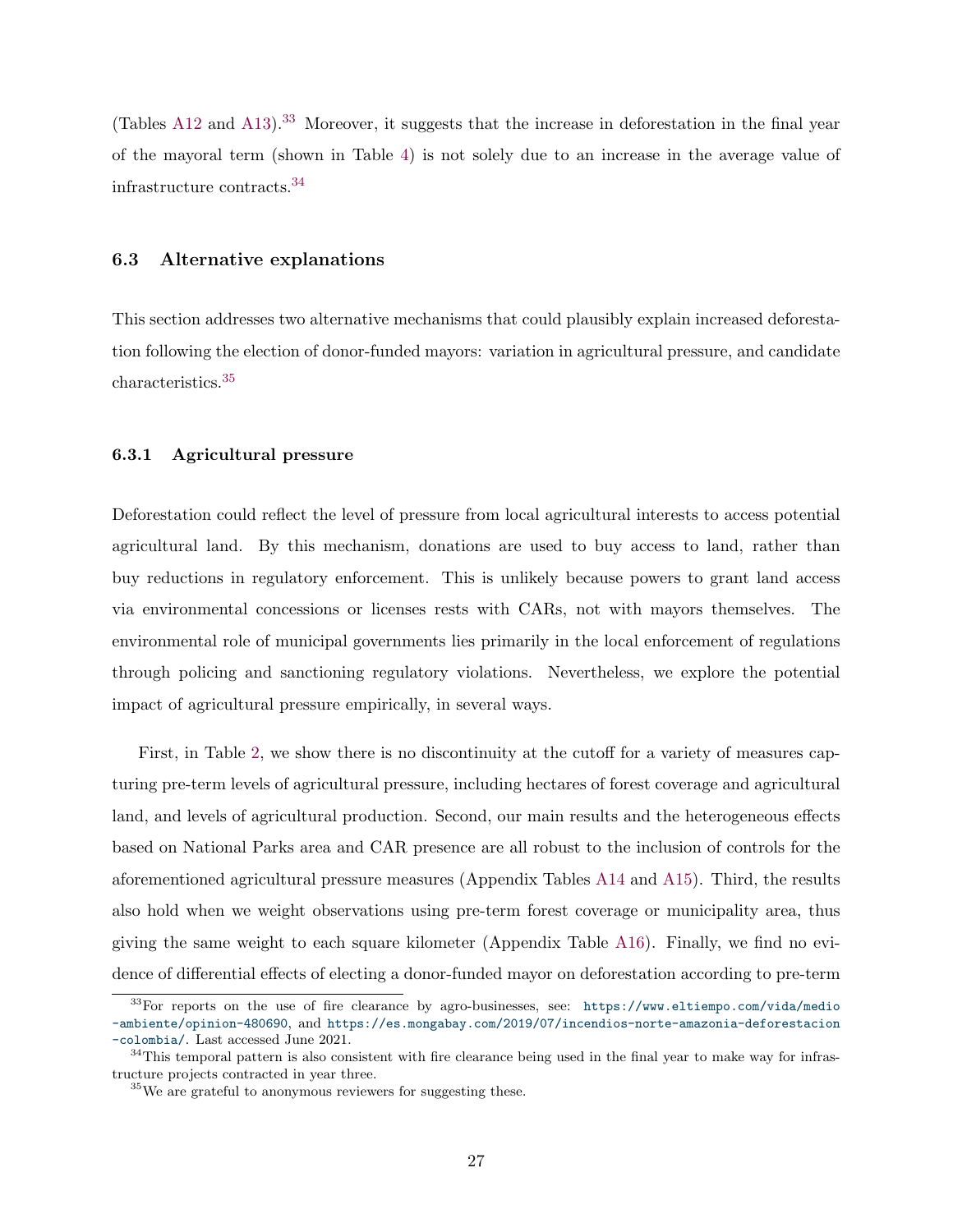measures of agricultural pressure (Appendix Table [A17\)](#page-58-0).

#### 6.3.2 Candidate characteristics

While our research design identifies the effect of candidates being supported by donors, it is possible that donations are directed towards candidates with particular characteristics, as opposed to donations inducing particular behavior (i.e., regulatory non-enforcement) from candidates. This raises a second possible alternative mechanism: that donors support candidates who are more sceptical of environmental regulation and less willing to enforce regulations strictly. Several empirical results help rule this out.

First, Table [2](#page-16-0) shows that covariates measuring candidate characteristics are all smooth at the cut-off, suggesting donations are not targeted to candidates based on these characteristics. This includes ideology, which likely captures much of the variation in candidates' attitudes towards environmental regulation. It also includes measures of candidates' prior political experience, and of whether they have previously registered to vote illegally. These are intended to capture prior history of, or greater proclivity for, malfeasance in office, respectively. Second, we show our main results are robust to controlling for these measures (Appendix Table [A14\)](#page-55-0).

Third, we find no evidence that deforestation is affected by the election of a right-wing politician (Appendix Table [A18\)](#page-59-0), which shows that electing more conservative candidates does not itself lead to greater deforestation, as this alternative mechanism would imply.<sup>[36](#page-1-0)</sup> Finally, we find no evidence of differential effects of electing a donor-funded mayor on deforestation according to candidates' ideology, prior experience, or history of illegally registering to vote (Appendix Table [A19\)](#page-60-0). This suggests that even among conservative candidates, or those with a proclivity for malfeasance, donor-supported candidates cause more deforestation.

<sup>&</sup>lt;sup>36</sup>We also see no evidence that deforestation is affected by the election of a candidate with prior political experience (Appendix Table [A20\)](#page-61-0). The number having registered to vote illegally is too small to estimate the effect of electing a candidate who has done this.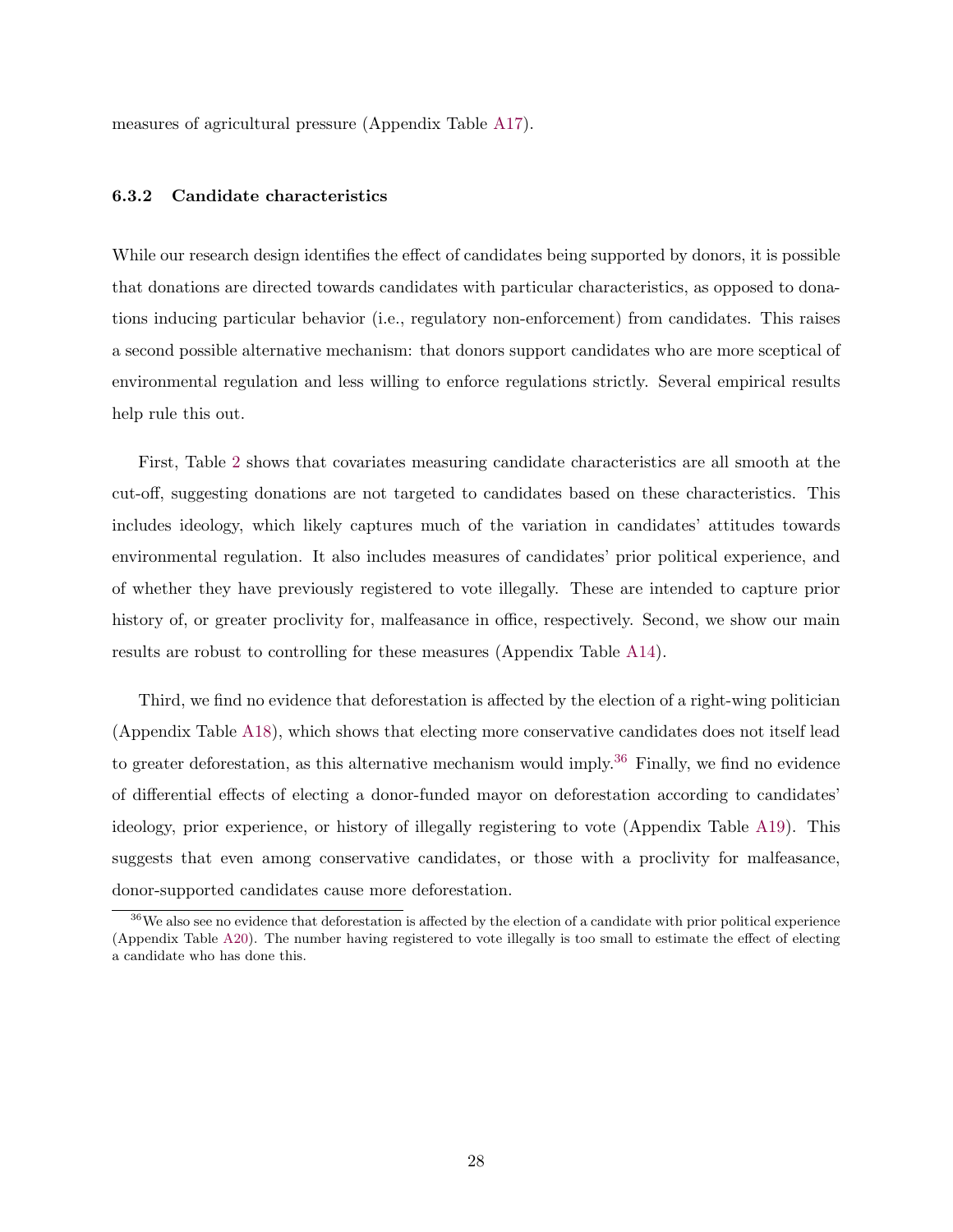### 7 Conclusions

We provide evidence that in Colombia, the election of mayors who rely on campaign donations significantly increases deforestation. In line with existing literature, we show that this may be due in part to differential contracting practices, because the average value of infrastructure contracts increases with the election of a donor-funded mayor. But temporal dynamics demonstrate that the more standard contracting story only partially explains the estimated effects. Instead, we provide evidence consistent with the argument that campaign donations also influence deforestation through another unexplored channel: by purchasing regulatory non-enforcement. Donor-funded mayors turn a blind eye to activities resulting in illegal deforestation in return for campaign contributions.

The RDD alleviates endogeneity concerns and gives us confidence that the estimated effect of electing a donor-funded politician on deforestation is identified. This finding is important in itself, because it provides clear evidence of the political dynamics affecting deforestation, a central driver of environmental degradation and climate change. One key benefit of the RDD is to rule out the possibility that this variation is due to differences in pre-existing institutional enforcement capacity across municipalities. Disaggregating by year shows this effect is present across the mayoral term, and that differential contracting practices can only explain the effect observed in the final year, and even then only partially so. We argue that the remainder of the overall effect results from the selective non-enforcement of environmental regulations by mayors rewarding their donors.

Although we cannot observe enforcement by mayors directly, we present a range of additional evidence consistent with this interpretation. First, we demonstrate that the effect of victory by a donor-funded politician on deforestation is attenuated by the presence of alternative formal enforcement institutions (which are beyond the mayor's control). Second, we show that the effect is also mitigated by the presence of illegal armed groups that serve as informal enforcement actors. Finally, because illegal deforestation frequently makes use of aggressive fire-clearance practices, we show that fire intensity is significantly higher in municipalities that elect donor-funded mayors. Taken together, this range of evidence supports our interpretation that campaign donors in Colombia purchase regulatory non-enforcement by mayors, allowing them to exploit land in a way that increases deforestation. Although the available evidence is compelling, future work could bolster these findings with qualitative evidence garnered through enforcement process tracing (Bozçağa [and Holland,](#page-32-10) [2018\)](#page-32-10).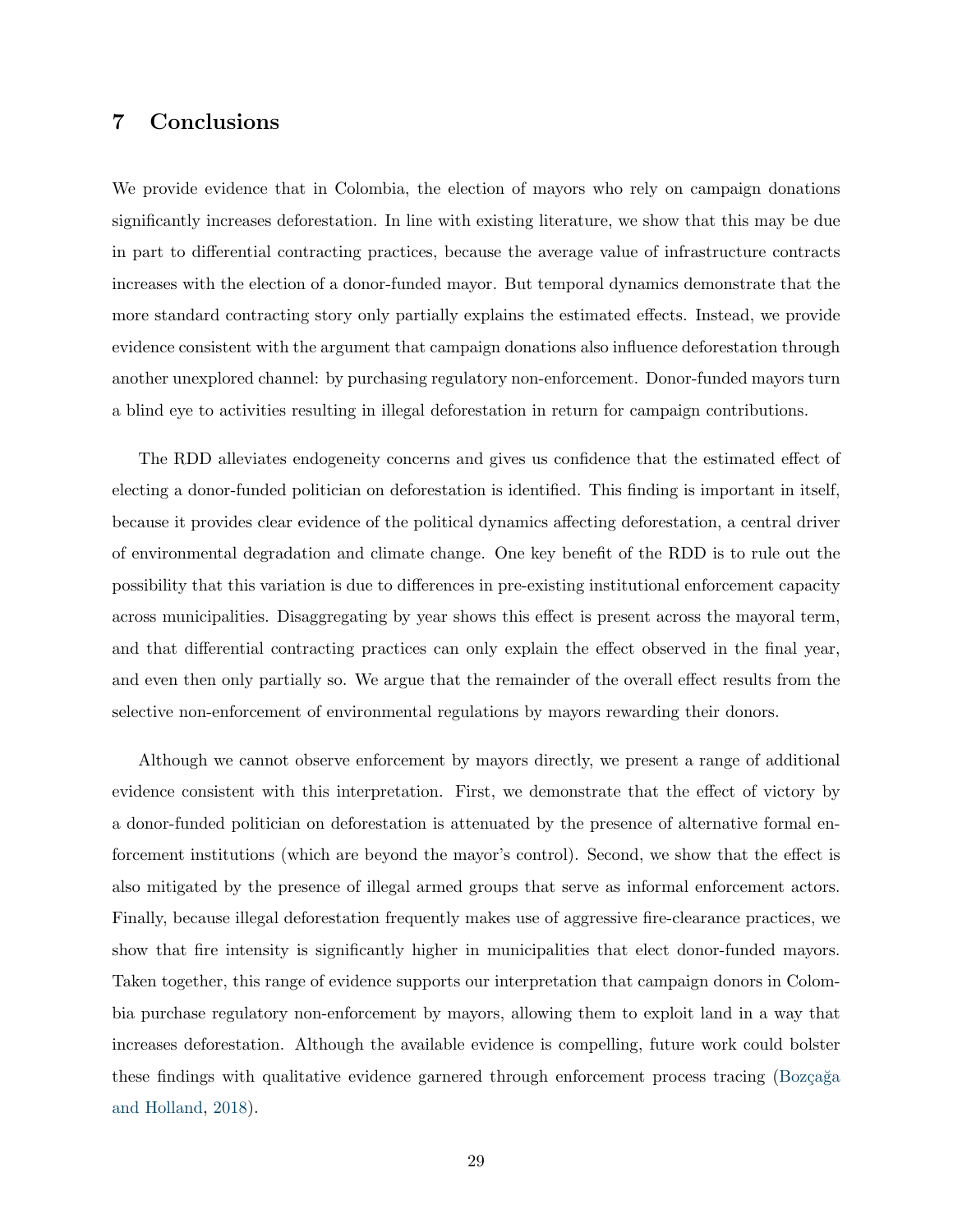The findings make a number of important contributions. First, they advance the literature on the influence of money in politics, moving beyond a focus on favorable legislation and preferential contracting to acknowledge that campaign donations may also influence regulatory enforcement. In doing so, they contribute to the work on state capture by highlighting campaign finance as another means by which economic elites may exert disproportionate influence over the local state. And finally, the findings increase our understanding of the political dynamics of deforestation, and of environmental degradation more broadly. This matters, because learning how political competition and incentives influence the implementation of environmental regulations is vital if we are to effectively counter the challenge of climate change.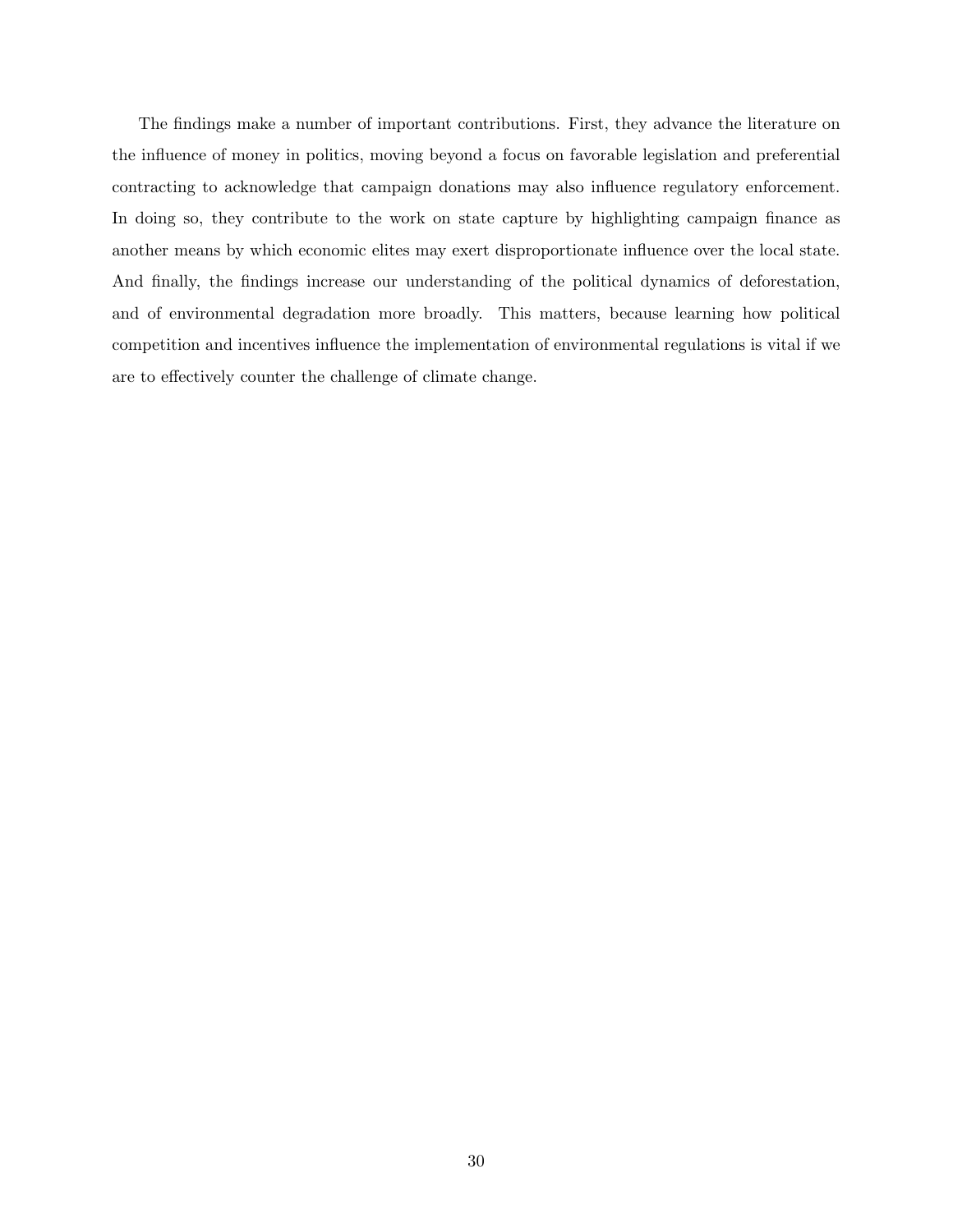### References

- <span id="page-32-1"></span>Acemoglu, Daron, Davide Ticchi and Andrea Vindigni. 2011. "Emergence and persistence of inefficient states." Journal of the European Economic Association 9(2):177–208.
- <span id="page-32-8"></span>Acharya, Avidit, Matthew Blackwell and Maya Sen. 2016. "Explaining causal findings without bias: Detecting and assessing direct effects." American Political Science Review 110(3):512–529.
- <span id="page-32-2"></span>Aklin, Micha¨el, Patrick Bayer, SP Harish and Johannes Urpelainen. 2014. "Who blames corruption for the poor enforcement of environmental laws? Survey evidence from Brazil." Environmental Economics and Policy Studies 16(3):241–262.
- <span id="page-32-6"></span>Austen-Smith, David and John R. Wright. 1994. "Counteractive Lobbying." American Journal of Political Science 38(1):25–44.
- <span id="page-32-4"></span>Balboni, Clare, Robin Burgess, Anton Heil, Jonathan Old and Benjamin A. Olken. 2021. "Cycles of Fire? Politics and Forest Burning in Indonesia." AEA Papers and Proceedings 111:415–19.
- <span id="page-32-7"></span>Blackman, Allen, Richard Morgenstern and Elizabeth Topping. 2006. "Institutional Analysis of Colombia's Autonomous Regional Corporations (CARs)." Resources for the Future, Tech. rep.
- <span id="page-32-0"></span>Boas, Taylor C, F Daniel Hidalgo and Neal P Richardson. 2014. "The spoils of victory: campaign donations and government contracts in Brazil." The Journal of Politics 76(2):415–429.
- <span id="page-32-3"></span>Bonan, Gordon B. 2008. "Forests and Climate Change: Forcings, Feedbacks, and the Climate Benefits of Forests." Science 320(5882):1444–1449.
- <span id="page-32-9"></span>Bonilla-Mejía, Leonardo and Iván Higuera-Mendieta. 2019. "Protected areas under weak institutions: Evidence from Colombia." World Development 122:585–596.
- <span id="page-32-10"></span>Bozçağa, Tuğba and Alisha C Holland. 2018. "Enforcement Process Tracing: Forbearance and Dilution in Urban Colombia and Turkey." Studies in Comparative International Development 53(3):300–323.
- <span id="page-32-5"></span>Bulte, Erwin H., Richard Damania and Ramon Lopez. 2007. "On the gains of committing to inefficiency: Corruption, deforestation and low land productivity in Latin America." Journal of Environmental Economics and Management 54(3):277 – 295.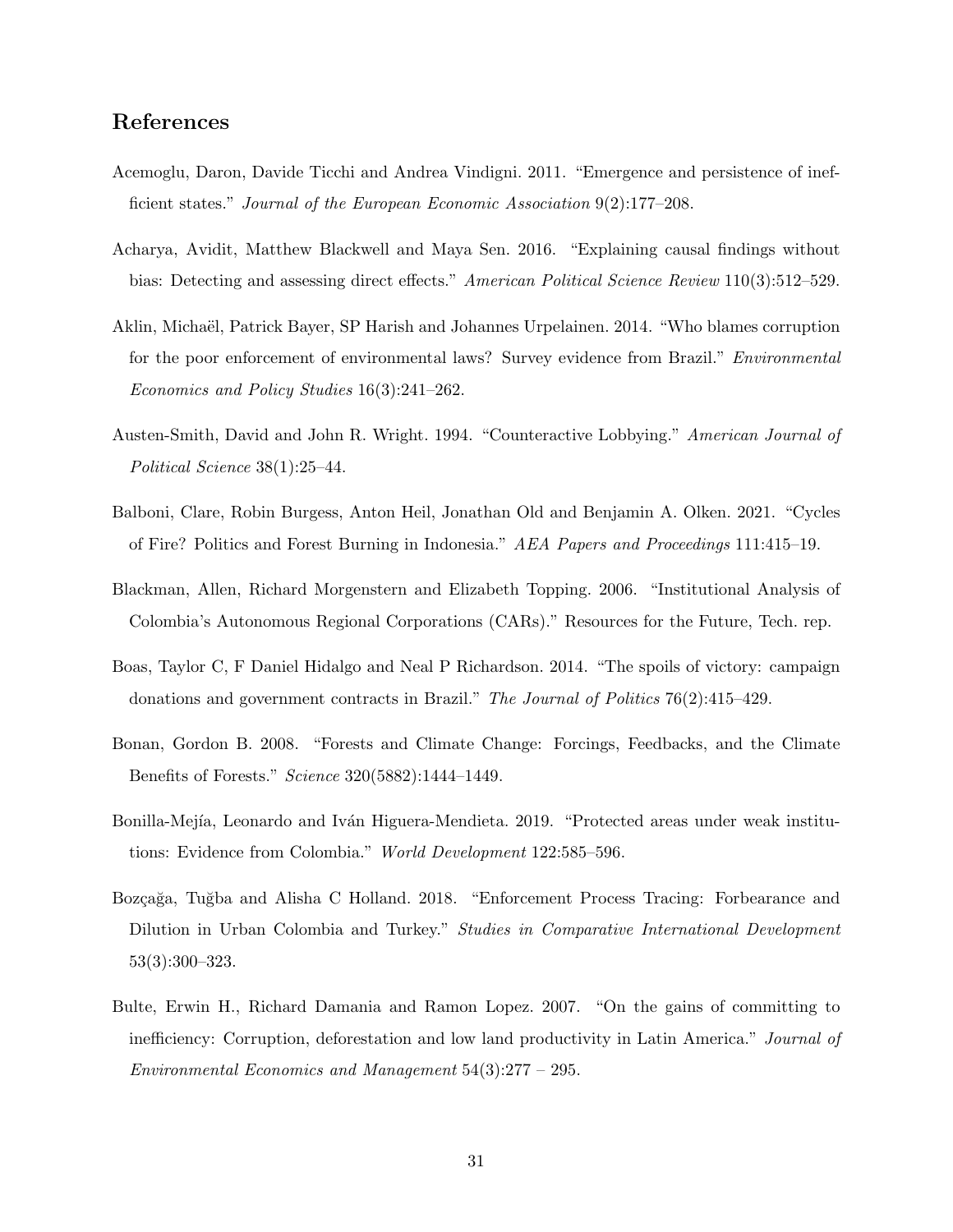- <span id="page-33-3"></span>Burgess, Robin, Matthew Hansen, Benjamin A. Olken, Peter Potapov and Stefanie Sieber. 2012. "The Political Economy of Deforestation in the Tropics\*." The Quarterly Journal of Economics 127(4):1707–1754.
- <span id="page-33-11"></span>Calonico, Sebastian, Matias D. Cattaneo and Rocio Titiunik. 2014. "Robust Nonparametric Confidence Intervals for Regression-Discontinuity Designs." Econometrica 82(6):2295–2326.
- <span id="page-33-9"></span>Canay, Ivan A and Vishal Kamat. 2018. "Approximate permutation tests and induced order statistics in the regression discontinuity design." The Review of Economic Studies 85(3):1577– 1608.
- <span id="page-33-7"></span>Casas-Zamora, Kevin and Elin Falguera. 2016. "Political finance and the equal participation of women in Colombia: a situation analysis." International Institute for Democracy and Electoral Assistance.
- <span id="page-33-8"></span>Cattaneo, Matias D., Michael Jansson and Xinwei Ma. 2018. "Manipulation testing based on density discontinuity." Stata Journal 18(1):234–261.
- <span id="page-33-10"></span>Cattaneo, Matias D., Nicolás Idrobo and Rocío Titiunik. 2020. A Practical Introduction to Regression Discontinuity Designs: Foundations. Elements in Quantitative and Computational Methods for the Social Sciences Cambridge University Press.
- <span id="page-33-0"></span>Colonnelli, Emanuele, Mounu Prem and Edoardo Teso. 2020. "Patronage and selection in public sector organizations." American Economic Review 110(10):3071-99.
- <span id="page-33-1"></span>Curtis, Philip G., Christy M. Slay, Nancy L. Harris, Alexandra Tyukavina and Matthew C. Hansen. 2018. "Classifying drivers of global forest loss." Science 361(6407):1108–1111.
- <span id="page-33-5"></span>FAO. 2006. "Livestock Polici Brief 03: Cattle Ranching and Deforestation." Available at: http://www.fao.org/3/a-a0262e.pdf, accessed 17-Sep-2019.
- <span id="page-33-6"></span>Fernandez, Manuel. 2012. "Violencia y derechos de propiedad: El caso de la violencia en Colombia." Revista ESPE - Ensayos Sobre Politica Economica 30(69):112–147.
- <span id="page-33-4"></span>Global Forest Watch. 2019. "Natural forest in Colombia." <www.globalforestwatch.org.> [Online; accessed 17-Sep-2019].
- <span id="page-33-2"></span>Gulzar, Saad, Apoorva Lal and Benjamin Pasquale. 2021. "Representation and Forest Conservation: Evidence from India's Scheduled Areas.".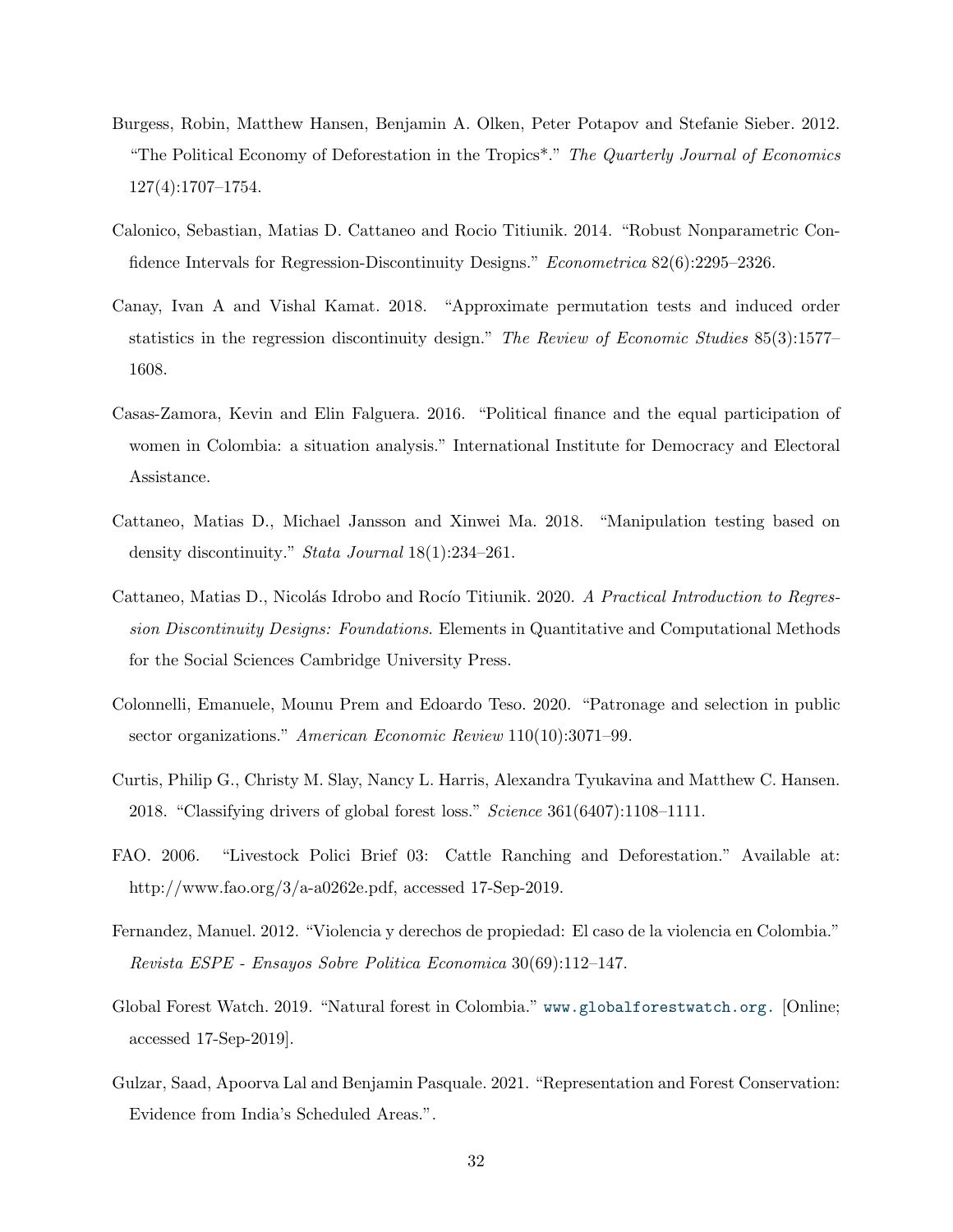- <span id="page-34-10"></span>Gulzar, Saad, Thomas S Robinson and Nelson A Ruiz. 2020. "How Campaigns Respond to Ballot Position: A New Mechanism for Order Effects." Journal of Politics.
- <span id="page-34-6"></span>Guzmán, G., O. Fals Borda and E Umaña. 2010. La violencia en Colombia. Vol. 1.
- <span id="page-34-11"></span>Hansen, M. C., P. V. Potapov, R. Moore, M. Hancher, S. A. Turubanova, A. Tyukavina, D. Thau, S. V. Stehman, S. J. Goetz, T. R. Loveland, A. Kommareddy, A. Egorov, L. Chini, C. O. Justice and J. R. G. Townshend. 2013. "High-Resolution Global Maps of 21st-Century Forest Cover Change." 342(6160):850–853.
- <span id="page-34-4"></span>Holland, Alisha C. 2016. "Forbearance." American Political Science Review 110(2):232–246.
- <span id="page-34-3"></span>Holland, Alisha C. 2017. Forbearance as redistribution: The politics of informal welfare in Latin America. Cambridge: Cambridge University Press.
- <span id="page-34-0"></span>Hollenbach, Florian M and Thiago N Silva. 2019. "Fiscal capacity and inequality: Evidence from Brazilian municipalities." The Journal of Politics 81(4):1434–1445.
- <span id="page-34-1"></span>Hurwicz, Leonid. 2008. "But who will guard the guardians?" American Economic Review 98(3):577–85.
- <span id="page-34-7"></span>Ibañez, Ana and Juan Muñoz-Mora. 2010. The Persistence of Land Concentration in Colombia: What Happened Between 2000 and 2009?
- <span id="page-34-13"></span>Lee, David S. and Thomas Lemieux. 2010. "Regression Discontinuity Designs in Economics." Journal of Economic Literature 48(2):281–355.
- <span id="page-34-5"></span>LeGrand, C. 1988. Colonización y protesta campesina en Colombia (1850-1950). Vol. 1 Centro editorial Universidad Nacional de Colombia.
- <span id="page-34-2"></span>Li, Quan and Rafael Reuveny. 2006. "Democracy and Environmental Degradation." International Studies Quarterly 50(4):935–956.
- <span id="page-34-12"></span>McCrary, Justin. 2008. "Manipulation of the running variable in the regression discontinuity design: A density test." Journal of Econometrics 142(2):698–714.
- <span id="page-34-9"></span>MOE. 2018. *Democracias Empeñadas*. Bogotá D. C. Colombia :: MOE.
- <span id="page-34-8"></span>Montes Cortés, Carolina. 2018. La corrupción en el sector ambiental: un detrimento contra el patrimonio natural. Bogotá : Universidad Externado de Colombia, 2018.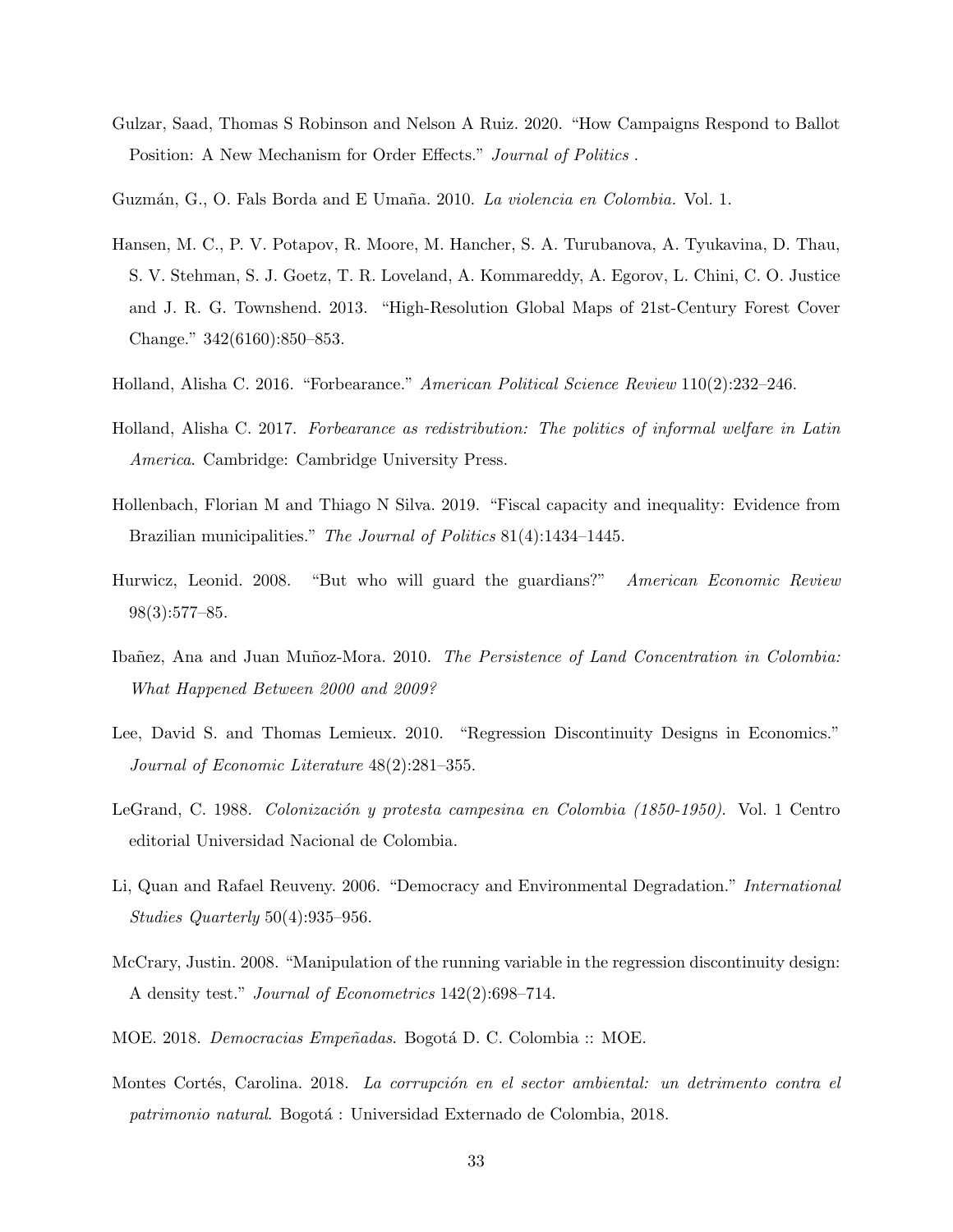<span id="page-35-5"></span>Morjaria, Ameet. 2012. "Electoral Competition and Deforestation: Evidence From Kenya.".

- <span id="page-35-3"></span>Olken, Benjamin A and Rohini Pande. 2012. "Corruption in developing countries." Annu. Rev. Econ.  $4(1):479-509$ .
- <span id="page-35-10"></span>Pachón, Mónica and Fabio Sánchez. 2014. Base de datos sobre resultados electorales CEDE, 1958 – 2011. Documentos CEDE 012058 Universidad de los Andes - CEDE.
- <span id="page-35-7"></span>Pailler, Sharon. 2018. "Re-election incentives and deforestation cycles in the Brazilian Amazon." Journal of Environmental Economics and Management 88:345 – 365.
- <span id="page-35-13"></span>Prem, Mounu, Andrés Rivera, Dario Romero and Juan F Vargas. 2022. "Selective civilian targeting: The unintended consequences of partial peace." Quarterly Journal of Political Science 17(3).
- <span id="page-35-4"></span>Prem, Mounu, Santiago Saavedra and Juan F Vargas. 2020. "End-of-conflict deforestation: Evidence from Colombia's peace agreement." World Development 129:104852.
- <span id="page-35-12"></span>Restrepo, Jorge, Michael Spagat and Juan Vargas. 2004. "The Dynamics of the Columbian Civil Conflict: A New Dataset." Homo Oeconomicus 21:396–429.
- <span id="page-35-1"></span>Ruiz, Nelson. 2017. "The Power of Money. The Consequences of Electing a Donor Funded Politician.".
- <span id="page-35-2"></span>Sánchez-Talanquer, Mariano. 2020. "One-Eyed State: The Politics of Legibility and Property Taxation." Latin American Politics and Society 62(3):65–93.
- <span id="page-35-6"></span>Sanford, Luke. 2021. "Democratization, Elections, and Public Goods: The Evidence from Deforestation." American Journal of Political Science .
- <span id="page-35-8"></span>Snyder, Jr., James M. 1990. "Campaign contributions as investments: The US House of Representatives, 1980-1986." Journal of Political Economy 98(6):1195.
- <span id="page-35-0"></span>Stratmann, Thomas. 2005. "Some talk: Money in politics. A (partial) review of the literature." Policy challenges and political responses pp. 135–156.
- <span id="page-35-9"></span>UNODC. 2016. "Monitoreo de territorios afectados por cultivos ilıcitos 2015." Tech. rep.
- <span id="page-35-11"></span>Zhu, Zaichun, Shilong Piao, Ranga B Myneni, Mengtian Huang, Zhenzhong Zeng, Josep G Canadell, Philippe Ciais, Stephen Sitch, Pierre Friedlingstein, Almut Arneth et al. 2016. "Greening of the Earth and its drivers." Nature Climate Change 6(8):791–795.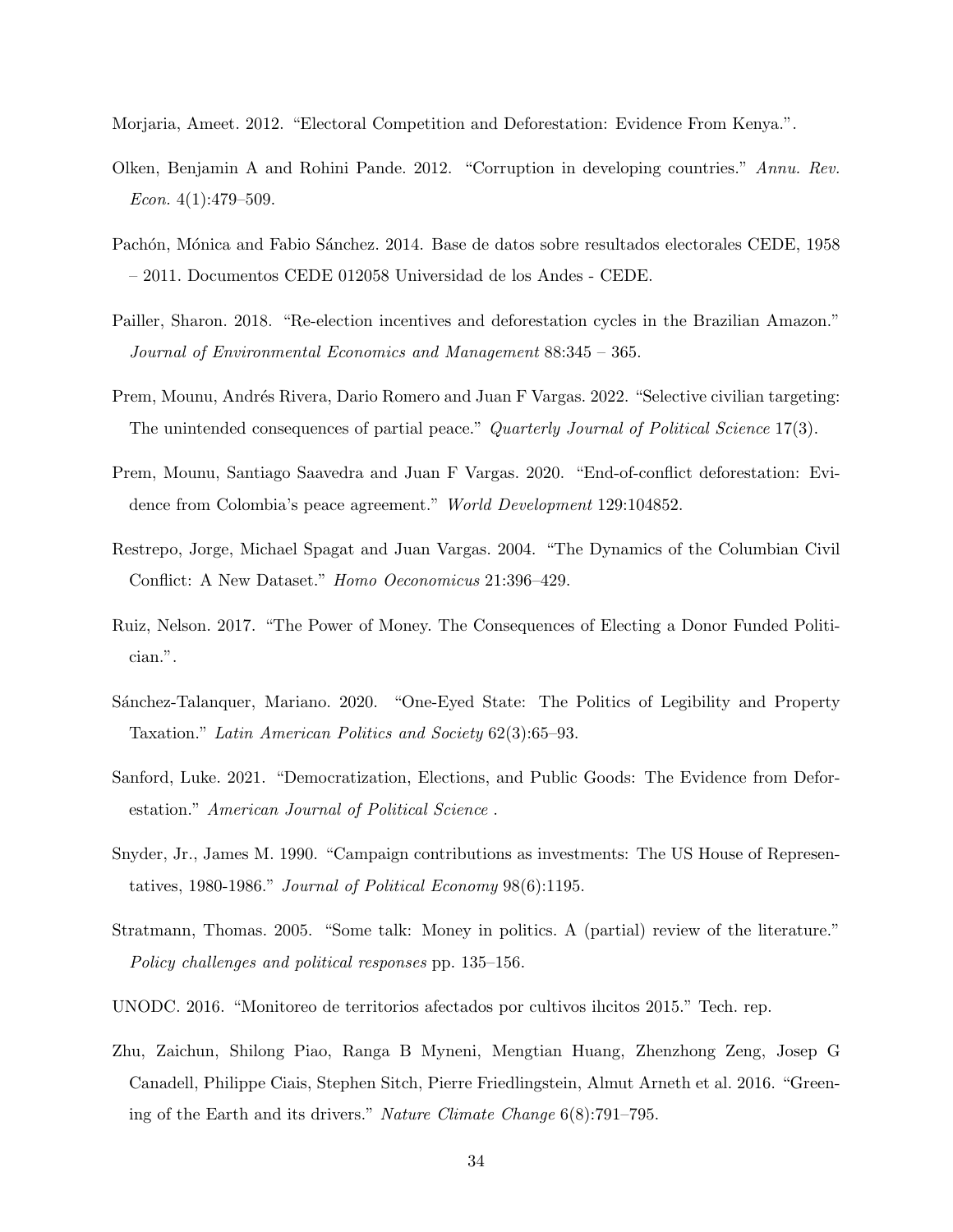## APPENDIX (For Online Publication)

|  |  | List of Figures |
|--|--|-----------------|
|--|--|-----------------|

| Al Donor-funded politician on deforestation: Non-parametric DiD                           |  |
|-------------------------------------------------------------------------------------------|--|
|                                                                                           |  |
|                                                                                           |  |
| A4 Different bandwidth sizes. Donor funded politician and fire intensity $\dots \dots$ iv |  |

## List of Tables

| A <sub>1</sub> | $\mathbf{V}$                                                                                 |  |
|----------------|----------------------------------------------------------------------------------------------|--|
| A2             | Difference between RD sample and rest of the country $\dots \dots \dots \dots \dots$<br>vi   |  |
| A3             | Donor funded politician and deforestation during term in office: Cubic polynomial<br>vii     |  |
| A <sub>4</sub> |                                                                                              |  |
| A5             | Donor funded politician and deforestation ratio - Quadratic Polynomial<br>ix                 |  |
| A <sub>6</sub> | Donor funded politician and contracts: Quadratic polynomial<br>$\mathbf X$                   |  |
| A7             | Donor funded politician and avg. value of infrastructure contracts per year $\dots$ .<br>xi  |  |
| A8             | Donor funded politician and infrastructure contracts by relation to deforestation.<br>xii    |  |
| A9             |                                                                                              |  |
|                | A10 Donor funded politician and fire intensity - Quadratic polynomial xiv                    |  |
|                | A11 Donor funded politician and fire intensity by year of government xv                      |  |
|                | A12 Donor funded politician and agro-cattle firms entry by year xvi                          |  |
|                | A13 Donor funded politician and agro-cattle firms entry by year - Quadratic xvii             |  |
|                | A14 Donor funded politician and deforestation during term in office: Adding covariates xviii |  |
|                | A15 Heterogeneous effects by state presence controlling for agricultural pressure xix        |  |
|                | A16 Donor funded politician and deforestation during term in office: Using different         |  |
|                | XX                                                                                           |  |
|                |                                                                                              |  |
|                | A18 Right-wing politician and deforestation during term in office xxii                       |  |
|                |                                                                                              |  |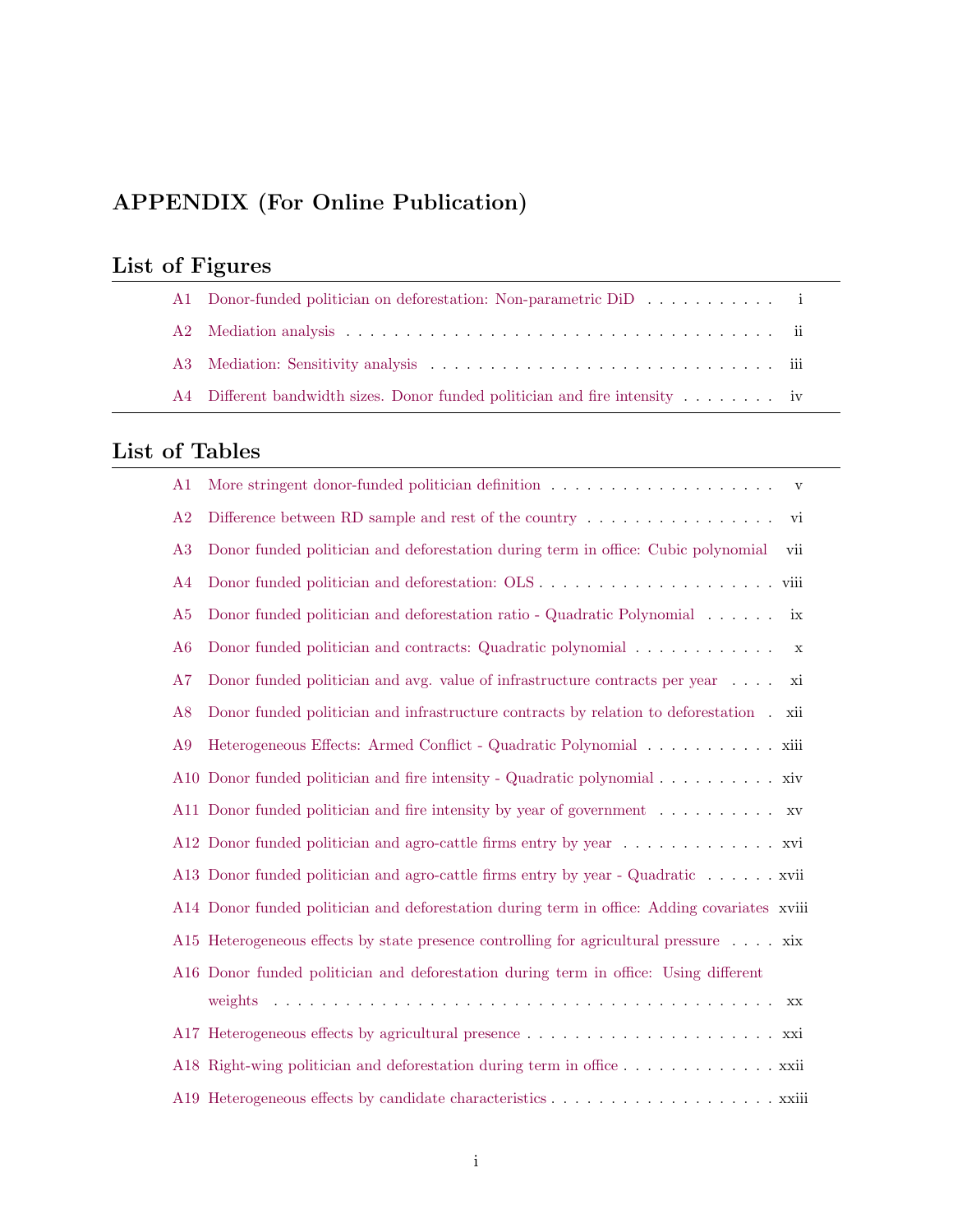| A20 Politically experienced politician and deforestation during term in office $\dots \dots$ xxiv |
|---------------------------------------------------------------------------------------------------|
| A21 Heterogeneous Effects: State Presence - Quadratic Polynomial xxv                              |
| A22 Donor funded politician and infrastructure contracts by year of government -                  |
|                                                                                                   |
| A23 Donor funded politician and fire intensity by year of government - Quadratic poly-            |
|                                                                                                   |
| A24 Heterogeneous effects: Guerrilla presence and ceasefire xxviii                                |
|                                                                                                   |
|                                                                                                   |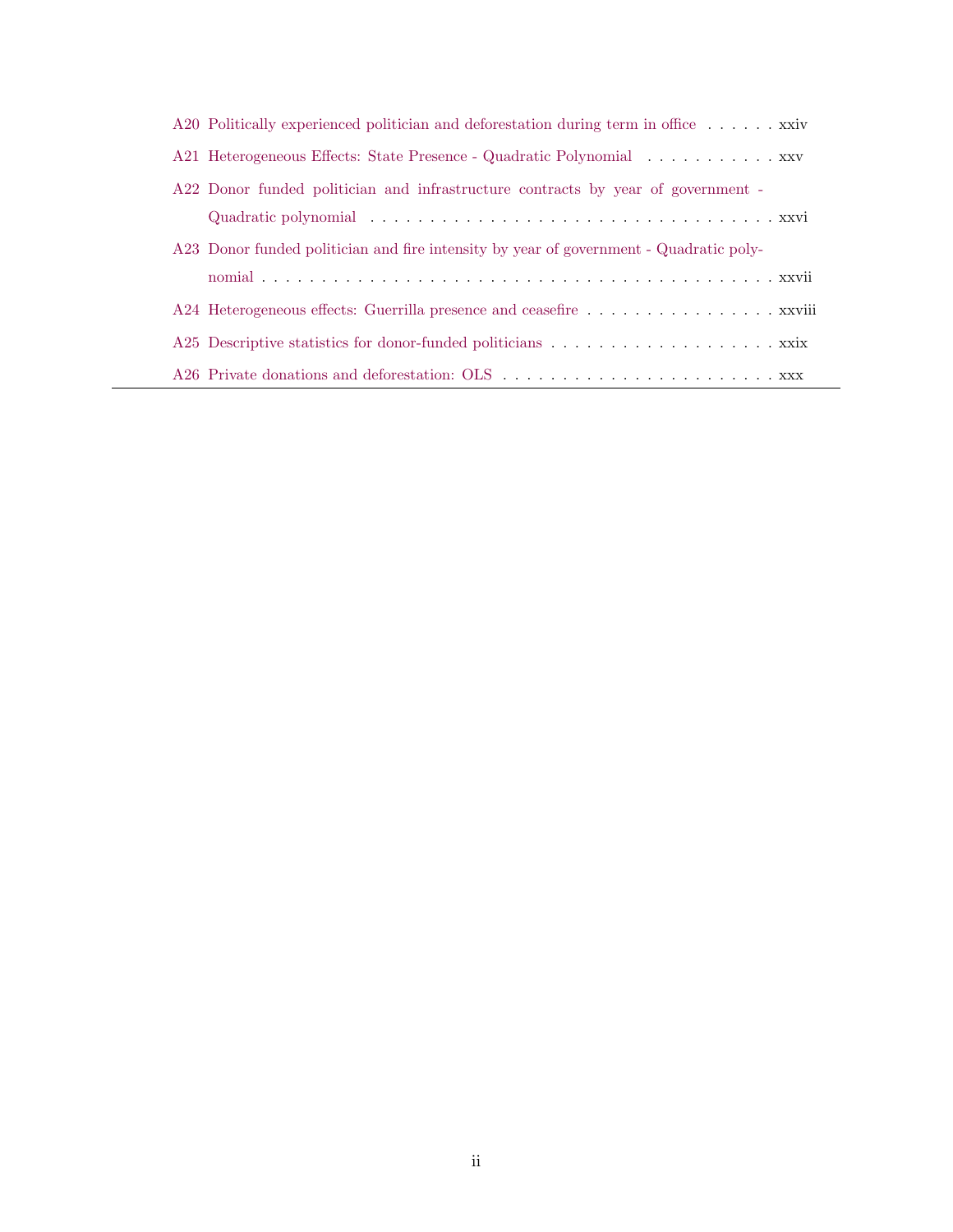<span id="page-38-0"></span>Figure A1: Donor-funded politician on deforestation: Non-parametric DiD



Note: We perform a non-parametric difference-in-differences interacting the treatment by the year dummy. 90% confidence intervals. The year zero represents the first year of government and the year -1, is the election year. We use the full sample 408 of races between donor-funded and non-donor-funded top candidate.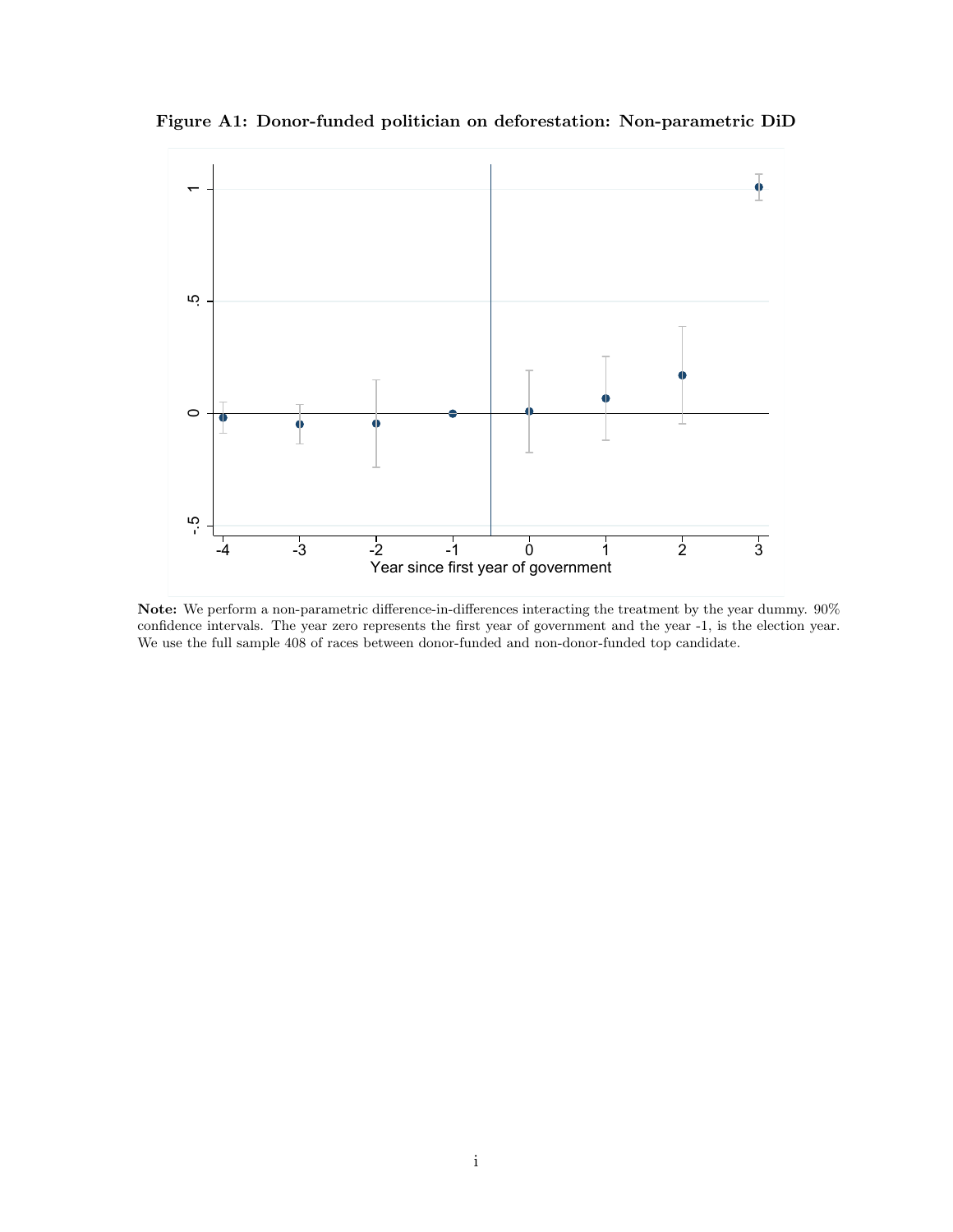Figure A2: Mediation analysis

<span id="page-39-0"></span>

Note: This figure presents the mediation analysis for expenditures in infrastructure and fires. Baseline presents the point estimate and the 95% confidence interval for our baseline specification from column 1 Table [3.](#page-19-0) Including control (I) presents the point estimate and the 95% confidence interval for the main specification but adding the hyperbolic sine transformation of the average value of expenditures on infrastructure after the election as a control. Sequential g-estimate  $(I)$  presents the point estimate and the 95% confidence interval for the sequential g-estimate suggested by Acharya, Blackwell and Sen (2016) using as a mediator the hyperbolic sine transformation of the average value of expenditures on infrastructure after the election. Including control  $(F)$  presents the point estimate and the 95% confidence interval for the main specification but adding the number of fires after the election as a control. Sequential g-estimate  $(F)$  presents the point estimate and the 95% confidence interval for the sequential g-estimate suggested by Acharya, Blackwell and Sen (2016) using as a mediator the number of fires after the election. In the case of the *Sequential g-estimate*  $(I)$ , we construct the confidence intervals using a non-parametric bootstrap procedure that includes the two estimation stages as suggested by the authors.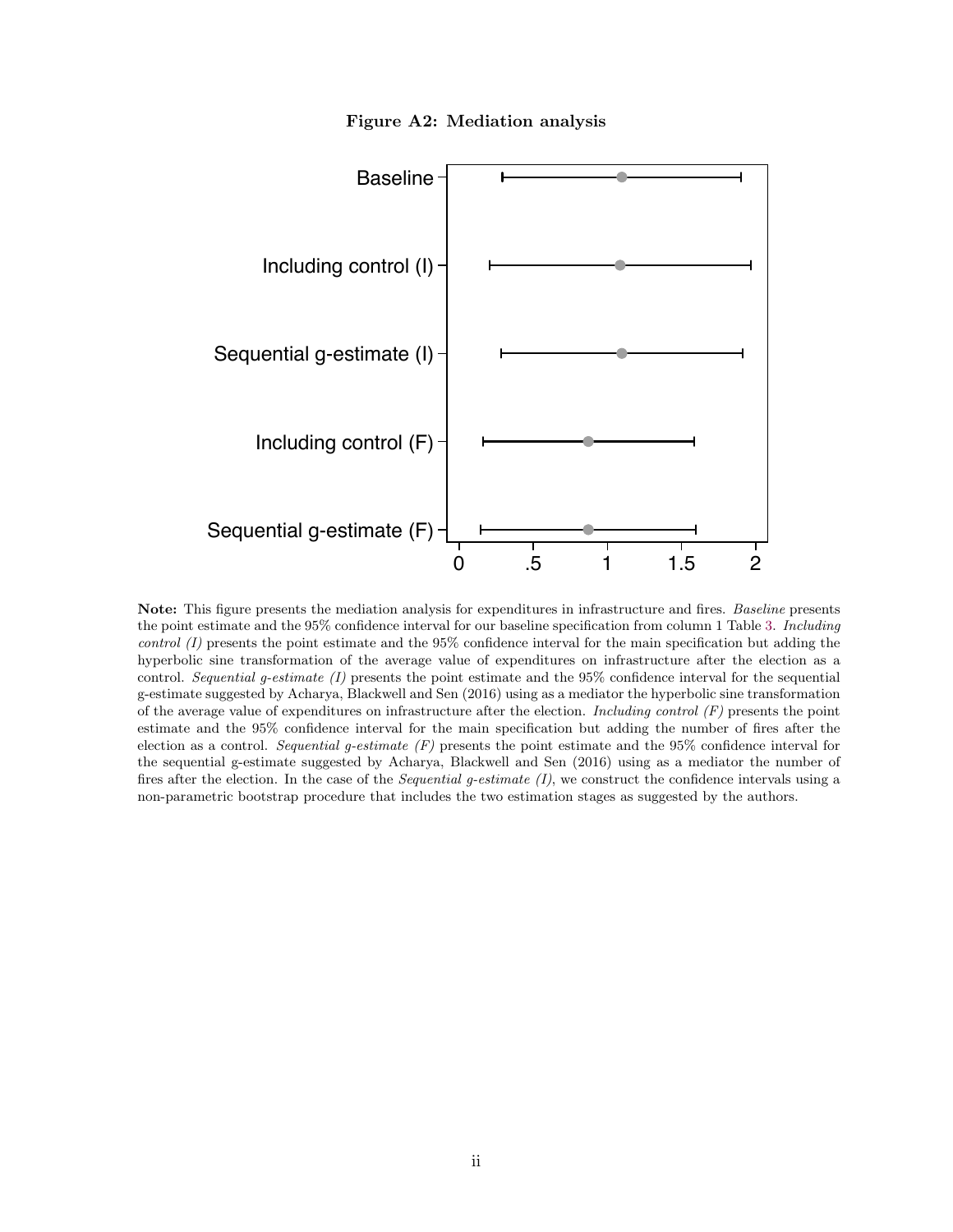

<span id="page-40-0"></span>

Note: This figure presents the sensitivity analysis for the mediation analysis for expenditures on infrastructure (Panel A) and fires (Panel B) as suggested by [Acharya, Blackwell and Sen](#page-32-8) [\(2016\)](#page-32-8). We construct the confidence intervals using a non-parametric bootstrap procedure that includes the two estimation stages as suggested by the authors.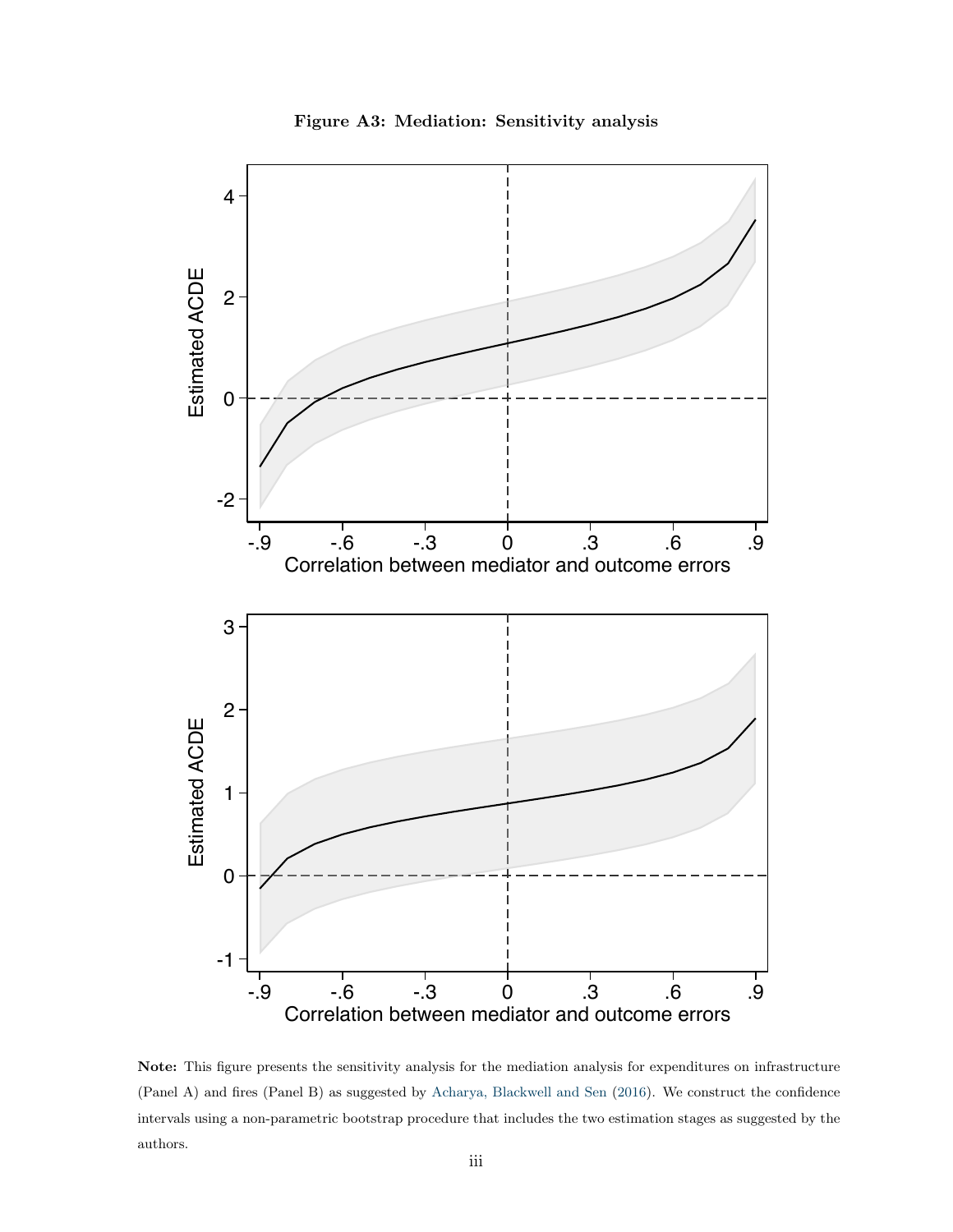<span id="page-41-0"></span>



Note: Estimates of average treatment effects at the cut-off, using triangular kernel weights. Optimal MSE bandwidths displayed in the dotted line. Following [Cattaneo, Idrobo and Titiunik](#page-33-10) [\(2020\)](#page-33-10), we display estimates between half and double the optimal bandwidth. Robust 90% confidence intervals estimated following [Calonico,](#page-33-11) [Cattaneo and Titiunik](#page-33-11) [\(2014\)](#page-33-11).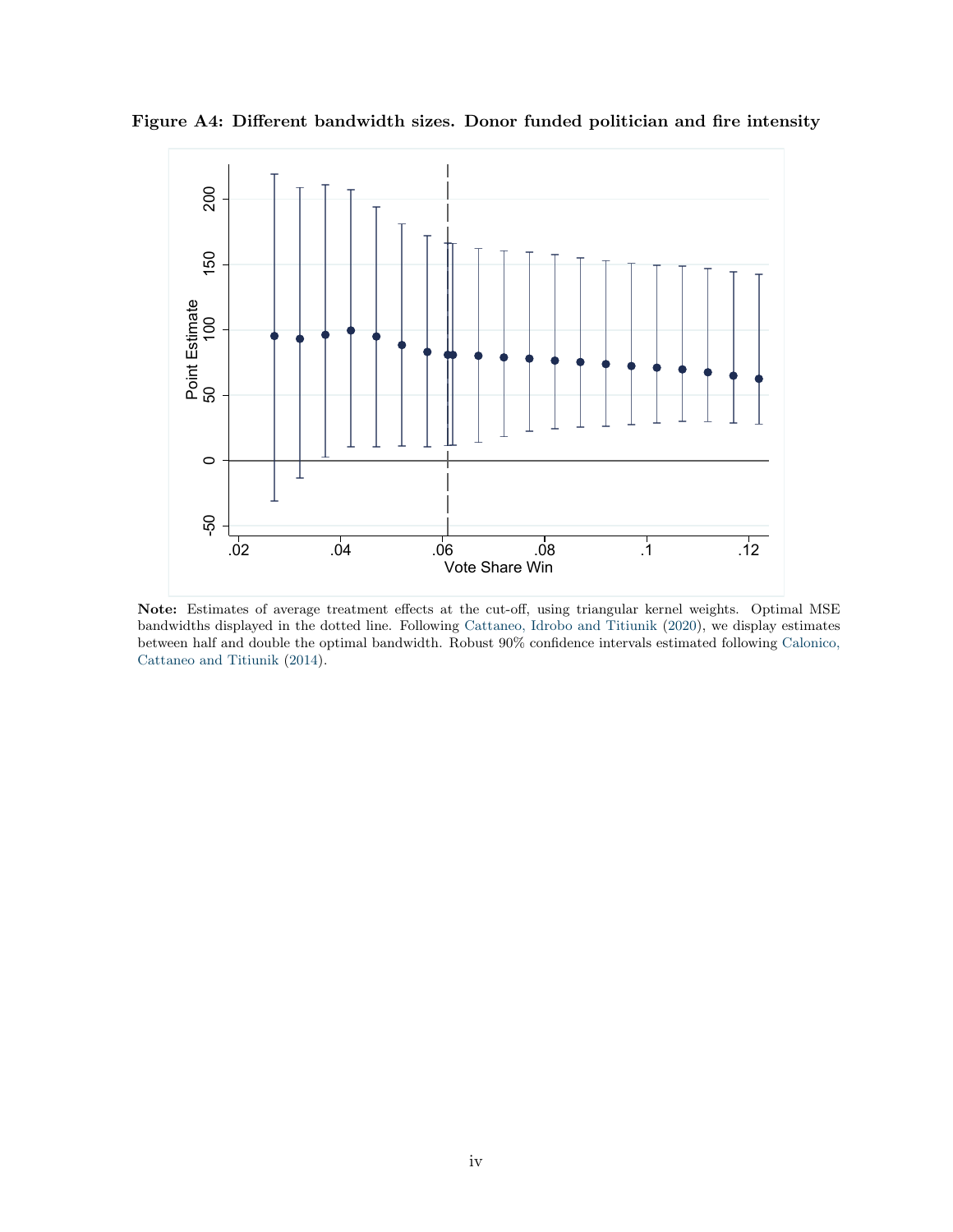|                          |                         | Share privately funded $>$<br>$\widetilde{\Omega}$ | $\widetilde{\mathbb{C}}$ | 4                     | ج                     | E<br>Donors $>$       | Donations<br>$\otimes$ | $\rm \odot$               |
|--------------------------|-------------------------|----------------------------------------------------|--------------------------|-----------------------|-----------------------|-----------------------|------------------------|---------------------------|
|                          | 5%                      | 10%                                                | 15%                      | $20\%$                |                       |                       |                        | r.                        |
| Donor Funded             | $1.071***$              | $0.954***$                                         | $0.937**$                | $1.135***$            | $1.032**$             | $1.075**$             | $1.166***$             | $1.016**$                 |
| Robust p-value<br>CI 95% | [0.306, 2.185]<br>0.009 | 0.153, 2.100<br>0.023                              | 0.027, 2.254<br>0.045    | 0.185, 2.465<br>0.023 | 0.268, 2.155<br>0.012 | 0.087, 2.427<br>0.035 | 0.385, 2.319<br>0.006  | 0.010, 2.366<br>$0.048\,$ |
| Observations             | 394                     | 370                                                | 324                      | 293                   | 388                   | 278                   | 371                    | 270                       |
| Bandwidth obs.           | 135.000                 | 121.000                                            | 106.000                  | 94.000                | 131.000               | 96.000                | 118.000                | 83.000                    |
| Mean                     | 1.183                   |                                                    | $1.183$                  | $1.183$<br>95.94      | $1.183\,$             | $1.183\,$             | $1.183\,$              | 1.183<br>85.88            |
| Effect Mean(%)           | 90.53                   | $1.183$<br>80.64                                   | $79.20\,$                |                       | 87.24                 | 90.87<br>78.04        | 98.56                  |                           |
| Bandwidth                | 0.042                   | 0.040                                              | 0.038                    | 0.039                 | 0.043                 |                       | 0.041                  | 1.041                     |
| (Local) polynomial order |                         |                                                    |                          |                       |                       |                       |                        |                           |

<span id="page-42-0"></span>

| <b>C</b><br>2<br>2<br>2<br>3<br>3<br>3<br>3<br>3<br>3<br>3<br>3<br>3<br>3<br>3<br>3<br>3<br>3<br><br>Ĺ |
|--------------------------------------------------------------------------------------------------------|
| ドラクアミニキ こうらうて サミクラミミキ<br>Į<br>)<br> <br>                                                               |
|                                                                                                        |
| i<br>Croc<br>ī                                                                                         |
| ١                                                                                                      |

bandwidth. Columns 1 to 4 define donor funded politicians if they share of the budget privately funded was higher than 5% (column 1), 10% (column 2), 15% (column 3), and 20% (column 4). Columns 5 and 6 define donor-funded  $\mathbb{H}$ Note: All columns present the local linear estimates of average treatment effects at cut-off estimated with triangular kernel weights and optimal MSE bandwidth. Columns 1 to 4 define donor funded politicians if they share of the budget privately funded was higher than 5% (column 1), 10% (column 2), 15% (column 3), and 20% (column 4). Columns 5 and 6 define donor-funded politician based on receiving donations from at least 2 (4) private donors, while columns 8 and 9 define it based on receiving 3 (5) donations. 95% robust confidence intervals and robust p-values are computed following [Calonico,](#page-33-11) Cattaneo and [Titiunik](#page-33-11) ([2014\)](#page-33-11). Bandwidth obs. denotes number of observations in the optimal MSE bandwidth. The Effect Size  $(\%)$  is computed as the point estimate over the mean x 100. \*\*\*  $p<0.01$ , \*\*  $p<0.05$ , \*  $p<0.1$ .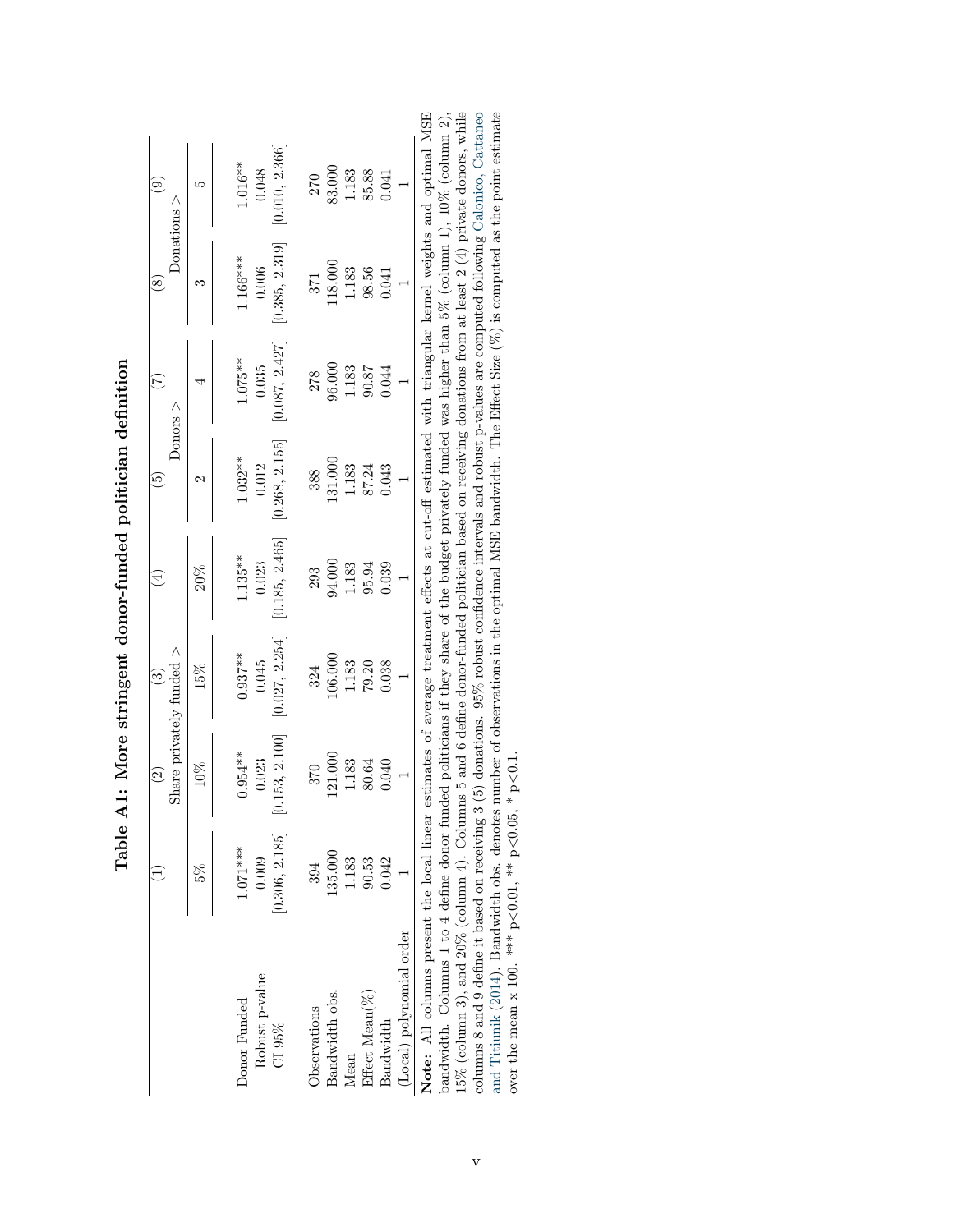<span id="page-43-0"></span>

|                                                      | (1)         | (2)<br>In sample | (3)         | (4)<br>Rest of the country | (5)                   | (6)                        |
|------------------------------------------------------|-------------|------------------|-------------|----------------------------|-----------------------|----------------------------|
|                                                      | Mean        | Std. Dev.        | Mean        | Std. Dev.                  | p-value<br>difference | Standardized<br>difference |
| A. Individual covariates                             |             |                  |             |                            |                       |                            |
| Women                                                | 0.136       | 0.344            | 0.093       | 0.290                      | 0.115                 | 0.137                      |
| Age                                                  | 43.492      | 9.328            | 45.057      | 9.782                      | 0.092                 | $-0.164$                   |
| Black                                                | 0.079       | 0.271            | 0.041       | 0.199                      | 0.057                 | 0.160                      |
| Asian                                                | 0.111       | 0.316            | 0.111       | 0.315                      | 0.997                 | $-0.000$                   |
| Left-wing party                                      | 0.053       | 0.225            | 0.024       | 0.154                      | 0.060                 | 0.149                      |
| Right-wing party                                     | 0.152       | 0.360            | 0.252       | 0.434                      | 0.011                 | $-0.252$                   |
| Illegal registration of ID.                          | 0.008       | 0.087            | 0.007       | 0.086                      | 0.981                 | 0.002                      |
| Has political experience                             | 0.348       | 0.478            | 0.371       | 0.483                      | 0.621                 | $-0.046$                   |
| <b>B.</b> Policy Outcomes                            |             |                  |             |                            |                       |                            |
| Total income Y(COP M)                                | $2.0e + 04$ | $2.1e + 04$      | $5.1e + 04$ | $3.9e + 0.5$               | 0.351                 | $-0.115$                   |
| Land taxes $(\%Y)$                                   | 3.508       | 3.890            | 3.941       | 4.803                      | 0.321                 | $-0.099$                   |
| Industry $(\%Y)$                                     | 3.054       | 6.380            | 3.413       | 5.907                      | 0.518                 | $-0.058$                   |
| Funct. expen. $(\%Y)$                                | 13.030      | 5.259            | 13.316      | 5.006                      | 0.541                 | $-0.056$                   |
| Investment $(\%Y)$                                   | 86.970      | 5.259            | 86.684      | 5.006                      | 0.541                 | 0.056                      |
| Deficit $(\%Y)$                                      | 11.239      | 10.189           | 11.369      | 9.508                      | 0.884                 | $-0.013$                   |
| C. Other municipality socio-economic characteristics |             |                  |             |                            |                       |                            |
| Altitude (meter)                                     | 960.114     | 899.361          | 1186.192    | 1193.095                   | 0.036                 | $-0.214$                   |
| Area in square km                                    | 772.886     | 1488.967         | 892.197     | 3142.693                   | 0.668                 | $-0.049$                   |
| Distance to department capital                       | 84.502      | 54.130           | 77.844      | 56.357                     | 0.202                 | 0.121                      |
| Distance to Bogota                                   | 338.659     | 201.668          | 316.599     | 187.932                    | 0.211                 | 0.113                      |
| Literacy rate                                        | 83.997      | 7.463            | 83.881      | 8.631                      | 0.883                 | 0.014                      |
| Rurality index $(0-1)$                               | 0.539       | 0.219            | 0.567       | 0.242                      | 0.201                 | $-0.123$                   |
| Unsatisfied basic needs                              | 43.599      | 17.666           | 44.786      | 20.620                     | $\,0.529\,$           | $-0.062$                   |
| National Parks Area (1,000 sq. hct)                  | 0.568       | 2.838            | 0.974       | 8.070                      | 0.566                 | $-0.067$                   |
| CAR office                                           | 0.136       | 0.344            | 0.143       | 0.351                      | 0.827                 | $-0.020$                   |
| Distance to CAR office                               | 0.033       | 0.028            | 0.029       | 0.033                      | 0.260                 | 0.111                      |
| Comptroller general offices                          | 0.053       | 0.334            | 0.695       | 6.890                      | 0.285                 | $-0.132$                   |
| Attorney general offices                             | 0.894       | 1.792            | 4.560       | 41.051                     | 0.305                 | $-0.126$                   |
| Paramilitary attacks                                 | 1.394       | 7.212            | 1.271       | 10.141                     | 0.893                 | 0.014                      |
| Guerrilla attacks                                    | 0.652       | 2.268            | 0.602       | 2.066                      | 0.800                 | 0.023                      |
| D. Other potential explanations                      |             |                  |             |                            |                       |                            |
| Deforestation during previous term                   | 2.359       | 2.046            | 2.110       | 2.019                      | 0.185                 | 0.122                      |
| Disposable Income $(mw)$                             | 6255.348    | $1.1e + 04$      | $3.2e + 04$ | $4.2e + 0.5$               | 0.489                 | $-0.087$                   |
| Municipal category                                   | 5.902       | 0.460            | 5.679       | 1.048                      | 0.016                 | 0.275                      |
| Total population                                     | $1.9e + 04$ | $2.0e + 04$      | $4.5e + 04$ | $2.7e + 0.5$               | 0.281                 | $-0.133$                   |
| Income from royalties                                | 0.102       | 0.186            | 0.066       | 0.145                      | 0.009                 | 0.222                      |
|                                                      |             |                  |             |                            |                       |                            |

### Table A2: Difference between RD sample and rest of the country

Note: The first two columns present the basic statistics (mean and standard deviation) of each covariate for the regression discontinuity sample within the optimal bandwidth, while columns 3 and 4 present them for the rest of the country. Column 5 presents the p-value of the differences in means, while column 6 presents the standardized difference between the two groups.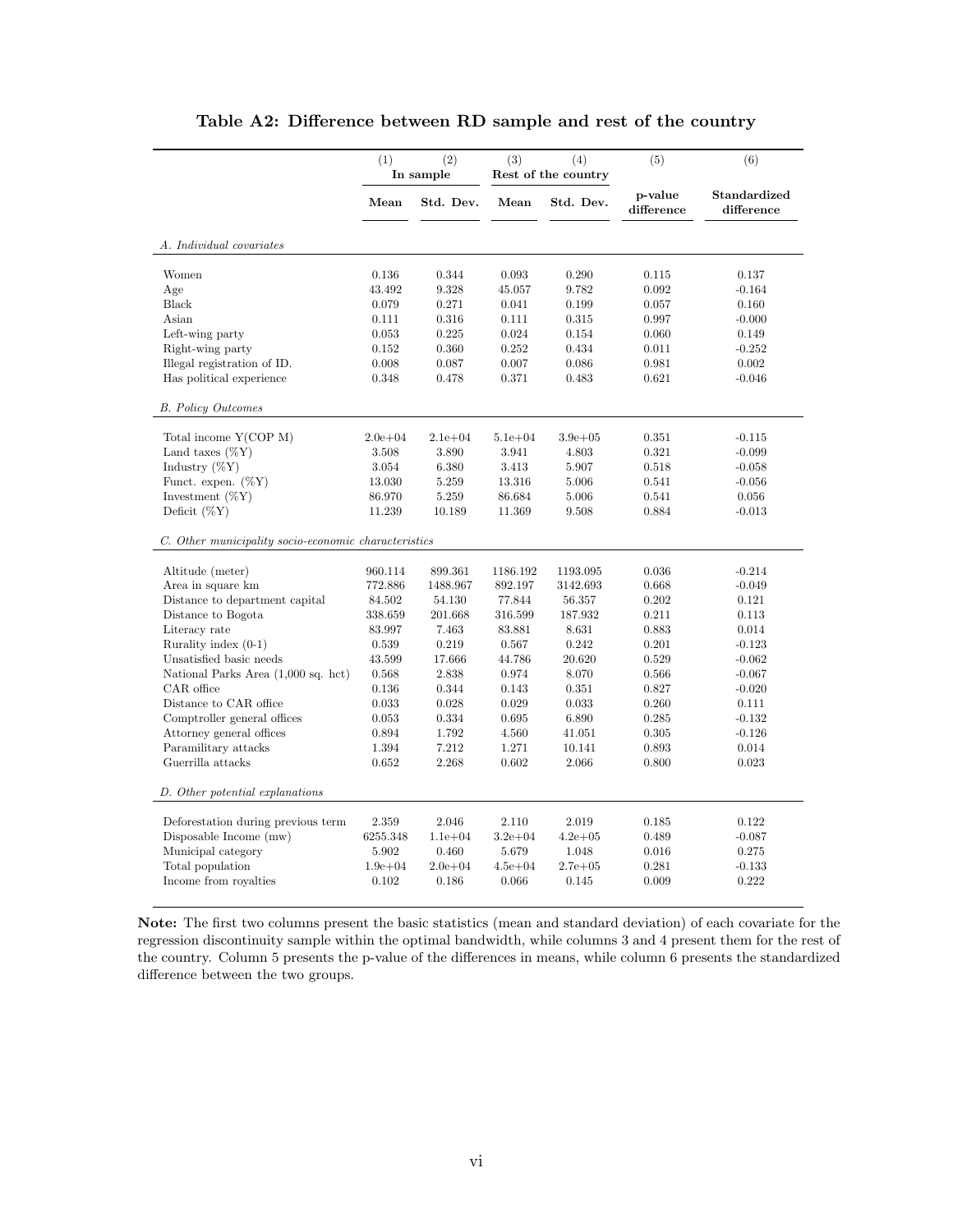|                                        | (1)            | (2)               |
|----------------------------------------|----------------|-------------------|
|                                        |                | Loc. Linear Pol-3 |
| Donor Funded                           | $1.326**$      | $0.989**$         |
| Robust p-value                         | 0.025          | 0.035             |
| CI 95%                                 | [0.164, 2.477] | [0.071, 1.903]    |
| Previous deforestation<br>Observations | 408            | 408               |
| Bandwidth obs.                         | 274.000        | 274.000           |
| Mean                                   | 1.183          | 1.183             |
| Effect Mean(\%)                        | 112.09         | 83.60             |
| Bandwidth                              | 0.100          | 0.101             |
| (Local) polynomial order               | 3              | 3                 |

### <span id="page-44-0"></span>Table A3: Donor funded politician and deforestation during term in office: Cubic polynomial

Note: Columns 1 and 2 present the cubic estimates of average treatment effects at cut-off estimated with triangular kernel weights and optimal MSE bandwidth. 95% robust confidence intervals and robust p-values are computed following [Calonico, Cattaneo and Titiunik](#page-33-11) [\(2014\)](#page-33-11). Bandwidth obs. denotes number of observations in the optimal MSE bandwidth. The Effect Size (%) is computed as the point estimate over the mean x 100. Columns (2) and (4) include as covariate the measure of deforestation in the previous term (2008-2011). \*\*\*  $p<0.01$ , \*\*  $p<0.05$ , \*  $p<0.1$ .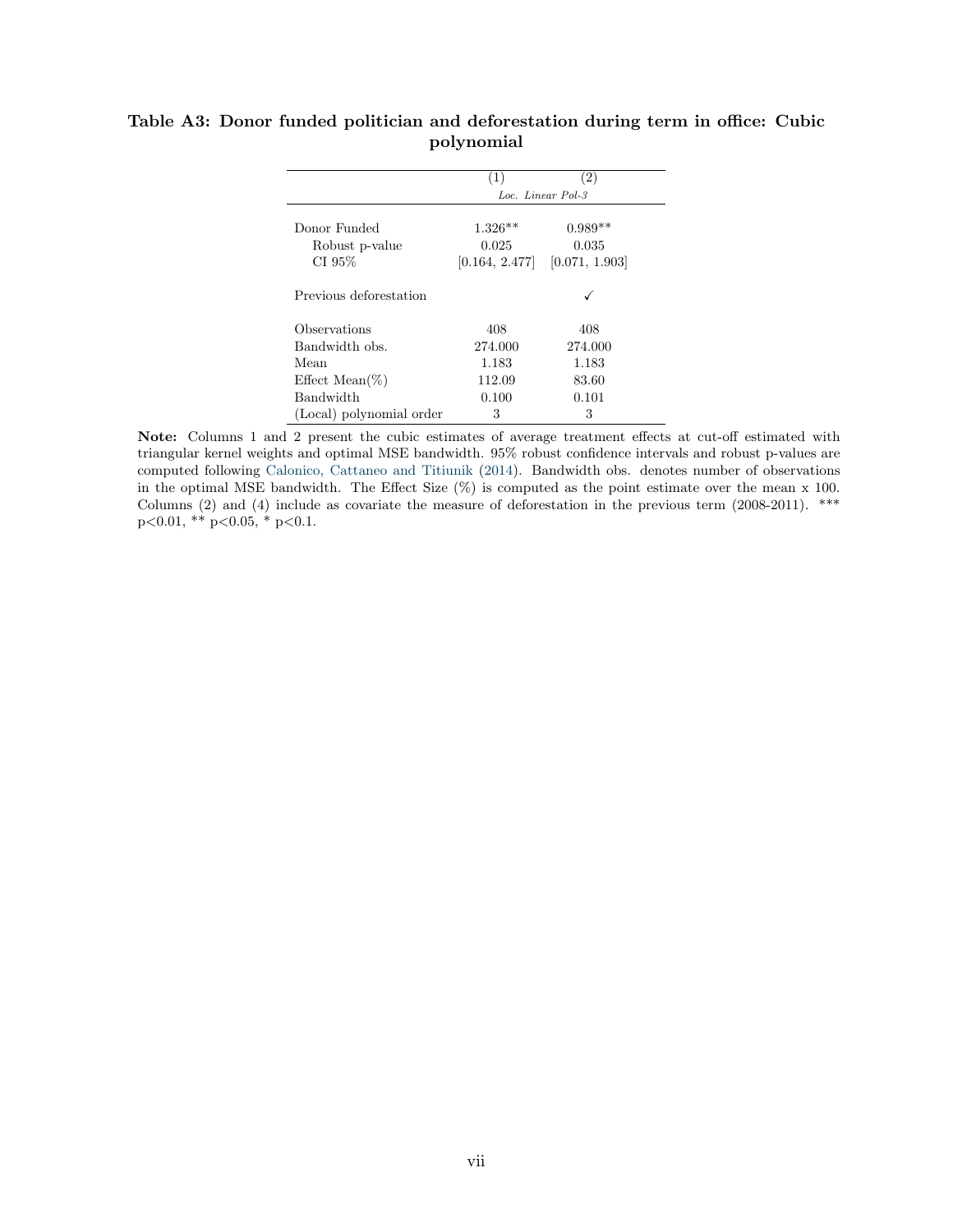<span id="page-45-0"></span>

| Controls used:             | $\left( 1\right)$<br><b>Baseline</b><br>(No controls) | (2)<br>Pre-term<br>deforestation | $\left( 3\right)$<br>Politician<br>characteristics | $\left(4\right)$<br>Development<br>characteristics | (5)<br>Forest<br>coverage | (6)<br>Agricultural<br>preasure |
|----------------------------|-------------------------------------------------------|----------------------------------|----------------------------------------------------|----------------------------------------------------|---------------------------|---------------------------------|
| Donor Funded               | $0.428***$<br>(0.095)                                 | $0.266***$<br>(0.080)            | $0.248***$<br>(0.081)                              | $0.222**$<br>(0.089)                               | $0.257***$<br>(0.080)     | $0.276***$<br>(0.080)           |
| <i><b>Observations</b></i> | 996                                                   | 996                              | 995                                                | 996                                                | 996                       | 996                             |
| R-squared                  | 0.021                                                 | 0.312                            | 0.317                                              | 0.356                                              | 0.315                     | 0.325                           |
| Mean DV                    | 1.182                                                 | 1.182                            | 1.182                                              | 1.182                                              | 1.182                     | 1.182                           |

Table A4: Donor funded politician and deforestation: OLS

Note: OLS regression for deforestation in the mayor's term. Donor Funded is a dummy that takes the value one if the mayor was donor funded. Column 2 to 6 add as control deforestation in the pre-electoral period. Column 3 adds as controls politician characteristics such as political ideology, political experience, and previous electoral illegal behavior. Column 4 adds municipality characteristics such as population density, rural population, and nighttime lights. Column 5 adds forest coverage. Column 6 adds the total agricultural production and the hectares use for agricultural production. Robust standard errors are presented in parenthesis. \*\*\* p<0.01, \*\*  $p<0.05$ , \*  $p<0.1$ .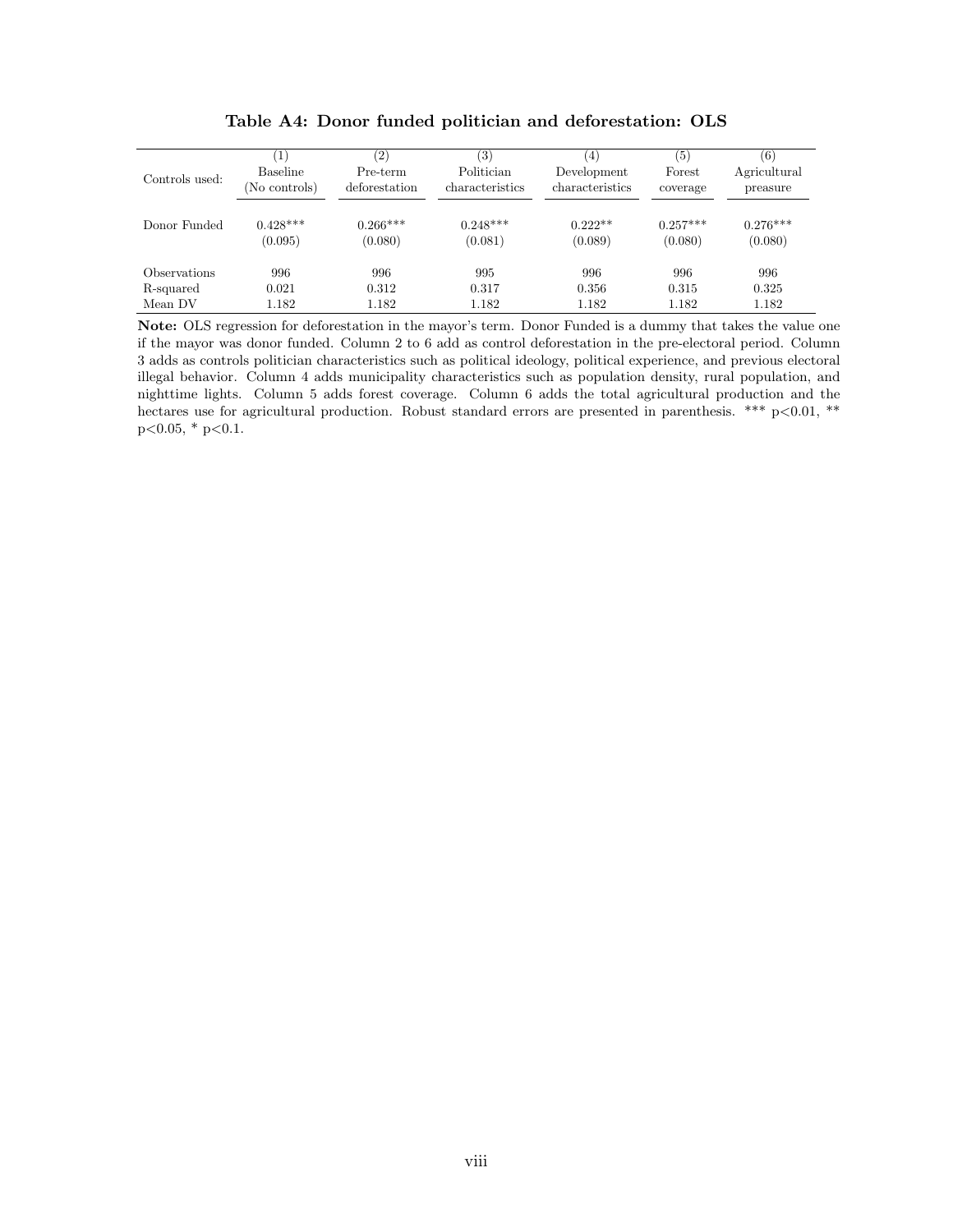|                                          | $\left( 1\right)$                     | $\left( 2\right)$                      | 3)<br>Year of government            | (4)                                  |
|------------------------------------------|---------------------------------------|----------------------------------------|-------------------------------------|--------------------------------------|
|                                          | 1                                     | $\overline{2}$                         | 3                                   | $\overline{4}$                       |
| Donor Funded<br>Robust p-value<br>CI 95% | $0.002***$<br>0.009<br>[0.001, 0.004] | $0.002*$<br>0.074<br>$[-0.000, 0.005]$ | 0.002<br>0.166<br>$[-0.001, 0.006]$ | $0.005**$<br>0.048<br>[0.000, 0.009] |
| Observations                             | 408                                   | 408                                    | 408                                 | 408                                  |
| Bandwidth obs.                           | 188                                   | <b>200</b>                             | 209                                 | 187                                  |
| Mean                                     | 0.012                                 | 0.012                                  | 0.012                               | 0.012                                |
| Effect size $(\%)$                       | 16.67                                 | 16.67                                  | 16.67                               | 41.67                                |
| <b>Bandwidth</b>                         | 0.059                                 | 0.066                                  | 0.070                               | 0.059                                |
| (Local) polynomial order                 | $\overline{2}$                        | $\overline{2}$                         | $\mathfrak{D}$                      | $\overline{2}$                       |

#### <span id="page-46-0"></span>Table A5: Donor funded politician and deforestation ratio - Quadratic Polynomial

Note: Local quadratic estimates of average treatment effects at cut-off estimated with triangular kernel weights and optimal MSE bandwidth. 95% robust confidence intervals and robust p-values are computed following [Calonico, Cattaneo and Titiunik](#page-33-11) [\(2014\)](#page-33-11). Bandwidth obs. denotes number of observations in the optimal MSE bandwidth. Each column shows the deforestation rate, defined as lost coverage<sub>t</sub>/coverage<sub>election year</sub>, for a given year of government. The Effect size  $(\%)$  is computed as the point estimate over the mean x 100. \*\*\* p<0.01, \*\*  $p<0.05$ , \*  $p<0.1$ .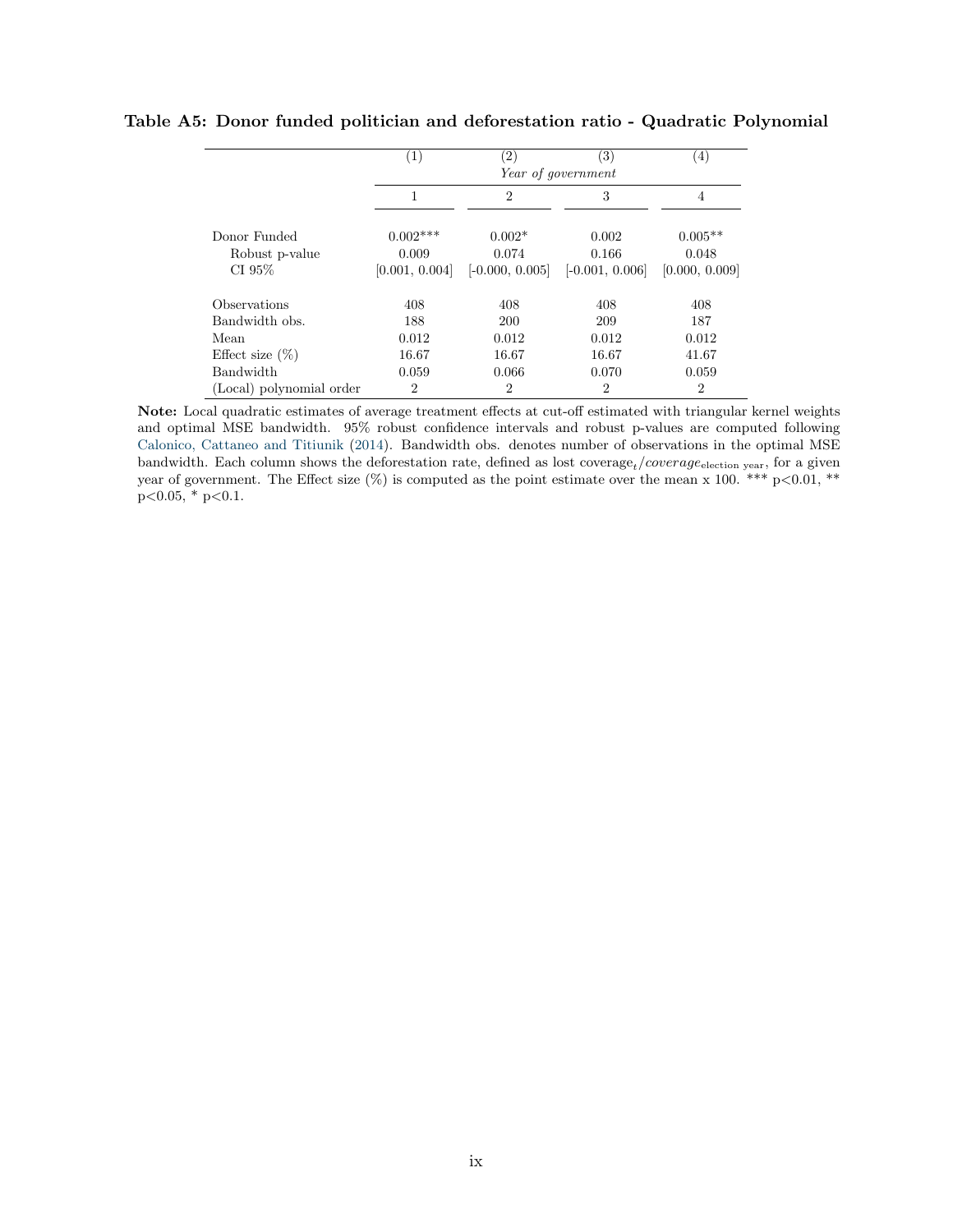<span id="page-47-0"></span>

|                          | $\left(1\right)$   | (2)            | (3)                  | 4                    | (5)               | (6)               | (7                |
|--------------------------|--------------------|----------------|----------------------|----------------------|-------------------|-------------------|-------------------|
|                          |                    | Infrastructure |                      | Environmental        |                   |                   | Mining            |
|                          | Number             | Log Avg. value | Road<br>construction | Number               | Log Avg. value    | Number            | Log Avg. value    |
| Donor Funded             | $-54.930$          | $1.206**$      | $-0.013$             | $-20.619$            | 0.502             | 0.278             | 1.592             |
| Robust p-value           | 0.373              | 0.021          | 0.646                | 0.446                | 0.293             | 0.598             | 0.111             |
| CI 95%                   | $-204.554, 76.718$ | [0.190, 2.374] | $[-0.051, 0.032]$    | $[-101.749, 44.742]$ | $[-0.418, 1.385]$ | $[-0.895, 1.553]$ | $[-0.451, 4.344]$ |
| Observations             | 401                | 400            | 406                  | 401                  | 366               | 401               | 145               |
| Bandwidth obs.           | 227                | 246            | 252                  | 229                  | 205               | 268               | 66                |
| Mean                     | 140.896            | 4.818          | 0.013                | 18.197               | 3.795             | 0.976             | 3.618             |
| Effect Mean $(\%)$       | $-38.99$           | 120            | $-86.67$             | $-113.31$            | 50                | 28.48             | 159               |
| Bandwidth                | 0.077              | 0.089          | 0.074                | 0.080                | 0.076             | 0.101             | 0.067             |
| (Local) polynomial order | $\overline{2}$     | $\overline{2}$ | $\overline{2}$       | $\overline{2}$       | $\overline{2}$    | $\overline{2}$    | $\overline{2}$    |

Table A6: Donor funded politician and contracts: Quadratic polynomial

Note: Local linear estimates of average treatment effects at cut-off estimated with triangular kernel weights and optimal MSE bandwidth. 95% robust confidence intervals and robust p-values are computed following [Calonico,](#page-33-11) [Cattaneo and Titiunik](#page-33-11) [\(2014\)](#page-33-11). Bandwidth obs. denotes number of observations in the optimal MSE bandwidth. The average value of contracts was transformed using inverse hyperbolic sine. The contracts are catalogued in each category by analysing their reported object. For columns 1, 3, 4, and 6, the effect size  $(\%)$  is computed as the point estimate over the mean x 100, while for the rest of the columns is the point estimate x 100. \*\*\*  $p < 0.01$ , \*\* p<0.05, \* p<0.1.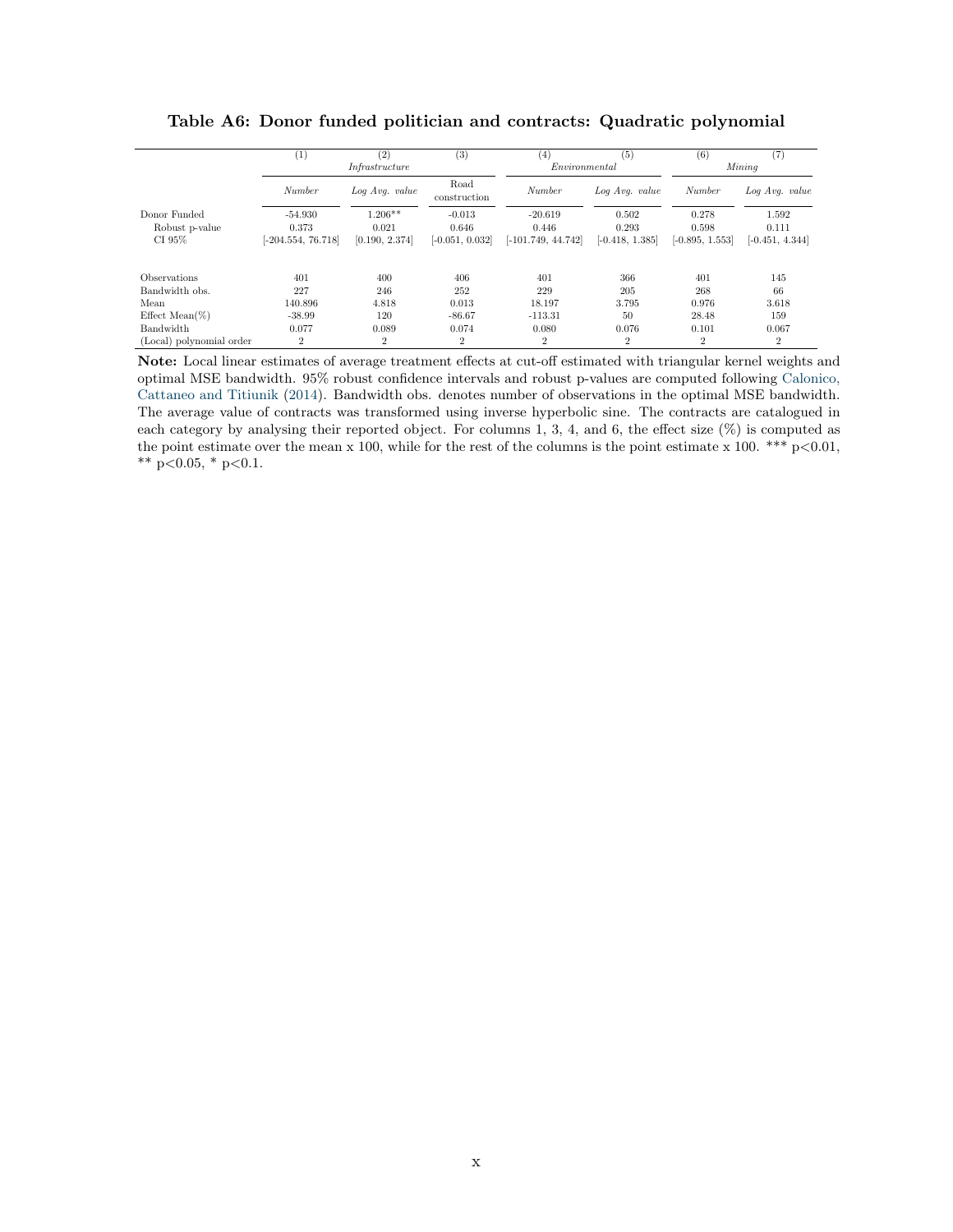|                            |                   | Year of government |                |                   |  |  |
|----------------------------|-------------------|--------------------|----------------|-------------------|--|--|
|                            | 1                 | $\overline{2}$     | 3              | 4                 |  |  |
| Donor Funded               | 0.520             | 0.484              | $1.391***$     | 0.760             |  |  |
| Robust p-value             | 0.245             | 0.252              | 0.008          | 0.116             |  |  |
| CI 95%                     | $[-0.410, 1.610]$ | $[-0.404, 1.538]$  | [0.385, 2.597] | $[-0.217, 1.968]$ |  |  |
| <i><b>Observations</b></i> | 381               | 386                | 386            | 389               |  |  |
| Bandwidth obs.             | 179               | 195                | 193            | 179               |  |  |
| Mean                       | 4.204             | 5.092              | 5.284          | 5.508             |  |  |
| Effect size $(\%)$         | 52                | 48                 | 139            | 76                |  |  |
| Bandwidth                  | 0.060             | 0.070              | 0.068          | 0.058             |  |  |
| (Local) polynomial order   |                   | 1                  |                |                   |  |  |

#### <span id="page-48-0"></span>Table A7: Donor funded politician and avg. value of infrastructure contracts per year

Note: Local linear estimates of average treatment effects at cut-off estimated with triangular kernel weights and optimal MSE bandwidth. 95% robust confidence intervals and robust p-values are computed following [Calonico,](#page-33-11) [Cattaneo and Titiunik](#page-33-11) [\(2014\)](#page-33-11). Bandwidth obs. denotes number of observations in the optimal MSE bandwidth. The average value of contracts was transformed using inverse hyperbolic sine. The contracts are catalogued in each category by analysing their reported object. The effect size (%) is computed as the point estimate x 100. \*\*\* p<0.01, \*\* p<0.05, \* p<0.1.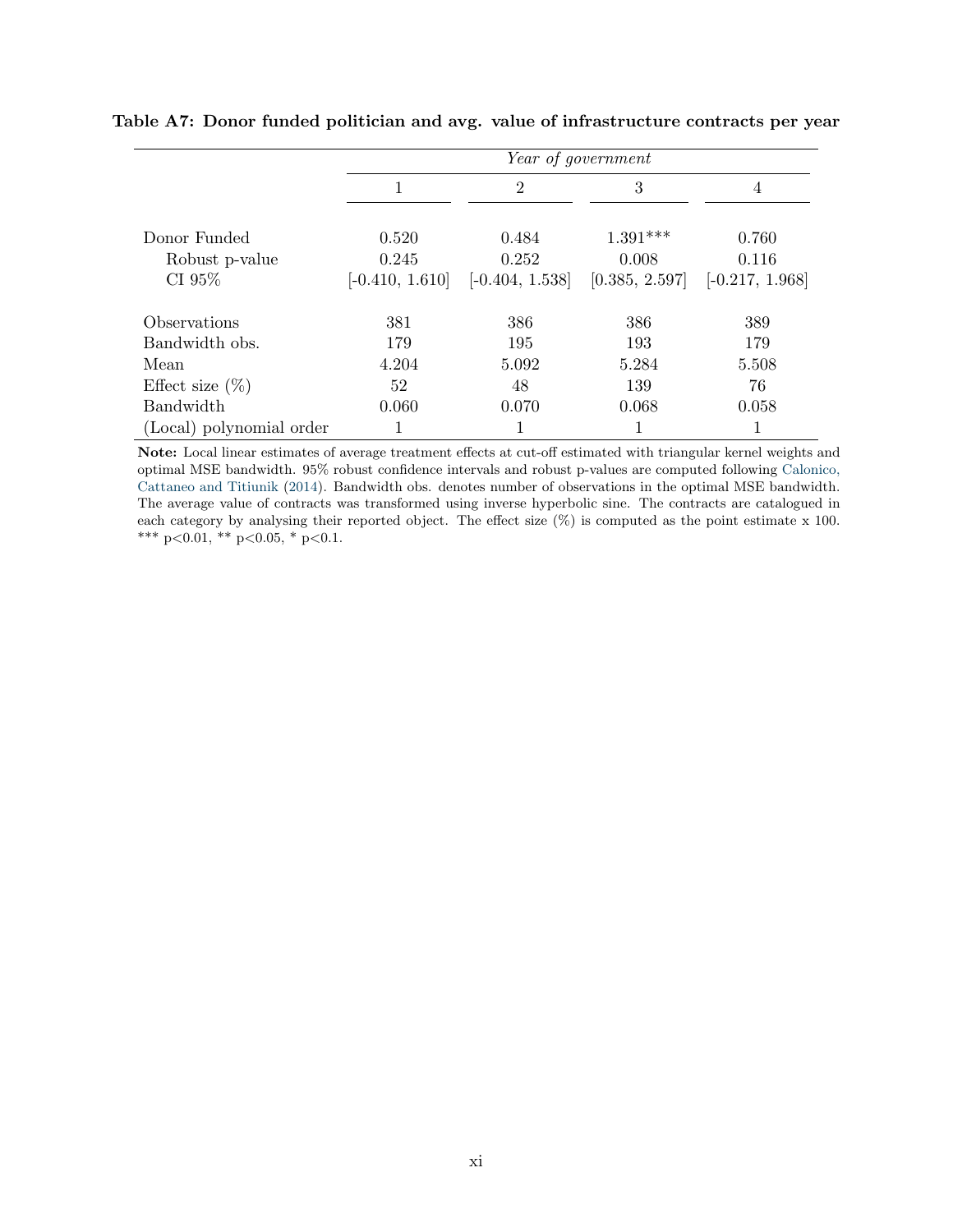|                          | (1)                      | $\left( 2\right)$ | $\left( 3\right)$     | (4)               |
|--------------------------|--------------------------|-------------------|-----------------------|-------------------|
|                          | No deforestation related |                   | Deforestation related |                   |
|                          | Number                   | Avq. $value$      | Number                | $Avg.$ value      |
| Donor Funded             | $-18.177$                | $0.617*$          | 2.201                 | $0.911*$          |
| Robust p-value           | 0.165                    | 0.077             | 0.733                 | 0.052             |
| CI $95\%$                | $[-54.796, 9.383]$       | $[-0.073, 1.415]$ | $[-11.740, 16.685]$   | $[-0.010, 2.057]$ |
|                          |                          |                   |                       |                   |
| Observations             | 401                      | 392               | 401                   | 378               |
| Bandwidth obs.           | 185                      | 234               | 211                   | 173               |
| Mean                     | 42.171                   | 5.211             | 14.343                | 5.091             |
| Effect Mean $(\%)$       | $-43.10$                 | 11.84             | 15.35                 | 17.89             |
| <b>Bandwidth</b>         | 0.059                    | 0.085             | 0.073                 | 0.059             |
| (Local) polynomial order |                          |                   |                       | 1                 |

### <span id="page-49-0"></span>Table A8: Donor funded politician and infrastructure contracts by relation to deforestation

Note: Local linear estimates of average treatment effects at cut-off estimated with triangular kernel weights and optimal MSE bandwidth. 95% robust confidence intervals and robust p-values are computed following [Calonico,](#page-33-11) [Cattaneo and Titiunik](#page-33-11) [\(2014\)](#page-33-11). Bandwidth obs. denotes number of observations in the optimal MSE bandwidth. The average value of contracts was transformed using inverse hyperbolic sine. The contracts are catalogued in each category by analysing their reported object. The Effect size (%) is computed as the point estimate over the mean x 100. \*\*\* p<0.01, \*\* p<0.05, \* p<0.1.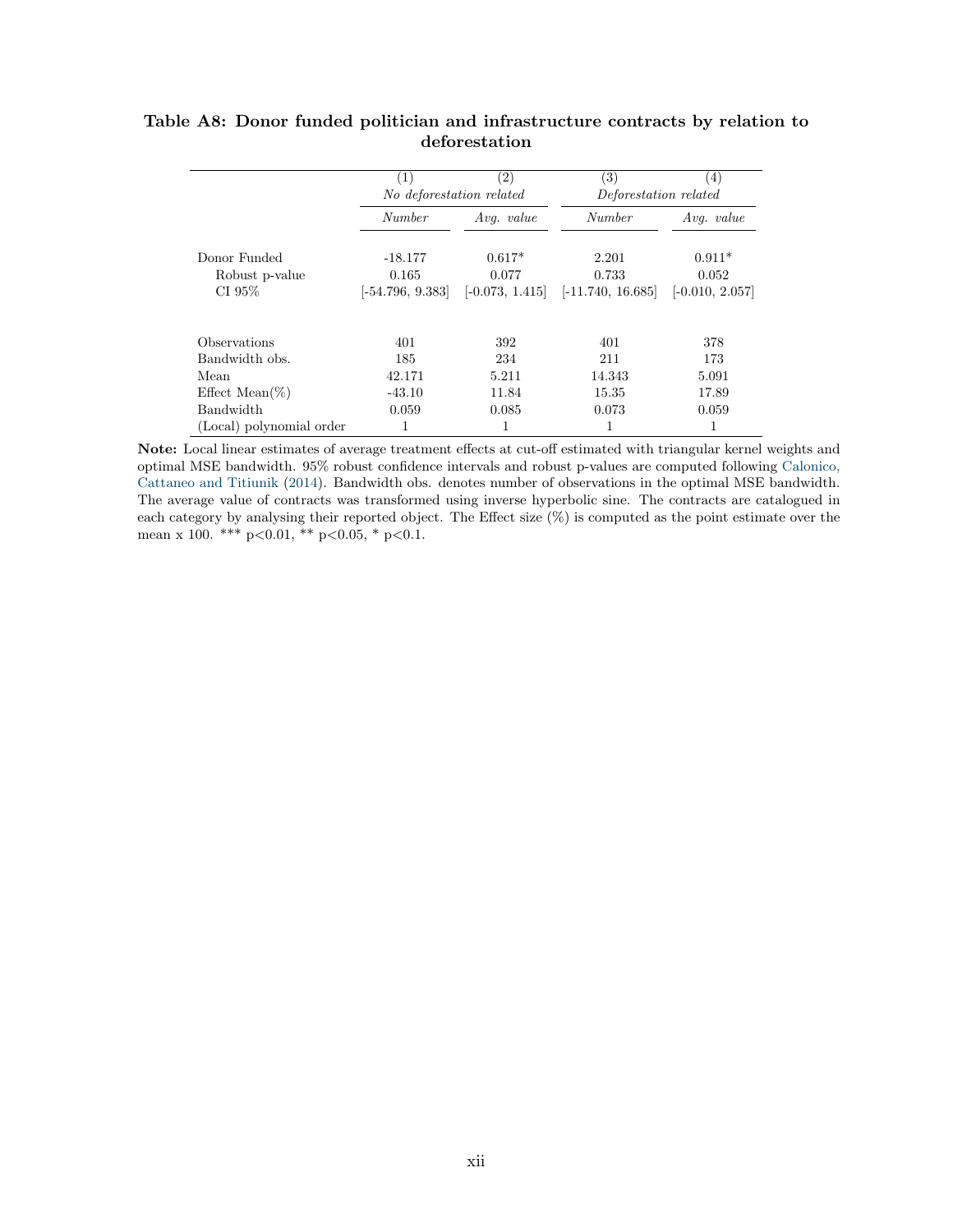|                              | (1)            | (2)            |
|------------------------------|----------------|----------------|
|                              | Measure Z      |                |
|                              | <i>Attacks</i> |                |
|                              | Paramilitary   | Guerrilla      |
| Donor funded<br>A            | 0.337          | $0.733**$      |
|                              | (0.364)        | (0.367)        |
| Ζ                            | $-0.0783$      | $0.435*$       |
|                              | (0.144)        | (0.227)        |
| B<br>$Z \times$ Donor funded | 0.168          | $-0.554**$     |
|                              | (0.156)        | (0.241)        |
| Observations                 | 408            | 408            |
| Bandwidth obs.               | 191            | 191            |
| R-squared                    | 0.108          | 0.166          |
| Bandwidth                    | 0.0600         | 0.0600         |
| (Local) polynomial order     | $\overline{2}$ | $\overline{2}$ |
| $A + B$                      | 0.505          | 0.179          |
| Effect size                  | 30.50          | 8.68           |
| <i>Ho:</i> $A + B = 0$       |                |                |
| F-statistic                  | 2.43           | 0.21           |
| P-value                      | 0.12           | 0.64           |

<span id="page-50-0"></span>Table A9: Heterogeneous Effects: Armed Conflict - Quadratic Polynomial

Note: OLS regression weighted by a triangular kernel within the MSE optimal bandwidth sample and controlling for a quadratic polynomial. Bandwidth obs. denotes number of observations in the optimal MSE bandwidth. The dependent variable is deforestation during the full term. Paramilitary (Guerrilla) attacks is the number of paramilitary (guerrilla) attacks during the previous term (2008-2011). The Effect size (%) is computed as  $100x(A + B)/(constant + \beta z)$ . \*\*\* p<0.01, \*\* p<0.05, \* p<0.1.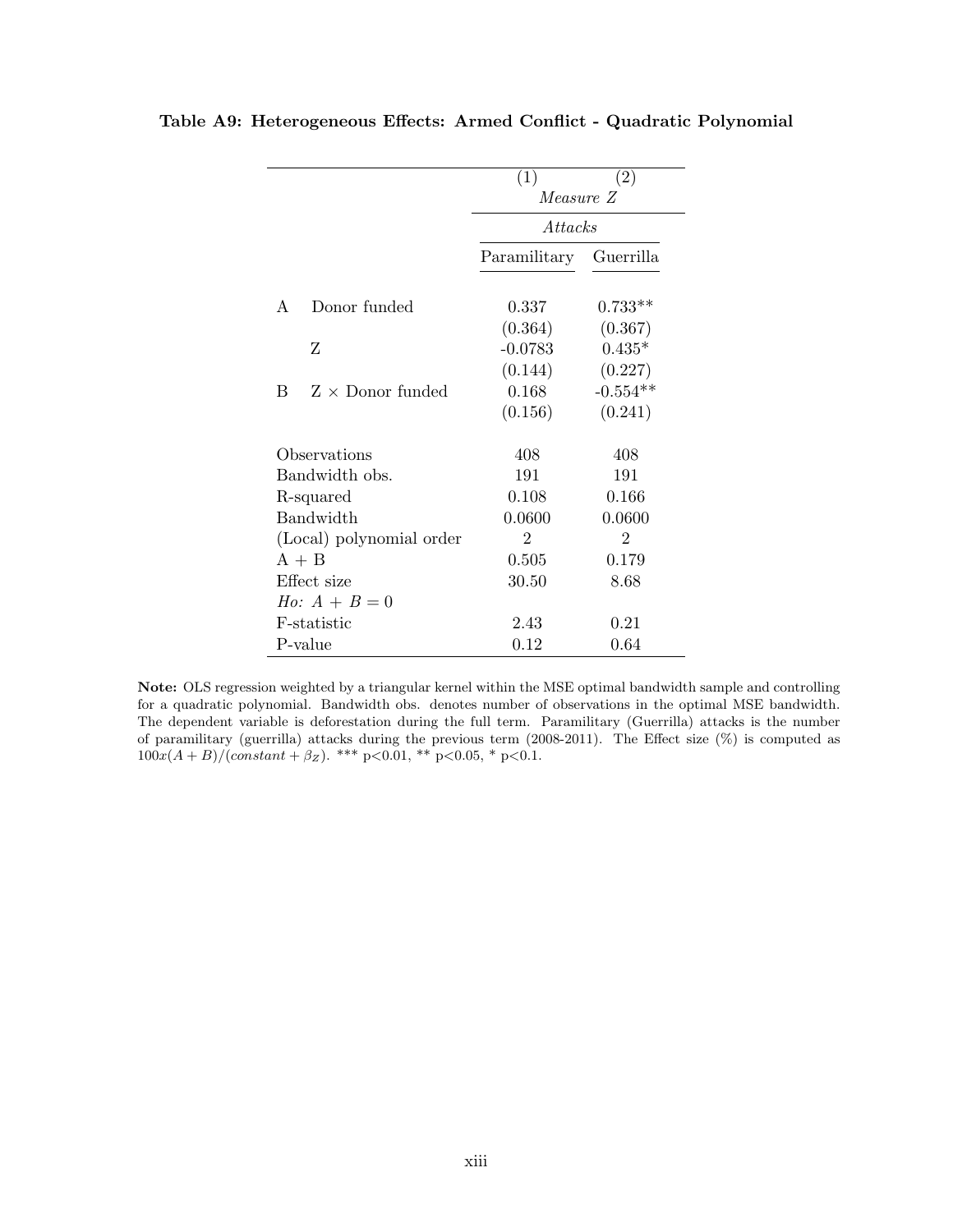|                          | (1)        | (2)                                     |
|--------------------------|------------|-----------------------------------------|
| Donor Funded             | $92.839**$ | 77.625                                  |
| Robust p-value           | 0.044      | 0.145                                   |
| CI 95%                   |            | $[2.659, 187.461]$ $[-26.568, 180.535]$ |
| Previous intensity       |            |                                         |
| Observations             | 408        | 408                                     |
| Bandwidth obs.           | 312        | 217                                     |
| Mean                     | 246.141    | 246.141                                 |
| Effect size $(\%)$       | 37.72      | 31.54                                   |
| <b>Bandwidth</b>         | 0.124      | 0.073                                   |
| (Local) polynomial order | 2          | 2                                       |

### <span id="page-51-0"></span>Table A10: Donor funded politician and fire intensity - Quadratic polynomial

Note: Local quadratic estimates of average treatment effects at cut-off estimated with triangular kernel weights and optimal MSE bandwidth. 95% robust confidence intervals and robust p-values are computed following [Calonico, Cattaneo and Titiunik](#page-33-11) [\(2014\)](#page-33-11). Bandwidth obs. denotes number of observations in the optimal MSE bandwidth. Column (2) includes as covariate the measure of fire intensity from the previous term (2009-2011), being 2009 the first year with data availability. Fire intensity is measured as the average brightness of fires in a municipality. The Effect size  $(\%)$  is computed as the point estimate over the mean x 100. \*\*\* p<0.01, \*\* p<0.05,  $*$  p<0.1.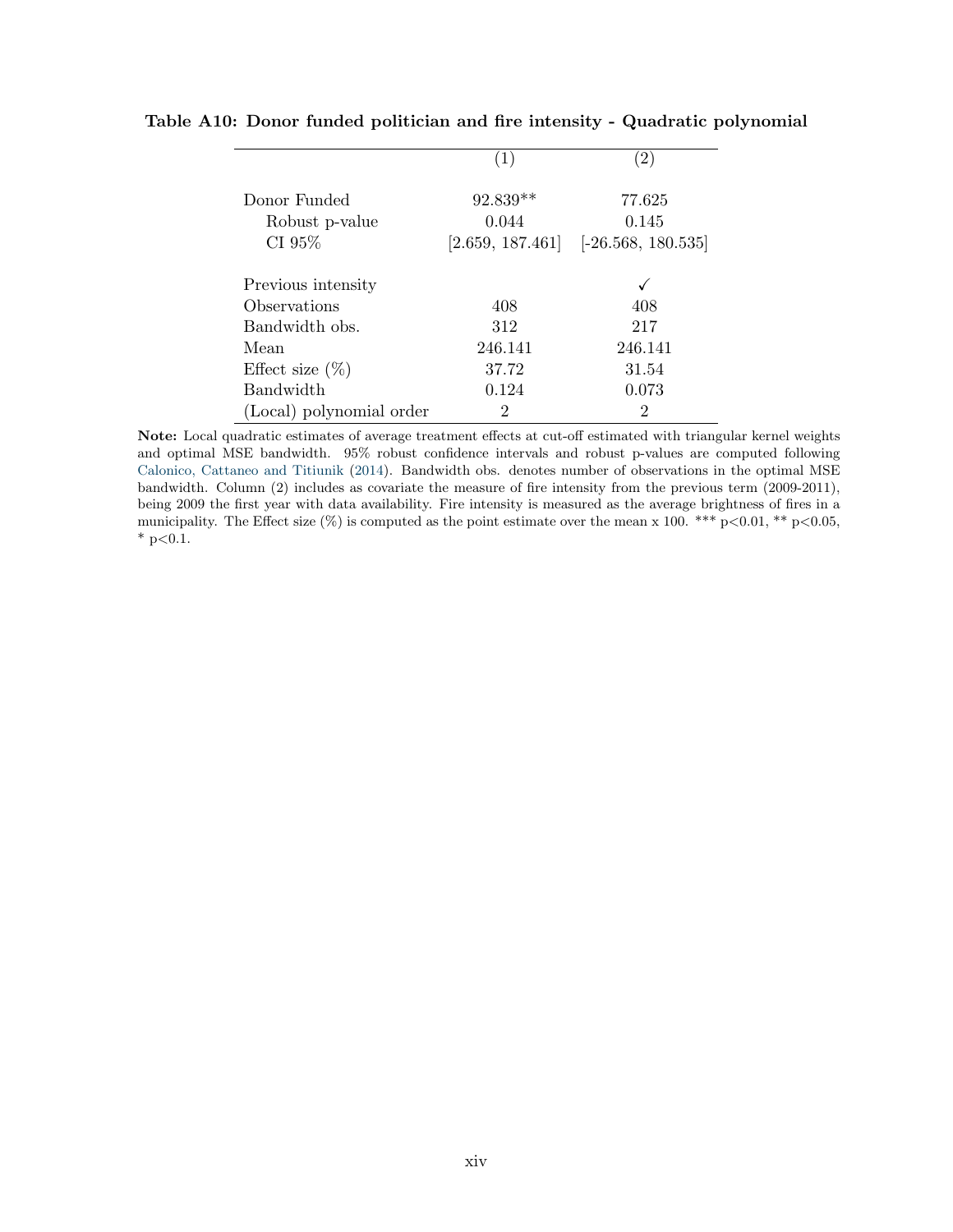|                                             | $\left(1\right)$                        | $\left( 2\right)$                       | $\left( 3\right)$<br>Year of government | (4)                                       |
|---------------------------------------------|-----------------------------------------|-----------------------------------------|-----------------------------------------|-------------------------------------------|
|                                             | 1                                       | $\overline{2}$                          | 3                                       | 4                                         |
| Donor Funded<br>Robust p-value<br>CI $95\%$ | 31.434<br>0.461<br>$[-65.426, 144.208]$ | 55.882<br>0.225<br>$[-42.699, 181.289]$ | 1.715<br>0.978<br>$[-110.545, 107.437]$ | $110.844**$<br>0.018<br>[20.741, 224.285] |
| Observations                                | 408                                     | 408                                     | 408                                     | 408                                       |
| Bandwidth obs.                              | 232                                     | <b>200</b>                              | 215                                     | 237                                       |
| Mean                                        | 189.663                                 | 183.108                                 | 185.204                                 | 198.902                                   |
| Effect size $(\%)$                          | 16.57                                   | 30.52                                   | 0.93                                    | 55.73                                     |
| <b>Bandwidth</b>                            | 0.078                                   | 0.066                                   | 0.073                                   | 0.082                                     |
| (Local) polynomial order                    |                                         |                                         |                                         | л.                                        |

<span id="page-52-0"></span>Table A11: Donor funded politician and fire intensity by year of government

Note: Local linear estimates of average treatment effects at cut-off estimated with triangular kernel weights and optimal MSE bandwidth. 95% robust confidence intervals and robust p-values are computed following [Calonico,](#page-33-11) [Cattaneo and Titiunik](#page-33-11) [\(2014\)](#page-33-11). Bandwidth obs. denotes number of observations in the optimal MSE bandwidth. Fire intensity is measured as the average brightness of fires in a municipality. The Effect size  $(\%)$  is computed as the point estimate over the mean x 100. \*\*\* p<0.01, \*\* p<0.05, \* p<0.1.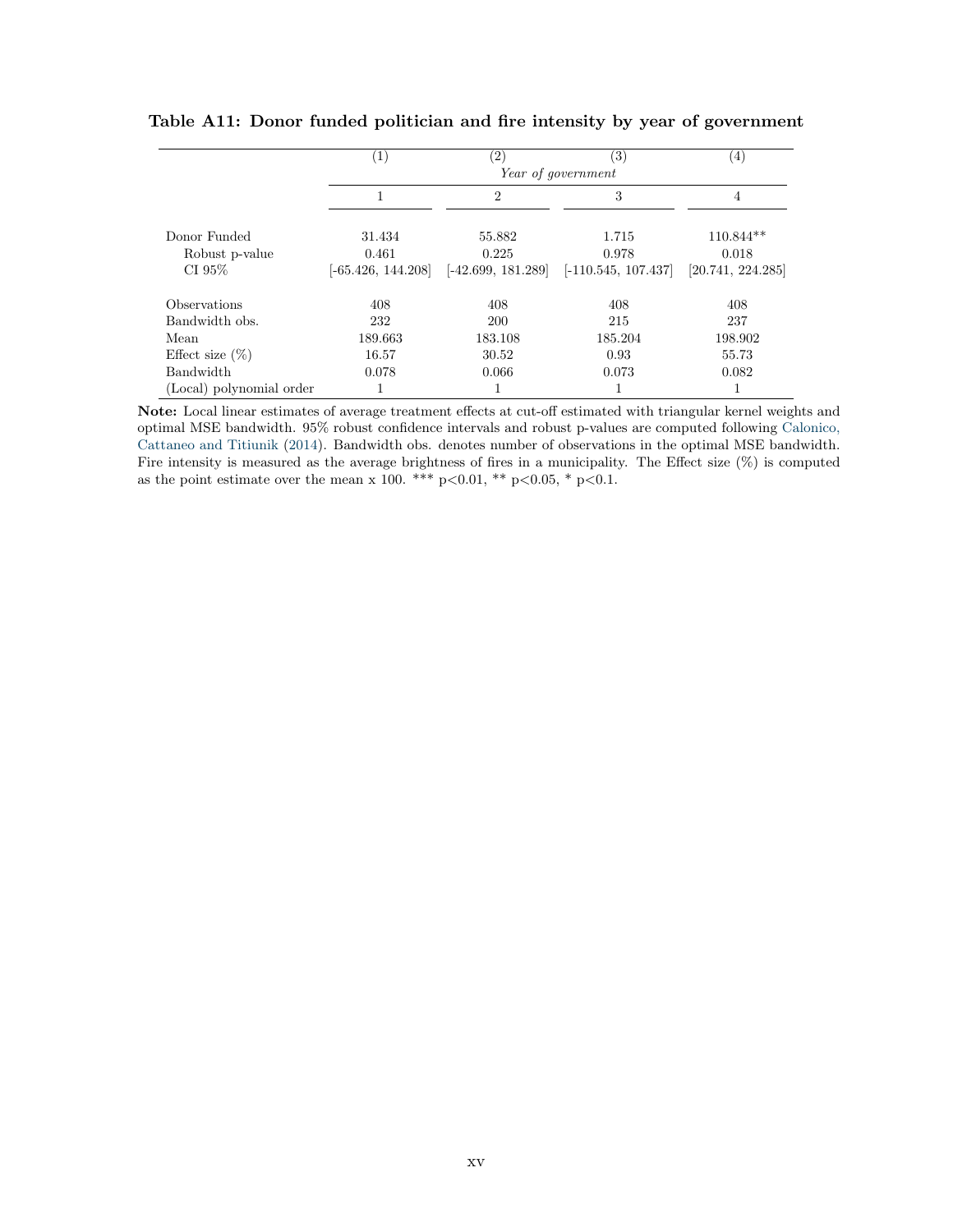|                          |        | Year of government                  |                   |                |
|--------------------------|--------|-------------------------------------|-------------------|----------------|
|                          |        | $\overline{2}$                      | 3                 | 4              |
| Donor Funded             | 1.093  | 1.831                               | 1.340             | $2.569**$      |
| Robust p-value           | 0.314  | 0.243                               | 0.496             | 0.019          |
| CI $95\%$                |        | $[-1.151, 3.585]$ $[-1.308, 5.169]$ | $[-1.893, 3.910]$ | [0.495, 5.653] |
| Observations             | 408    | 408                                 | 408               | 408            |
| Bandwidth obs.           | 190    | 198                                 | 232               | 161            |
| Mean                     | 0.211  | 0.306                               | 0.211             | 0.455          |
| Effect size $(\%)$       | 518.01 | 598.37                              | 635.07            | 564.62         |
| Bandwidth                | 0.060  | 0.063                               | 0.077             | 0.048          |
| (Local) polynomial order |        |                                     |                   |                |

#### <span id="page-53-0"></span>Table A12: Donor funded politician and agro-cattle firms entry by year

Note: Local linear estimates of average treatment effects at cut-off estimated with triangular kernel weights and optimal MSE bandwidth. 95% robust confidence intervals and robust p-values are computed following [Calonico,](#page-33-11) [Cattaneo and Titiunik](#page-33-11) [\(2014\)](#page-33-11). Bandwidth obs. denotes number of observations in the optimal MSE bandwidth. The dependent variable is the number of firms registered in agro-cattle business during that year. The Effect Size  $(\%)$  is computed as the point estimate over the mean x 100. \*\*\* p<0.01, \*\* p<0.05, \* p<0.1.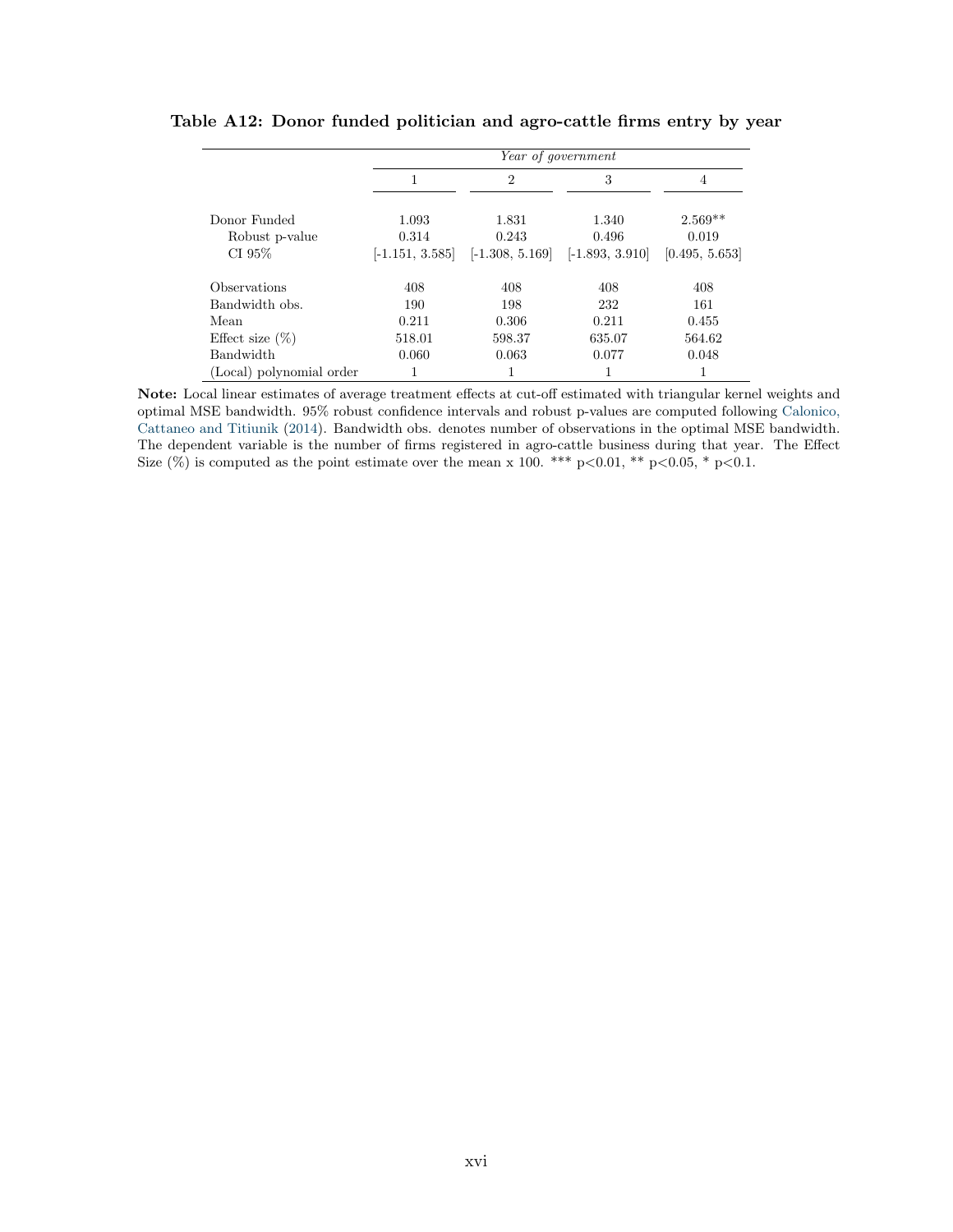|                          |                | Year of government                  |                   |                |
|--------------------------|----------------|-------------------------------------|-------------------|----------------|
|                          | 1              | $\overline{2}$                      | 3                 | 4              |
| Donor Funded             | 1.116          | 1.749                               | 1.168             | $2.671**$      |
| Robust p-value           | 0.415          | 0.346                               | 0.505             | 0.030          |
| CI 95%                   |                | $[-1.515, 3.671]$ $[-1.788, 5.097]$ | $[-2.152, 4.370]$ | [0.278, 5.574] |
| Observations             | 408            | 408                                 | 408               | 408            |
| Bandwidth obs.           | 245            | 271                                 | 267               | 246            |
| Mean                     | 0.211          | 0.306                               | 0.211             | 0.455          |
| Effect size $(\%)$       | 528.91         | 571.57                              | 553.55            | 587.03         |
| Bandwidth                | 0.084          | 0.099                               | 0.097             | 0.085          |
| (Local) polynomial order | $\overline{2}$ | $\overline{2}$                      | 2                 | $\overline{2}$ |

#### <span id="page-54-0"></span>Table A13: Donor funded politician and agro-cattle firms entry by year - Quadratic

Note: Local quadratic estimates of average treatment effects at cut-off estimated with triangular kernel weights and optimal MSE bandwidth. 95% robust confidence intervals and robust p-values are computed following [Calonico, Cattaneo and Titiunik](#page-33-11) [\(2014\)](#page-33-11). Bandwidth obs. denotes number of observations in the optimal MSE bandwidth. The dependent variable is the number of firms registered in agro-cattle business during that year. The Effect Size  $(\%)$  is computed as the point estimate over the mean x 100. \*\*\* p<0.01, \*\* p<0.05, \* p<0.1.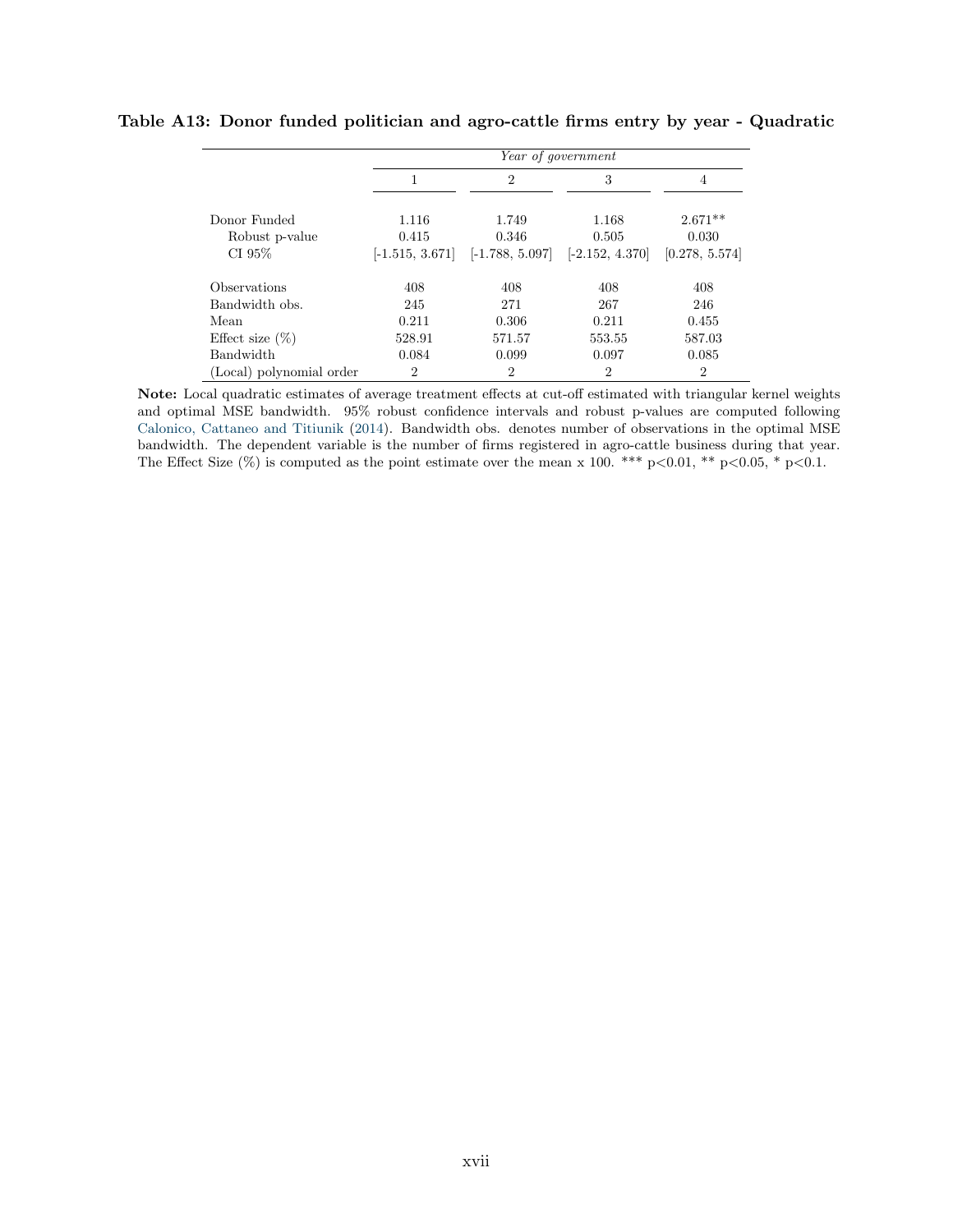|                                          |                                       | $\widehat{\mathfrak{O}}$              | Politician characteristics<br>ତି      | $\widehat{\mathbb{E}}$             | $\widetilde{\mathbb{G}}$             | Municipality characteristics<br>$\widehat{6}$ |                                       |
|------------------------------------------|---------------------------------------|---------------------------------------|---------------------------------------|------------------------------------|--------------------------------------|-----------------------------------------------|---------------------------------------|
| Covariates:                              | Ideology                              | Experience                            | registration of ID<br>Illegal         | Campaign                           | Development                          | coverage<br>Forest                            | $\rm{Agricultural}$<br>$_{\rm land}$  |
| Robust p-value<br>Donor Funded<br>CI 95% | [0.371, 2.296]<br>$1.145***$<br>700.0 | [0.366, 2.259]<br>$1.132***$<br>0.007 | [0.352, 2.232]<br>$1.109***$<br>0.007 | 0.171, 2.184<br>$0.996**$<br>0.022 | [0.177, 1.880]<br>$0.869**$<br>0.018 | [0.286, 2.216]<br>$1.070**$<br>0.011          | [0.341, 2.196]<br>$1.096***$<br>0.007 |
| Observations                             | 408                                   | 408                                   | 408                                   | 408                                | 406                                  | 408                                           | 408                                   |
| Bandwidth obs.                           | 130                                   | 130                                   | 132                                   | 122                                | 132                                  | 129                                           | 136                                   |
| Mean                                     | 1.183                                 | 1.183                                 | 1.183                                 | 1.183                              | 1.183                                | 1.183                                         | 1.183                                 |
| Effect Mean(%)                           | 96.79                                 | 95.69                                 | 93.74                                 | 84.19                              | 73.46                                | 90.45                                         | 92.65                                 |
| Bandwidth                                | 0.040                                 | 0.040                                 | 0.041                                 | 0.036                              | 0.041                                | 0.039                                         | 0.042                                 |
| (Local) polynomial order                 |                                       |                                       |                                       |                                    |                                      |                                               |                                       |

<span id="page-55-0"></span>

| ١<br>֚֚֬    |
|-------------|
|             |
| l           |
|             |
|             |
|             |
| )<br>I<br>I |
| $\vdots$    |
| ׇ֕          |

 $\mathbf{E}$  $\mathfrak{a}$ bandwidth. Column 1 adds as a covariate dummies for whether the candidate is from a right-wing party and other for whether the candidate is from a left-wing party. Column 2 adds as covariates dummies for whether the candidate has held a political office before. Column 3 adds dummies for whether the candidate has an illegal registration of ID. Column 4 adds as covariates the number of donors, number of donations, and the amount spent in the campaign and privately funded. Column 5 adds as covariates the share of rural population, the nighttime luminosity, the roads' density, and population density. Column agricultural production over the size of the municipality. 95% robust confidence intervals and robust p-values are computed following Calonico, Cattaneo and Titiunik (2014). Bandwidth obs. denotes number of observations i 6 adds as a control the total forest coverage in the municipality. Finally, column 7 adds the share of the municipality with agricultural land and the total Note: All columns present the local linear estimates of average treatment effects at cut-off estimated with triangular kernel weights and optimal MSE left-wing party. Column 2 adds as covariates dummies for whether the candidate has held a political office before. Column 3 adds dummies for whether the candidate has an illegal registration of ID. Column 4 adds as covariates the number of donors, number of donations, and the amount spent in the campaign and privately funded. Column 5 adds as covariates the share of rural population, the nighttime luminosity, the roads' density, and population density. Column 6 adds as a control the total forest coverage in the municipality. Finally, column 7 adds the share of the municipality with agricultural land and the total agricultural production over the size of the municipality. 95% robust confidence intervals and robust p-values are computed following [Calonico,](#page-33-11) Cattaneo and [Titiunik](#page-33-11) [\(2014\)](#page-33-11). Bandwidth obs. denotes number of observations in the optimal MSE bandwidth. The Effect Size (%) is computed as the point estimate over  $\lesssim$  $< 0.05, * p$  $<$  0.01,  $*$  p $\cdot$ the mean  $x$  100. \*\*\*  $p$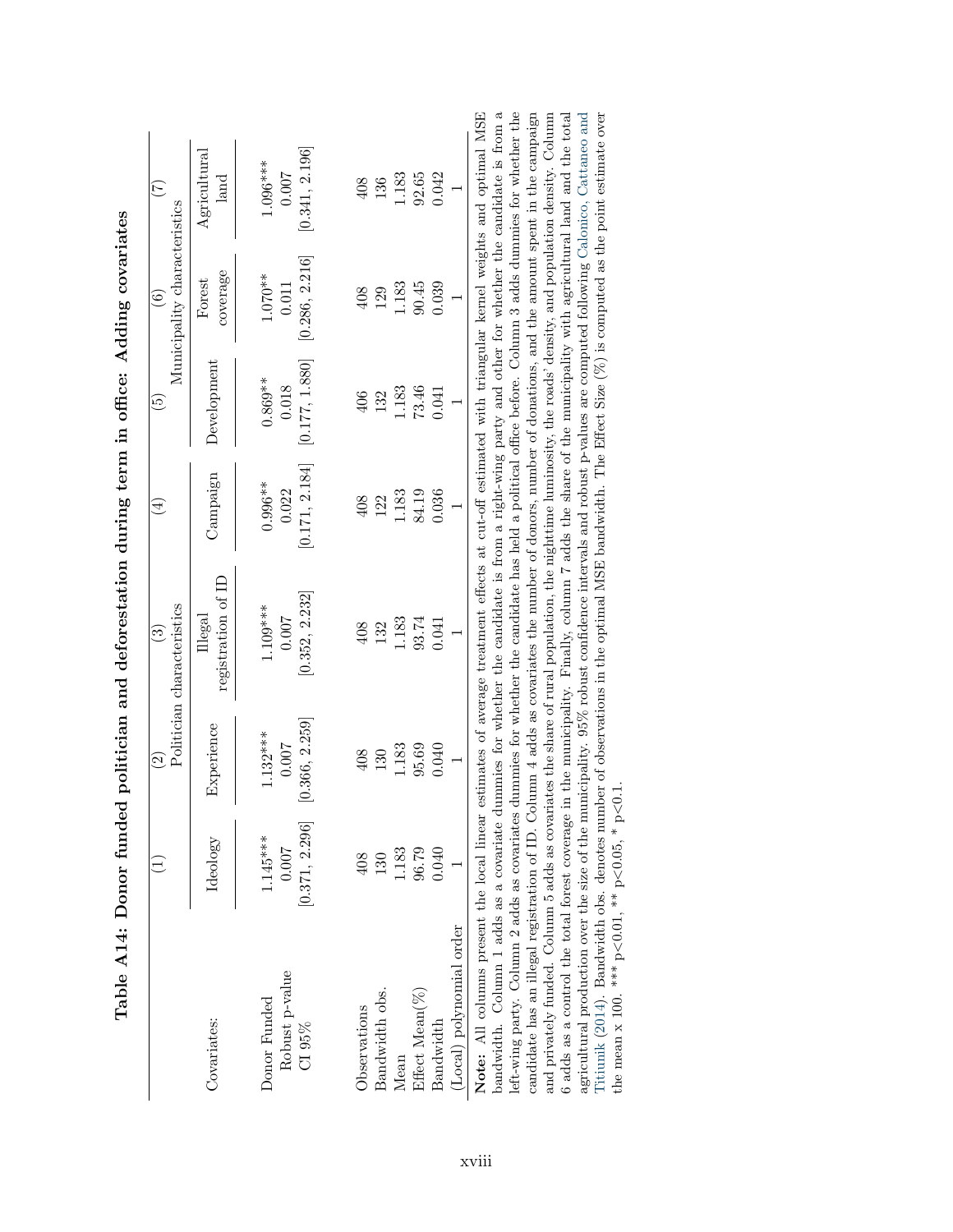|                              | (1)                    | (2)            | (3)                |
|------------------------------|------------------------|----------------|--------------------|
|                              |                        | Measure Z      |                    |
|                              | National<br>Parks Area | CAR.<br>office | Distance to<br>CAR |
| Donor funded<br>A            | $0.986**$              | $1.155**$      | $-0.300$           |
|                              | (0.474)                | (0.509)        | (0.568)            |
| Ζ                            | $0.215**$              | $1.286**$      | 0.000              |
|                              | (0.102)                | (0.600)        | (0.009)            |
| $Z \times$ Donor funded<br>B | $-0.273*$              | $-2.675**$     | $0.038**$          |
|                              | (0.139)                | (1.025)        | (0.017)            |
| Observations                 | 408                    | 408            | 408                |
| Bandwidth obs.               | 131                    | 131            | 131                |
| R-squared                    | 0.055                  | 0.073          | 0.215              |
| Bandwidth                    | .041                   | .041           | .041               |
| (Local) polynomial order     | 1                      | 1              | 1                  |
| $A + B$                      | 0.713                  | $-1.520$       | $-0.262$           |
| Effect size $(\%)$           | 97.805                 | $-79.208$      | $-53.144$          |
| <i>Ho:</i> $A + B = 0$       |                        |                |                    |
| F-statistic                  | 2.644                  | 3.614          | 0.223              |
| P-value                      | 0.106                  | 0.060          | 0.637              |

### <span id="page-56-0"></span>Table A15: Heterogeneous effects by state presence controlling for agricultural pressure

Note: OLS regression weighted by a triangular kernel within the MSE optimal bandwidth sample and controlling for a linear polynomial. Bandwidth obs. denotes number of observations in the optimal MSE bandwidth. The dependent variable is deforestation during the full term. National Parks area is defined as the total area with national parks in the municipality, CAR office is a dummy that takes the value one if there was at least on CAR office in the municipality, and Distance to CAR is the distance to the closest CAR. All specifications control for the share of of the municipality with agricultural land and total agricultural production over the size of the municipality. The Effect size  $(\%)$  is computed as  $100x(A+B)/(constant+\beta_{Z})$ . \*\*\* p<0.01, \*\* p<0.05, \* p<0.1.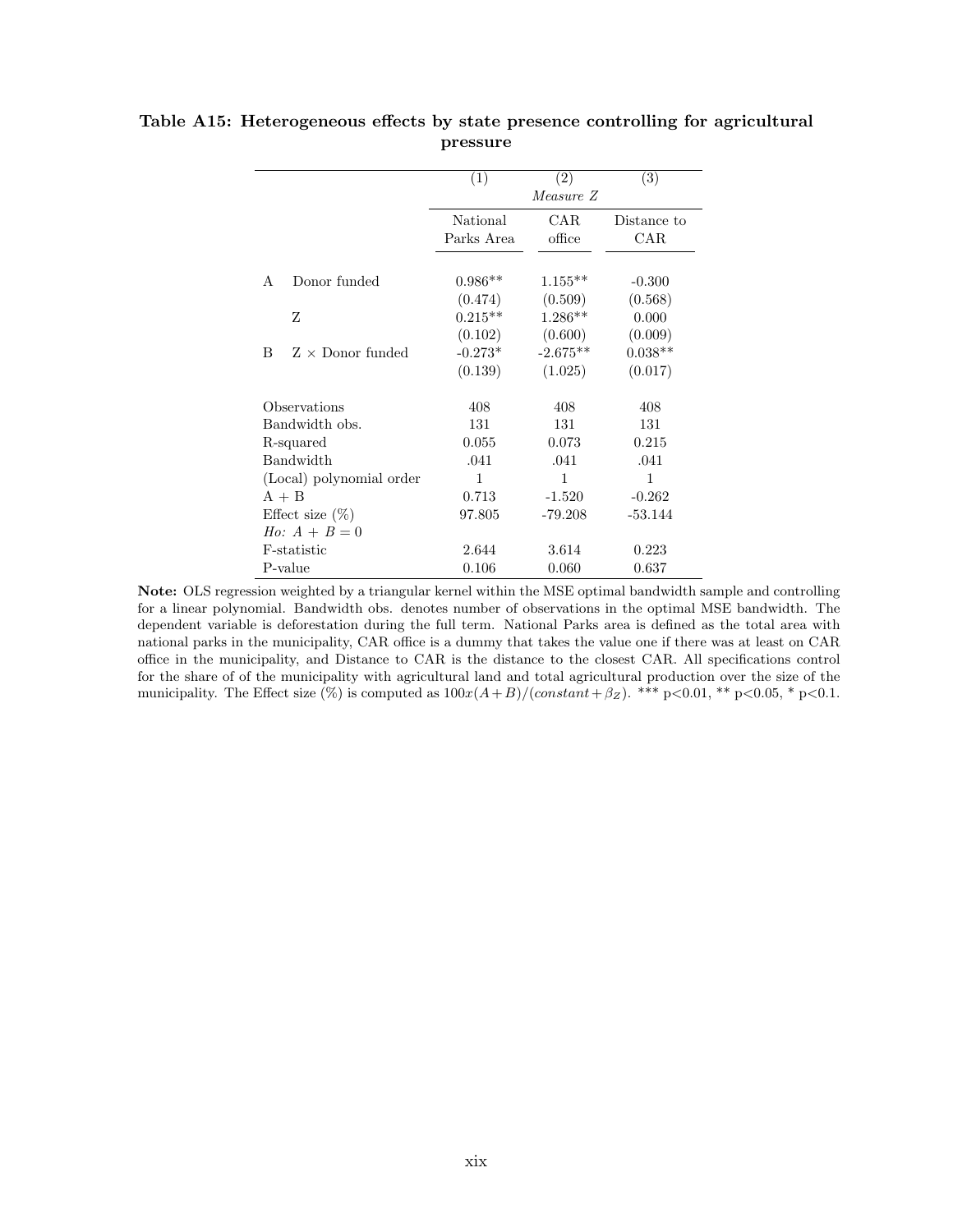|                          | (1)       | $\left( 2\right)$ |
|--------------------------|-----------|-------------------|
| Weights                  | Forest    | Municipality      |
|                          | coverage  | area              |
|                          |           |                   |
| Donor funded             | $1.311**$ | $1.164**$         |
|                          | (0.564)   | (0.519)           |
|                          |           |                   |
| Observations             | 408       | 408               |
| Bandwidth obs.           | 132       | 132               |
| R-squared                | 0.157     | 0.139             |
| <b>Bandwidth</b>         | .041      | .041              |
| (Local) polynomial order |           |                   |

### <span id="page-57-0"></span>Table A16: Donor funded politician and deforestation during term in office: Using different weights

Note: OLS regression within the MSE optimal bandwidth sample and controlling for a linear polynomial. In column 1, we weight the observations using the forest coverage in the municipality in 2011, while in column 2, we use the area of the municipality as weight. Bandwidth obs. denotes number of observations in the optimal MSE bandwidth. \*\*\* p<0.01, \*\* p<0.05, \* p<0.1.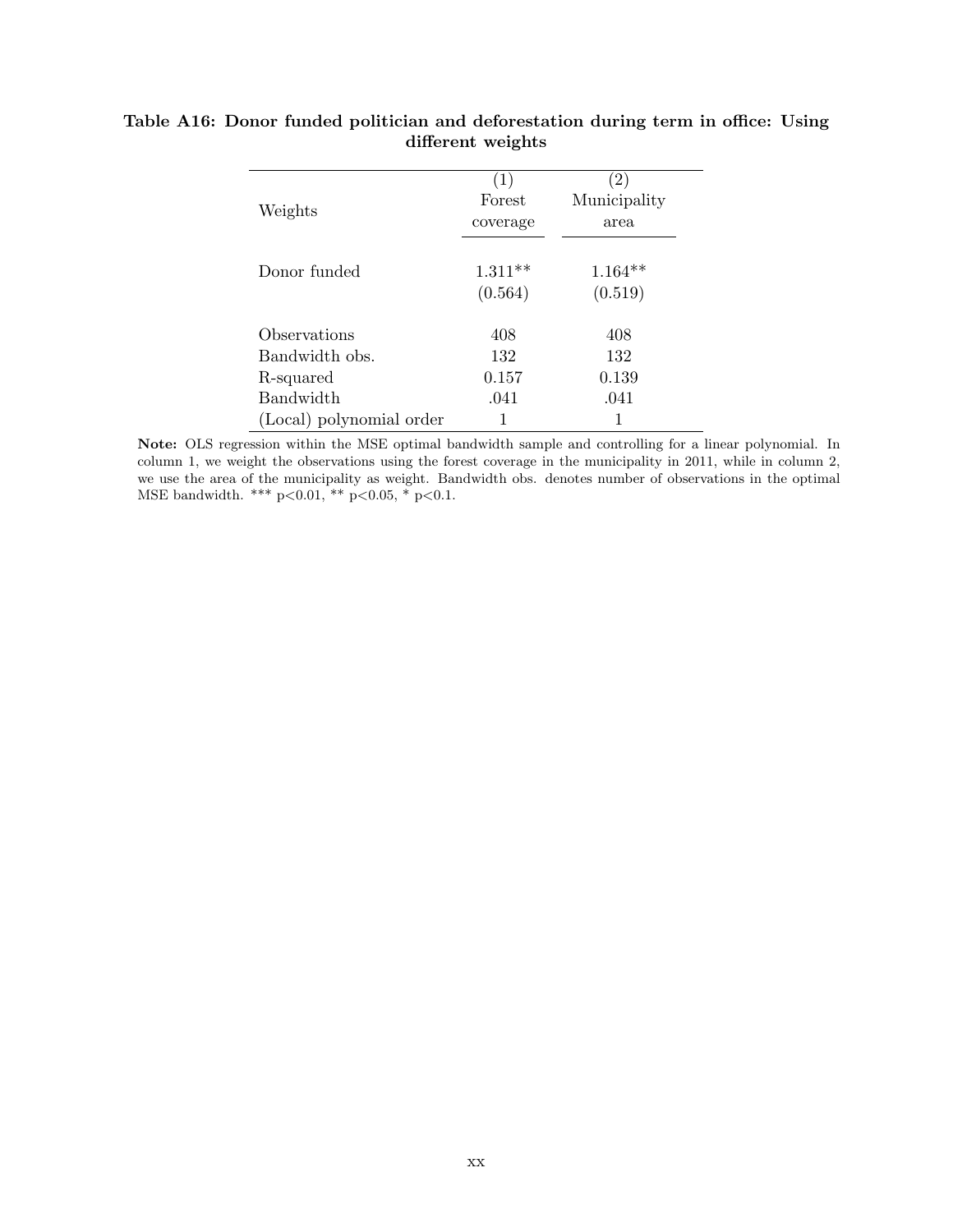<span id="page-58-0"></span>

|   |                          | $\left( 1\right)$    | $\left( 2\right)$       | $\left( 3\right)$          | $\left(4\right)$              |
|---|--------------------------|----------------------|-------------------------|----------------------------|-------------------------------|
|   |                          |                      |                         | Measure Z                  |                               |
|   |                          | Agricultural<br>Area | Sh Agricultural<br>Area | Agricultural<br>production | Sh Agricultural<br>production |
| A | Donor funded             | $0.945**$            | $0.943**$               | $1.445**$                  | $0.908**$                     |
|   |                          | (0.412)              | (0.428)                 | (0.616)                    | (0.413)                       |
|   | Z                        | $0.922**$            | $-0.024$                | $-1.831$                   | $-0.130$                      |
|   |                          | (0.431)              | (0.021)                 | (1.783)                    | (0.113)                       |
| B | $Z \times$ Donor funded  | $-0.200$             | 0.336                   | 3.806                      | $-0.186$                      |
|   |                          | (0.957)              | (0.995)                 | (3.677)                    | (0.345)                       |
|   | Observations             | 408                  | 408                     | 408                        | 408                           |
|   | Bandwidth obs.           | 132                  | 132                     | 132                        | 132                           |
|   | R-squared                | 0.102                | 0.058                   | 0.056                      | 0.051                         |
|   | Bandwidth                | .041                 | .041                    | .041                       | .041                          |
|   | (Local) polynomial order | 1                    |                         | 1                          | 1                             |

Table A17: Heterogeneous effects by agricultural presence

Note: OLS regression weighted by a triangular kernel within the MSE optimal bandwidth sample and controlling for a quadratic polynomial. The variables used for heterogeneous effects (Z) are: the total agricultural area, the share of the municipality with agricultural area, total agricultural production, and the share of total agricultural production over the size of the municipality. In all cases, we standardize the Z variable by it's average and standard deviation. Bandwidth obs. denotes number of observations in the optimal MSE bandwidth. \*\*\*  $p<0.01$ , \*\*  $p<0.05$ , \*  $p<0.1$ .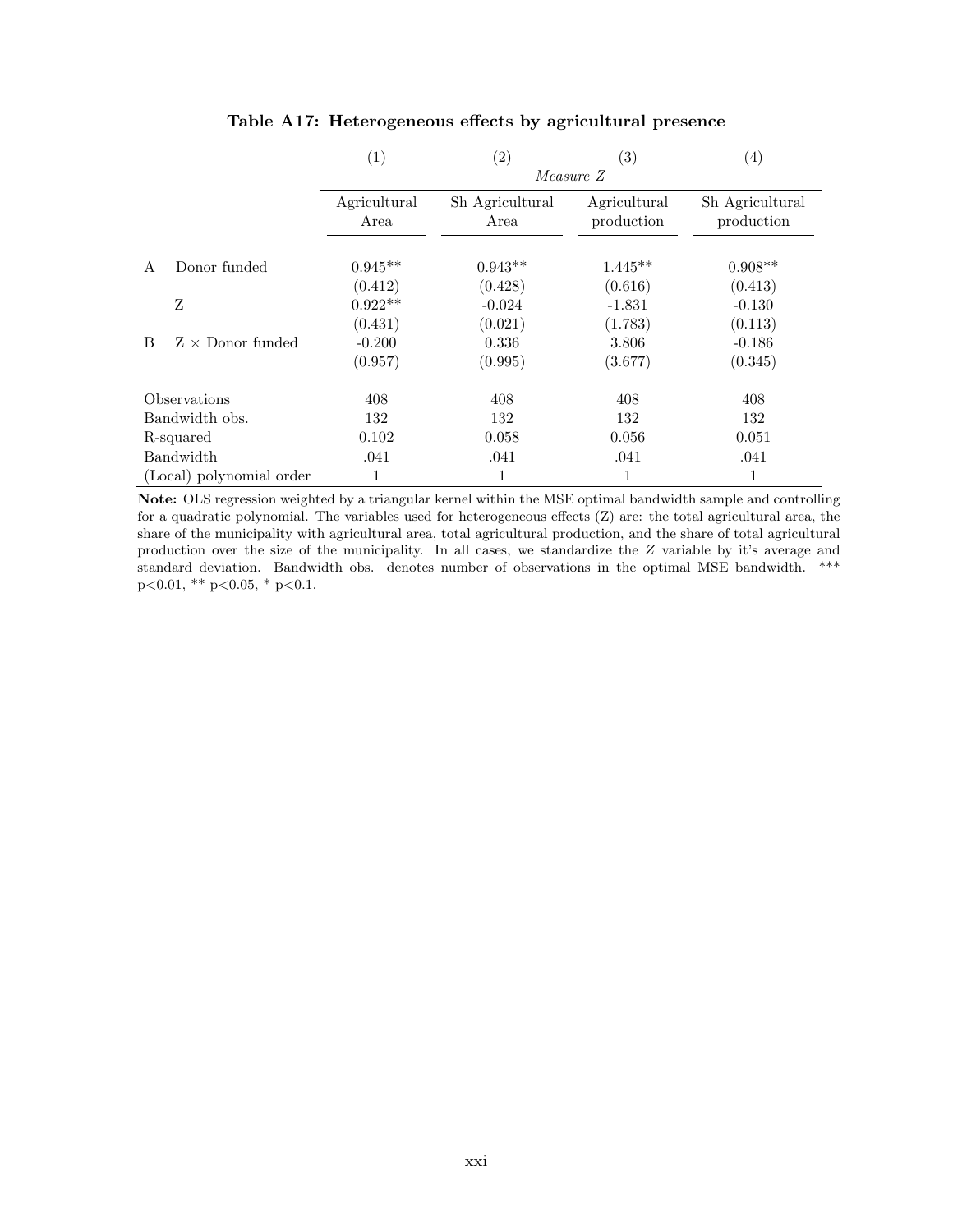|                                                   | $\left(1\right)$                    | $\left( 2\right)$                   | (3)                                 | (4)                                    |
|---------------------------------------------------|-------------------------------------|-------------------------------------|-------------------------------------|----------------------------------------|
|                                                   |                                     | Loc. Linear Pol-1                   |                                     | Loc. Linear Pol-2                      |
| Right-wing Politician<br>Robust p-value<br>CI 95% | 0.101<br>0.805<br>$[-0.815, 1.050]$ | 0.059<br>0.966<br>$[-0.648, 0.620]$ | 0.126<br>0.786<br>$[-0.912, 1.205]$ | $-0.131$<br>0.607<br>$[-0.977, 0.570]$ |
| Previous deforestation                            |                                     | ✓                                   |                                     |                                        |
| Observations                                      | 482                                 | 482                                 | 482                                 | 482                                    |
| Bandwidth obs.                                    | 264                                 | 245                                 | 349                                 | 294                                    |
| Mean                                              | 1.183                               | 1.183                               | 1.183                               | 1.183                                  |
| Effect Mean $(\%)$                                | 8.54                                | 4.99                                | 10.65                               | $-11.07$                               |
| <b>Bandwidth</b>                                  | 0.081                               | 0.073                               | 0.121                               | 0.096                                  |
| (Local) polynomial order                          |                                     |                                     | 2                                   | $\overline{2}$                         |

<span id="page-59-0"></span>

Note: Columns 1 and 2 present the local linear estimates of average treatment effects at cut-off estimated with triangular kernel weights and optimal MSE bandwidth. Columns 3 and 4 presents the quadratic estimates of average treatment effects at cut-off estimated with triangular kernel weights and optimal MSE bandwidth. 95% robust confidence intervals and robust p-values are computed following [Calonico, Cattaneo and Titiunik](#page-33-11) [\(2014\)](#page-33-11). Bandwidth obs. denotes number of observations in the optimal MSE bandwidth. The Effect Size (%) is computed as the point estimate over the mean x 100. Columns (2) and (4) include as covariate the measure of deforestation in the previous term (2008-2011). \*\*\*  $p<0.01$ , \*\*  $p<0.05$ , \*  $p<0.1$ .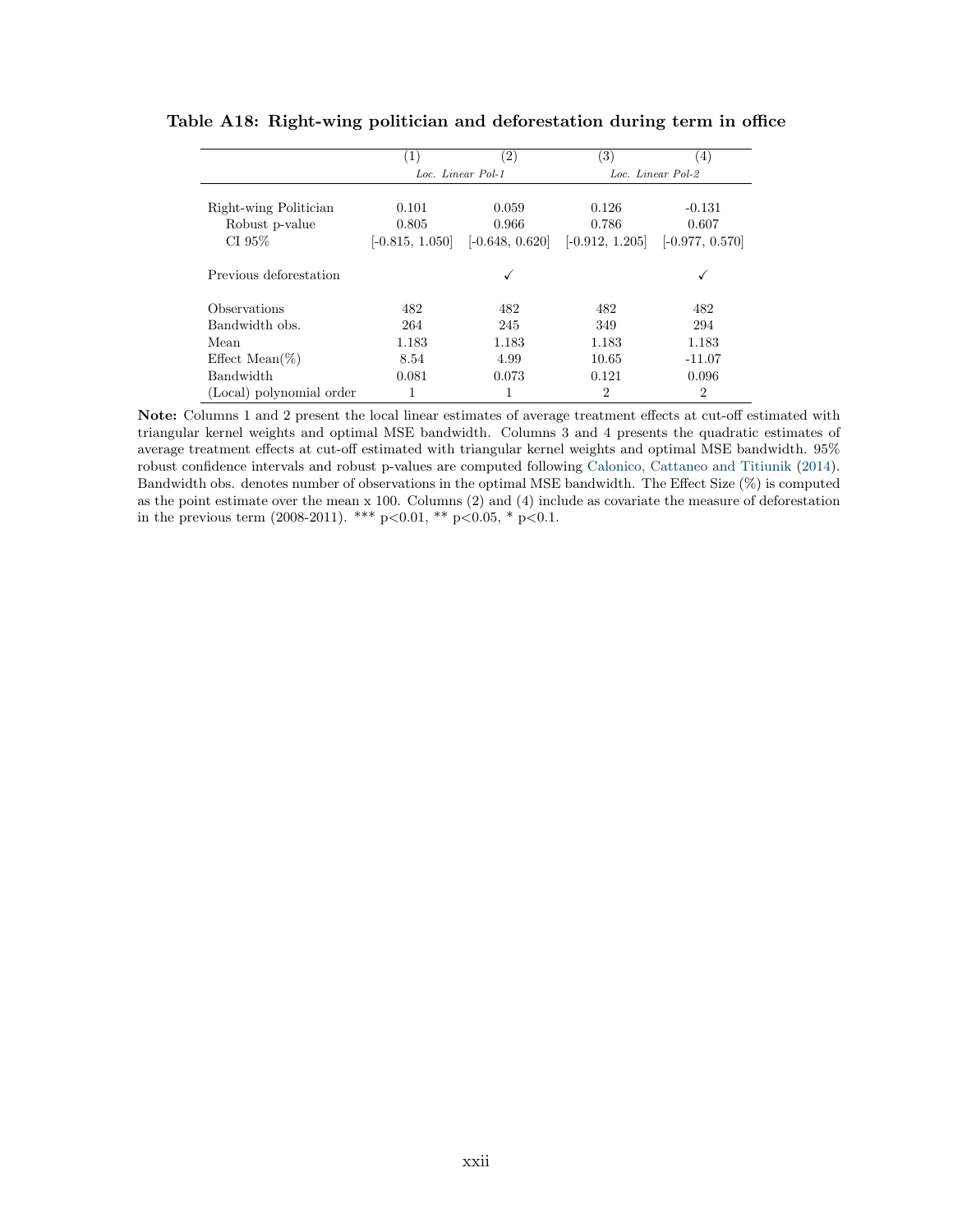|                              |                         | Measure Z  |                               |
|------------------------------|-------------------------|------------|-------------------------------|
|                              | Political<br>experience | Right-wing | Illegal<br>registration of ID |
| Donor funded<br>А            | $1.435***$              | $1.139**$  | $0.975**$                     |
|                              | (0.510)                 | (0.483)    | (0.421)                       |
| Z                            | 0.434                   | 0.056      | $-0.420$                      |
|                              | (0.406)                 | (0.547)    | (0.263)                       |
| $Z \times$ Donor funded<br>B | $-1.361$                | $-0.696$   | 0.000                         |
|                              | (0.834)                 | (0.989)    | (0.000)                       |
| Observations                 | 408                     | 408        | 408                           |
| Bandwidth obs.               | 132                     | 132        | 132                           |
| R-squared                    | 0.073                   | 0.057      | 0.041                         |
| Bandwidth                    | .041                    | .041       | .041                          |
| (Local) polynomial order     | 1                       | 1          | 1                             |
| $A + B$                      | 0.074                   | 0.443      | 0.975                         |
| Effect size $(\%)$           | 6.839                   | 54.490     | 271.588                       |
| <i>Ho</i> : $A + B = 0$      |                         |            |                               |
| F-statistic                  | 0.012                   | 0.264      | 5.371                         |
| P-value                      | 0.911                   | 0.609      | 0.022                         |

<span id="page-60-0"></span>Table A19: Heterogeneous effects by candidate characteristics

Note: OLS regression weighted by a triangular kernel within the MSE optimal bandwidth sample and controlling for a linear polynomial. Bandwidth obs. denotes number of observations in the optimal MSE bandwidth. The dependent variable is deforestation during the full term. Political experience is a dummy for whether the candidate has held political office previously. Right-wing is a dummy for the candidate being from a right-wing party. Illegal registration of ID is a dummy for whether the candidate had an illegal registration of an ID. Bandwidth obs. denotes number of observations in the optimal MSE bandwidth. \*\*\*  $p<0.01$ , \*\*  $p<0.05$ , \*  $p<0.1$ .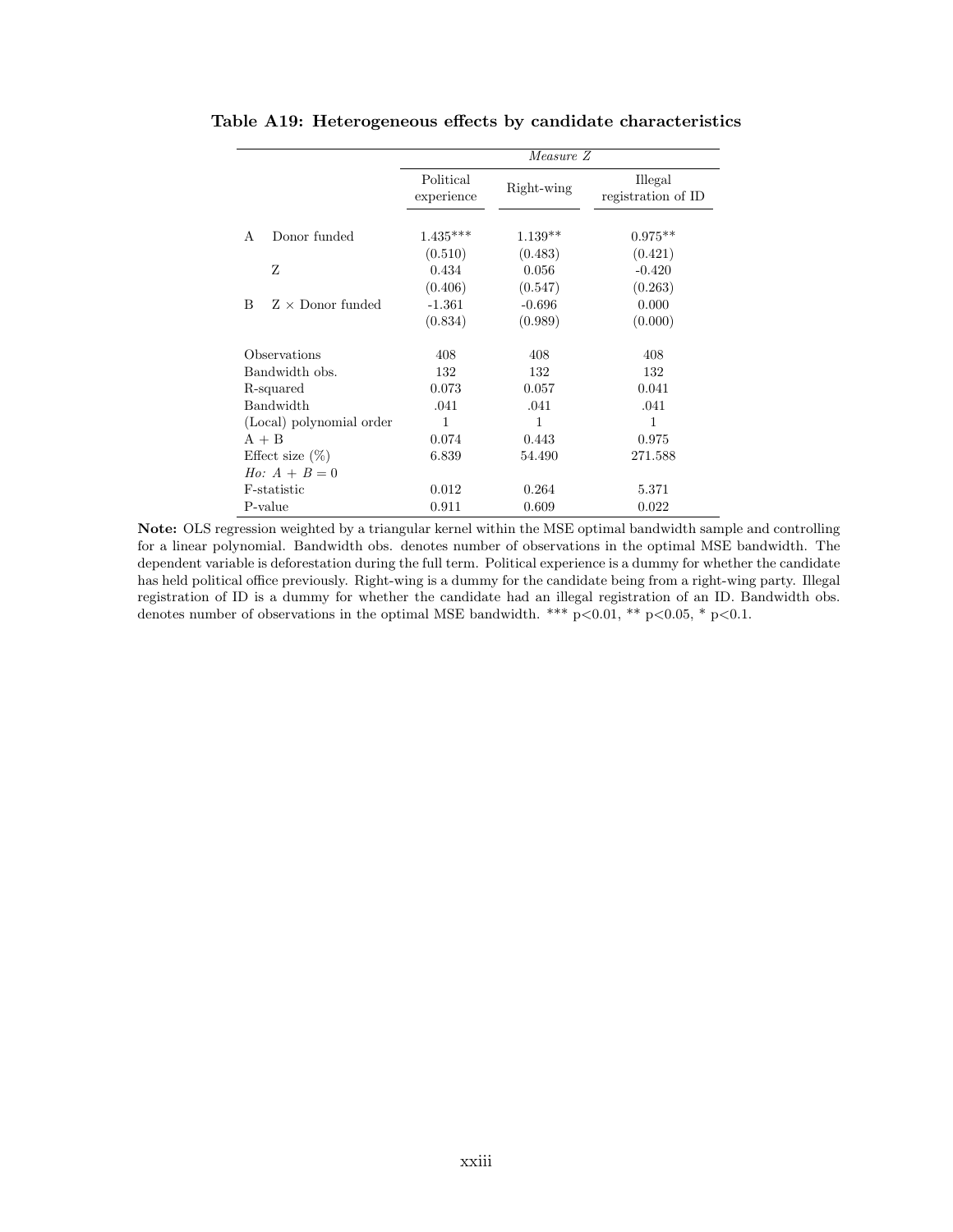|                          | $\left(1\right)$  | $\left( 2\right)$ | (3)               | (4)               |
|--------------------------|-------------------|-------------------|-------------------|-------------------|
|                          |                   | Loc. Linear Pol-1 |                   | Loc. Linear Pol-2 |
|                          |                   |                   |                   |                   |
| Politically Experienced  | 0.154             | 0.102             | $-0.010$          | 0.034             |
| Robust p-value           | 0.544             | 0.891             | 0.820             | 0.873             |
| CI 95%                   | $[-0.535, 1.016]$ | $[-0.680, 0.782]$ | $[-1.175, 0.931]$ | $[-0.883, 0.749]$ |
| Previous deforestation   |                   | ✓                 |                   |                   |
| Observations             | 479               | 479               | 479               | 479               |
| Bandwidth obs.           | 282               | 221               | 275               | 291               |
| Mean                     | 1.183             | 1.183             | 1.183             | 1.183             |
| Effect Mean $(\%)$       | 13.02             | 8.62              | $-0.84$           | 2.87              |
| Bandwidth                | 0.084             | 0.065             | 0.081             | 0.091             |
| (Local) polynomial order | 1                 |                   | 2                 | $\overline{2}$    |

#### <span id="page-61-0"></span>Table A20: Politically experienced politician and deforestation during term in office

Note: Columns 1 and 2 present the local linear estimates of average treatment effects at cut-off estimated with triangular kernel weights and optimal MSE bandwidth. Columns 3 and 4 presents the quadratic estimates of average treatment effects at cut-off estimated with triangular kernel weights and optimal MSE bandwidth. 95% robust confidence intervals and robust p-values are computed following [Calonico, Cattaneo and Titiunik](#page-33-11) [\(2014\)](#page-33-11). Bandwidth obs. denotes number of observations in the optimal MSE bandwidth. The Effect Size (%) is computed as the point estimate over the mean x 100. Columns (2) and (4) include as covariate the measure of deforestation in the previous term (2008-2011). \*\*\* p<0.01, \*\* p<0.05, \* p<0.1.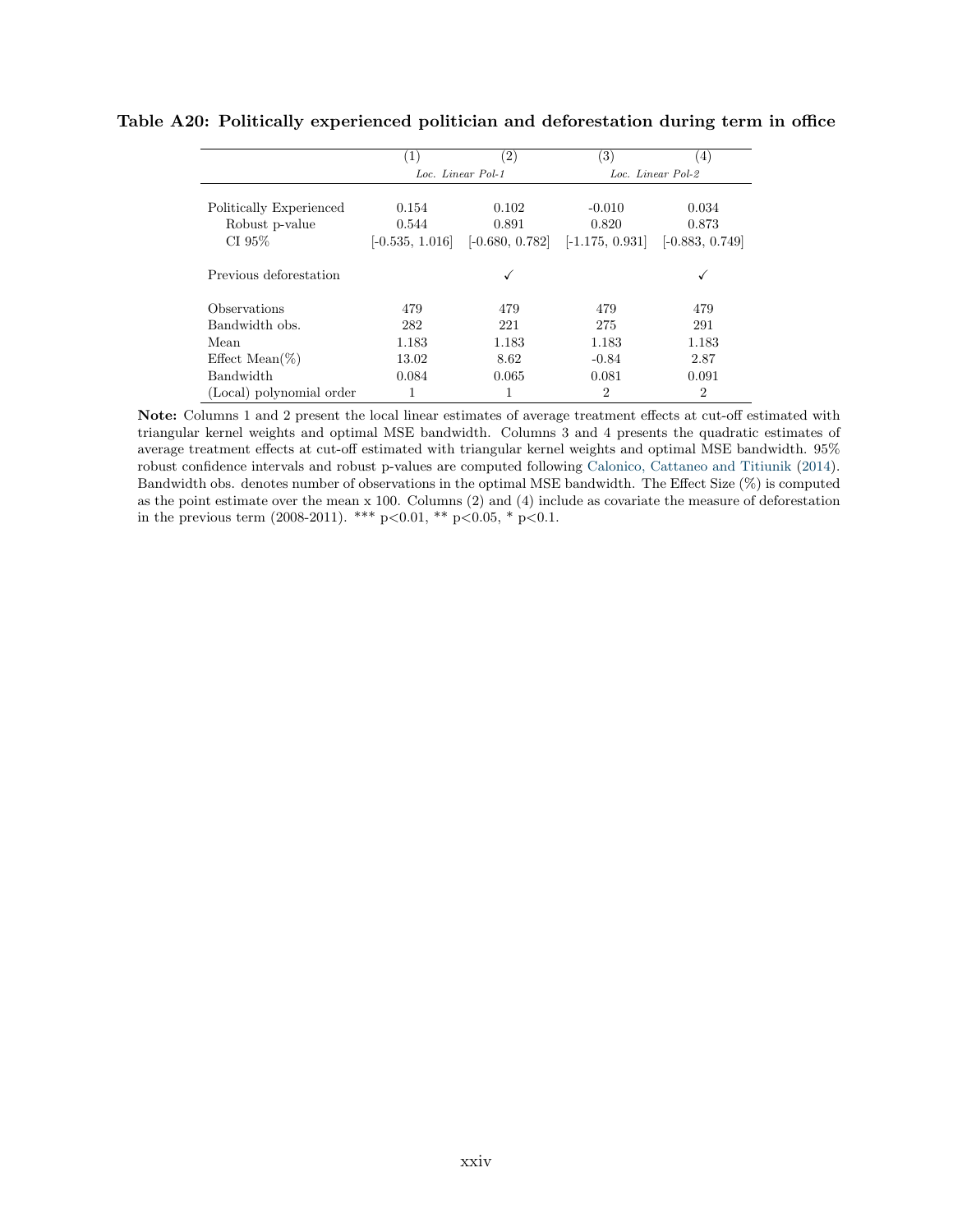<span id="page-62-0"></span>

|   |                          | (1)            | (2)            | (3)                         | (4)            | (5)            |
|---|--------------------------|----------------|----------------|-----------------------------|----------------|----------------|
|   |                          |                |                | Measure Z                   |                |                |
|   |                          | National       | <b>CAR</b>     | Distance to                 | Procurator     | Attorney       |
|   |                          | Parks Area     | office         | CAR                         | offices        | offices        |
|   |                          |                |                |                             |                |                |
| A | Donor funded             | $0.679*$       | $0.750*$       | $-0.234$                    | $0.624*$       | $0.830**$      |
|   |                          | (0.366)        | (0.386)        | (0.429)                     | (0.361)        | (0.405)        |
|   | Z                        | 0.348          | $1.532*$       | $-0.00279$                  | $1.062***$     | $-0.0685$      |
|   |                          | (0.240)        | (0.798)        | (0.0101)                    | (0.310)        | (0.143)        |
| B | $Z \times$ Donor funded  | $-0.329*$      | $-2.072***$    | $0.0267**$                  | $-1.695***$    | $-0.285**$     |
|   |                          | (0.176)        | (0.660)        | (0.0133)                    | (0.574)        | (0.118)        |
|   | Observations             | 408            | 408            | 408                         | 408            | 408            |
|   | Bandwidth obs.           | 191            | 191            | 191                         | 191            | 191            |
|   | R-squared                | 0.069          | 0.083          | 0.201                       | 0.068          | 0.087          |
|   | Bandwidth                | 0.060          | 0.060          | 0.060                       | 0.060          | 0.060          |
|   | (Local) polynomial order | $\overline{2}$ | $\overline{2}$ | $\mathcal{D}_{\mathcal{L}}$ | $\mathfrak{D}$ | $\overline{2}$ |
|   | $A + B$                  | 0.350          | $-1.322$       | $-0.207$                    | $-1.071$       | 0.545          |
|   | Effect size $(\%)$       | 17.56          | $-41.28$       | $-12.05$                    | $-38.988$      | 30.569         |
|   | <i>Ho:</i> $A + B = 0$   |                |                |                             |                |                |
|   | F-statistic              | .99            | 6.09           | 0.24                        | 3.83           | 4.7            |
|   | P-value                  | 0.32           | 0.01           | 0.62                        | 0.05           | 0.11           |

Note: OLS regression weighted by a triangular kernel within the MSE optimal bandwidth sample and controlling for a quadratic polynomial. Bandwidth obs. denotes number of observations in the optimal MSE bandwidth. The dependent variable is deforestation during the full term. National Parks area is defined as the total area with national parks in the municipality, CAR office is a dummy that takes the value one if there was at least on CAR office in the municipality, Distance to CAR is the distance to the closest CAR, Comptroller offices is the number of offices of the Comptroller General (Procuraduría), and Attorney offices is the number of offices of the Attorney General (*Fiscalía*). The Effect size (%) is computed as  $100x(A + B)/(constant + \beta_Z)$ . \*\*\* p<0.01, \*\*  $p<0.05$ , \*  $p<0.1$ .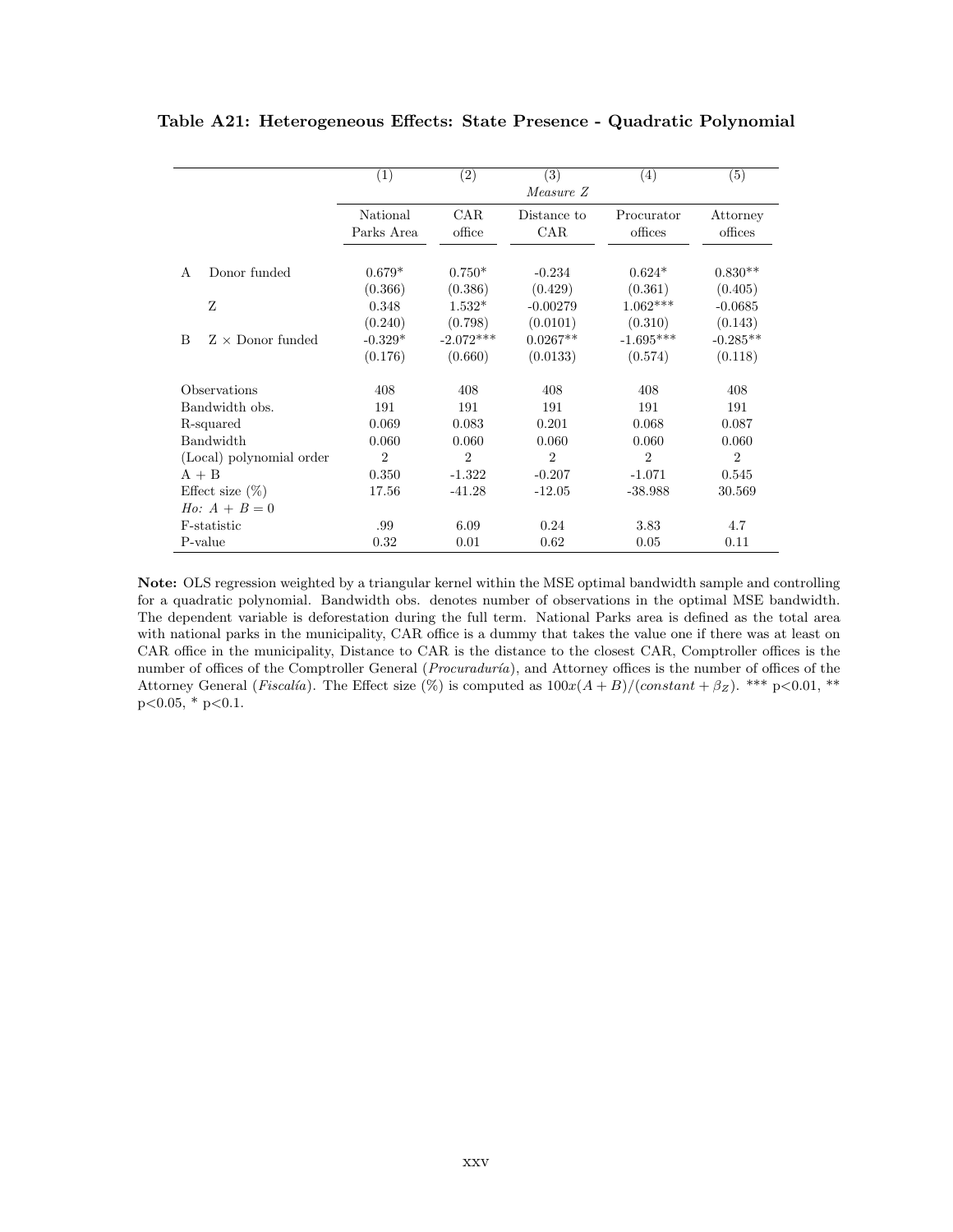|                            | Year of government |                   |                |                   |  |
|----------------------------|--------------------|-------------------|----------------|-------------------|--|
|                            | 1                  | $\overline{2}$    | 3              | 4                 |  |
| Donor Funded               | 0.561              | 0.195             | $1.431**$      | 0.886             |  |
| Robust p-value             | 0.418              | 0.918             | 0.028          | 0.114             |  |
| CI 95%                     | $[-0.752, 1.812]$  | $[-1.209, 1.344]$ | [0.161, 2.785] | $[-0.230, 2.136]$ |  |
| <i><b>Observations</b></i> | 381                | 386               | 386            | 389               |  |
| Bandwidth obs.             | 210                | 217               | 268            | 265               |  |
| Mean                       | 4.204              | 5.092             | 5.284          | 5.508             |  |
| Effect size $(\%)$         | 13.34              | 3.83              | 27.08          | 16.09             |  |
| Bandwidth                  | 0.075              | 0.076             | 0.108          | 0.105             |  |
| (Local) polynomial order   | 2                  | $\overline{2}$    | 2              | $\overline{2}$    |  |

### <span id="page-63-0"></span>Table A22: Donor funded politician and infrastructure contracts by year of government - Quadratic polynomial

Note: Local quadratic estimates of average treatment effects at cut-off estimated with triangular kernel weights and optimal MSE bandwidth. 95% robust confidence intervals and robust p-values are computed following [Calonico, Cattaneo and Titiunik](#page-33-11) [\(2014\)](#page-33-11). Bandwidth obs. denotes number of observations in the optimal MSE bandwidth. The average value of contracts was transformed using inverse hyperbolic sine. The contracts are catalogued in each category by analysing their reported object. The Effect size (%) is computed as the point estimate over the mean x 100. \*\*\* p<0.01, \*\* p<0.05, \* p<0.1.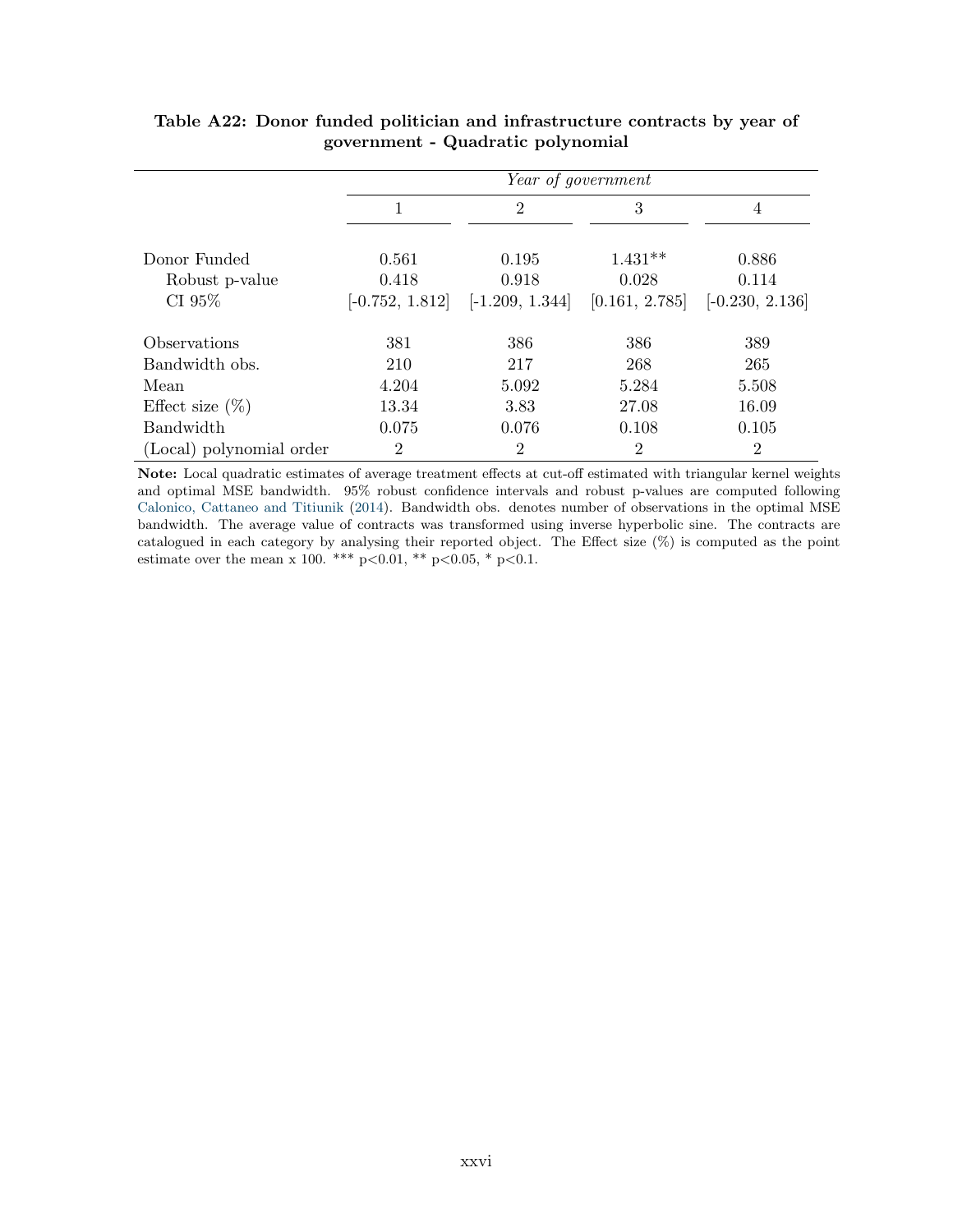|                          |                      |                      | Year of government    |                     |
|--------------------------|----------------------|----------------------|-----------------------|---------------------|
|                          | 1                    | $\overline{2}$       | 3                     | $\overline{4}$      |
| Donor Funded             | 51.029               | 118.096*             | 4.267                 | 122.898*            |
| Robust p-value           | 0.451                | 0.100                | 0.952                 | 0.068               |
| CI 95\%                  | $[-90.214, 203.103]$ | $[-25.585, 292.761]$ | $[-145.384, 154.528]$ | $[-9.357, 256.419]$ |
| Observations             | 408                  | 408                  | 408                   | 408                 |
| Bandwidth obs.           | 238                  | 204                  | 233                   | 267                 |
| Mean                     | 189.663              | 183.108              | 185.204               | 198.902             |
| Effect size $(\%)$       | 26.91                | 64.50                | 2.30                  | 61.79               |
| <b>Bandwidth</b>         | 0.082                | 0.068                | 0.079                 | 0.097               |
| (Local) polynomial order | $\overline{2}$       | $\overline{2}$       | $\overline{2}$        | $\overline{2}$      |

### <span id="page-64-0"></span>Table A23: Donor funded politician and fire intensity by year of government - Quadratic polynomial

Note: Local quadratic estimates of average treatment effects at cut-off estimated with triangular kernel weights and optimal MSE bandwidth. 95% robust confidence intervals and robust p-values are computed following [Calonico, Cattaneo and Titiunik](#page-33-11) [\(2014\)](#page-33-11). Bandwidth obs. denotes number of observations in the optimal MSE bandwidth. Fire intensity is measured as the average brightness of fires in a municipality. The Effect size (%) is computed as the point estimate over the mean x 100. \*\*\* p<0.01, \*\* p<0.05, \* p<0.1.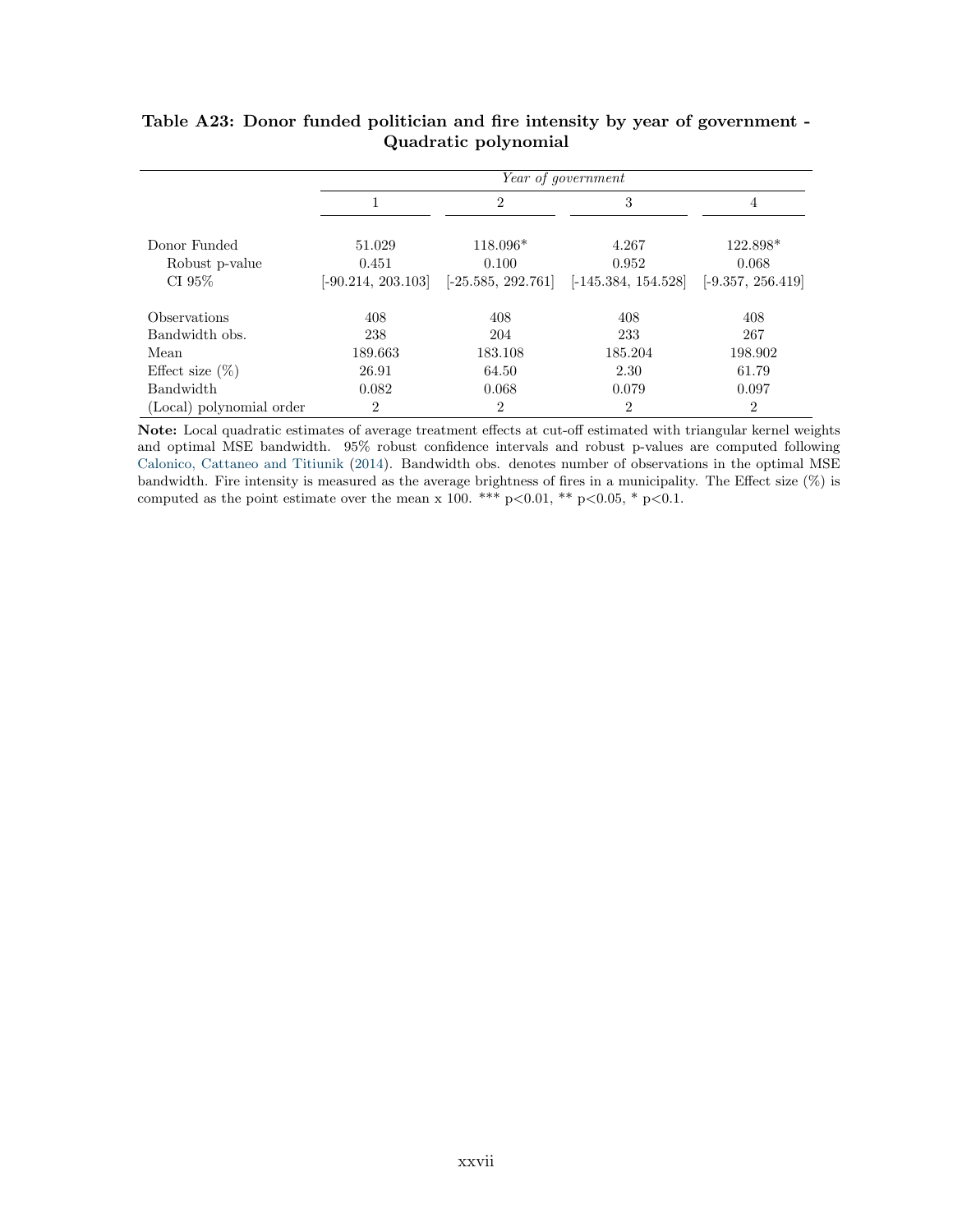|                              | (1)          | (2)          | (3)               | (4)        |  |
|------------------------------|--------------|--------------|-------------------|------------|--|
|                              |              |              | Attacks measure Z |            |  |
|                              |              | Paramilitary | Guerrilla         |            |  |
|                              | 2012-14      | 2015         | 2012-14           | 2015       |  |
|                              |              |              |                   |            |  |
| Donor funded<br>A            | 0.302        | $0.402**$    | $0.629**$         | $0.504***$ |  |
|                              | (0.244)      | (0.196)      | (0.273)           | (0.180)    |  |
| Z                            | 0.078        | 0.038        | $0.303***$        | $0.271***$ |  |
|                              | (0.094)      | (0.055)      | (0.086)           | (0.103)    |  |
| $Z \times$ Donor funded<br>B | 0.114        | 0.010        | $-0.343***$       | $-0.280**$ |  |
|                              | (0.102)      | (0.062)      | (0.114)           | (0.130)    |  |
| Observations                 | 408          | 408          | 408               | 408        |  |
| Bandwidth obs.               | 132          | 132          | 132               | 132        |  |
| R-squared                    | 0.156        | 0.063        | 0.092             | 0.162      |  |
| Bandwidth                    | .041         | .041         | .041              | .041       |  |
| (Local) polynomial order     | $\mathbf{1}$ | 1            | 1                 | 1          |  |
| $A + B$                      | 0.416        | 0.412        | 0.286             | 0.224      |  |
| Effect size $(\%)$           | 67.752       | 135.974      | 39.722            | 47.558     |  |
| $H_0$ : $A + B = 0$          |              |              |                   |            |  |
| F-statistic                  | 3.216        | 5.536        | 1.202             | 1.269      |  |
| P-value                      | 0.075        | 0.020        | 0.275             | 0.262      |  |

<span id="page-65-0"></span>Table A24: Heterogeneous effects: Guerrilla presence and ceasefire

Note: OLS regression weighted by a triangular kernel within the MSE optimal bandwidth sample and controlling for a quadratic polynomial. The dependent variable is deforestation between 2012-2014 (columns 1 and 3) and deforestation in 2015 (columns 2 and 4). Bandwidth obs. denotes number of observations in the optimal MSE bandwidth. The dependent variable is deforestation during the full term. Paramilitary (Guerrilla) attacks is the number of paramilitary (guerrilla) attacks during the previous term (2008-2011). The Effect size (%) is computed as  $100x(A+B)/(constant+\beta_Z)$ . \*\*\* p<0.01, \*\* p<0.05, \* p<0.1.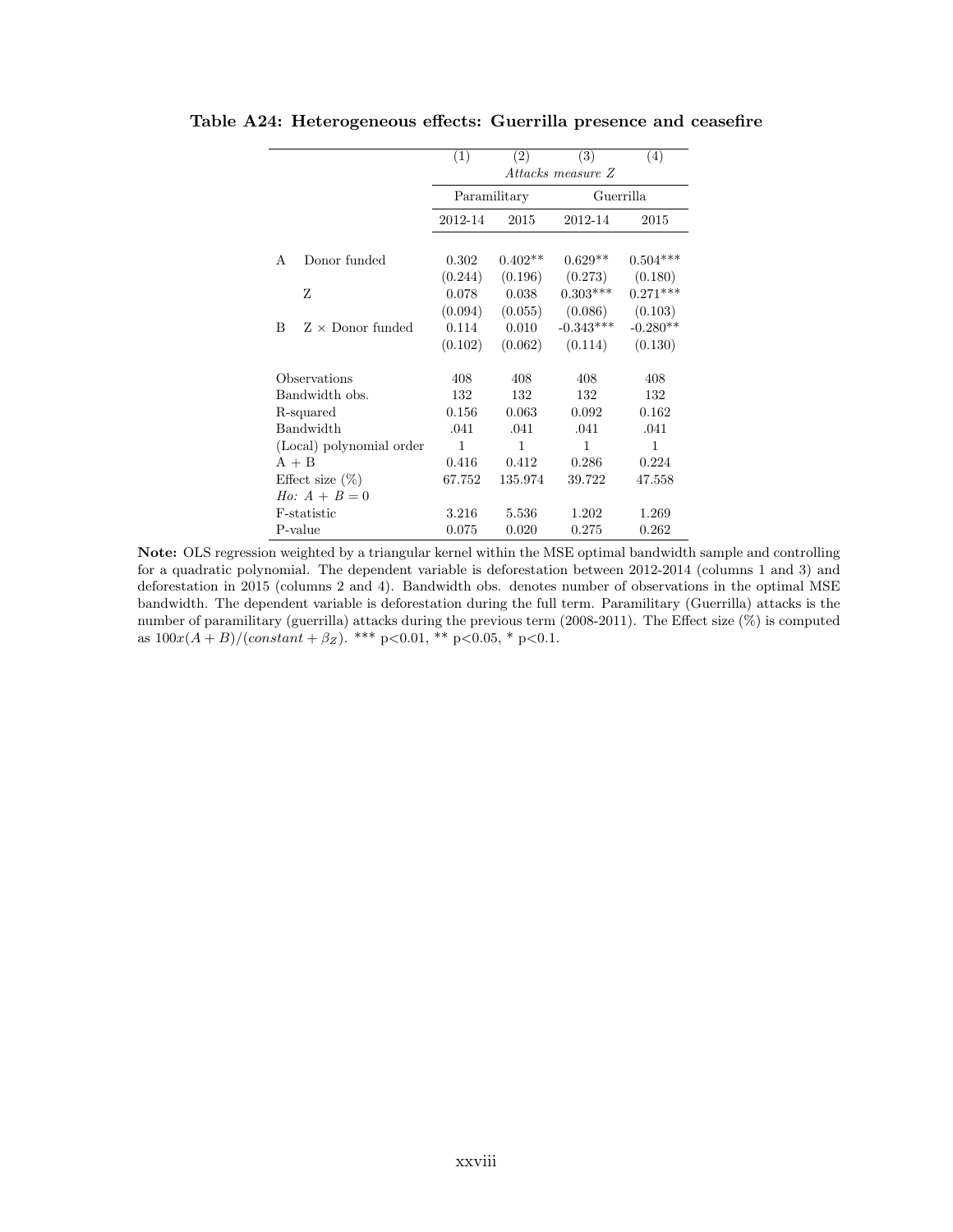| Dependent variable     | Mean<br>(1) | St.d. Dev.<br>(2) |
|------------------------|-------------|-------------------|
| Total privately funded | 15.653      | 17.060            |
| Sh privately funded    | 0.399       | 0.270             |
| Number of donors       | 6.484       | 5.964             |
| Number of donations    | 8.340       | 8.243             |

<span id="page-66-0"></span>Table A25: Descriptive statistics for donor-funded politicians

Note: There are a total of 408 Mayors in our base sample, 164 which are not donor-funded, while 244 are donor-funded. These descriptive statistics are for donor-funded politicians. "Total privately funded" is the total amount of private donations in millions of Colombian pesos. "Sh privately funded" is the % of total campaign funds from private donations.